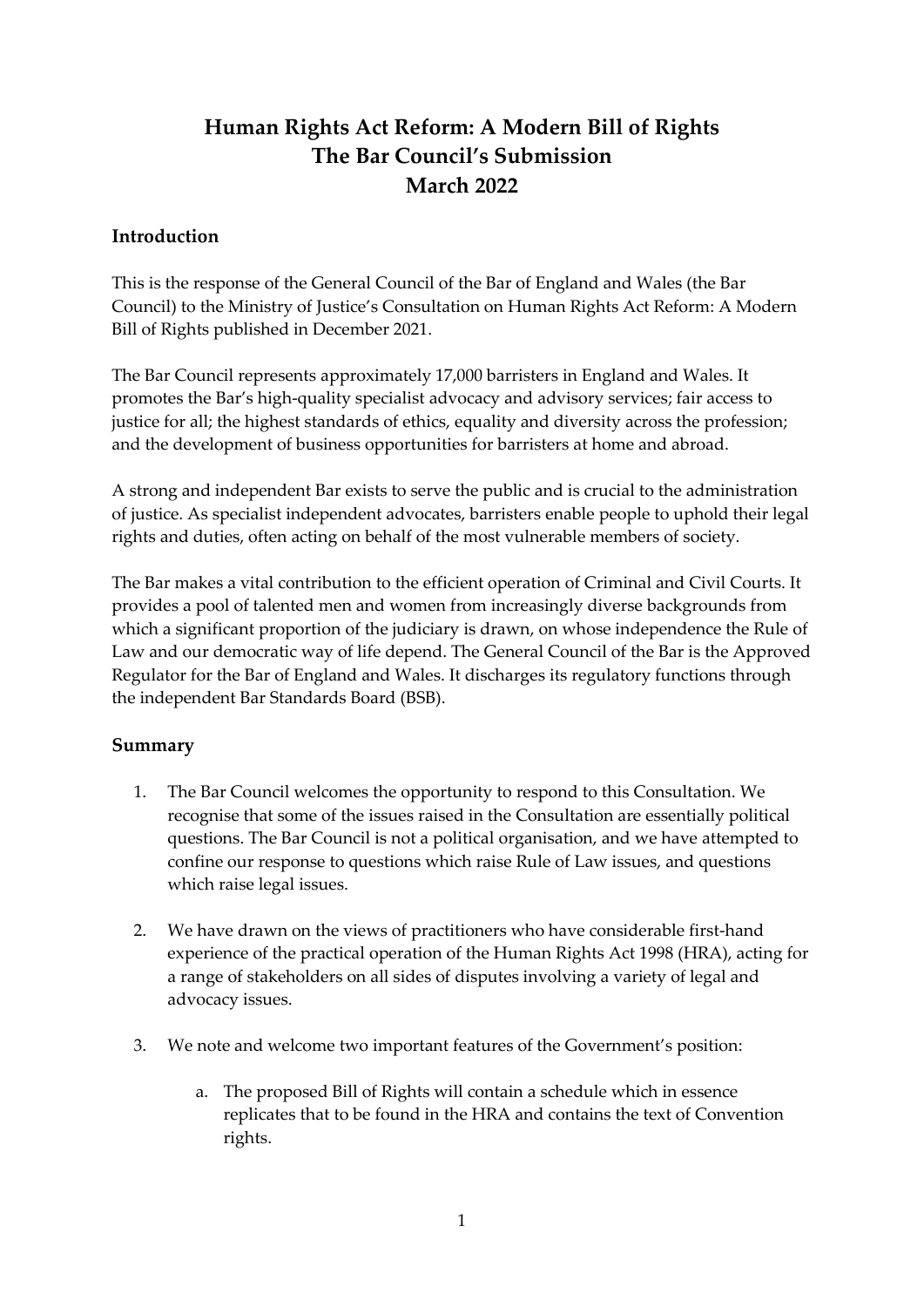- b. The second is the Government's commitment that the United Kingdom (UK) will remain a signatory to the European Convention on Human Rights (ECHR) and that individual rights of petition will continue unchanged. The same commitment was included in the terms of reference for the Independent Human Rights Act Review chaired by Sir Peter Gross (the Gross Review<sup>1</sup> ).
- 4. The background to the original enactment of the HRA included an emphasis on the importance of 'bringing rights home' and facilitating the ability of individuals to enforce their rights directly in domestic UK Courts. This was seen as an important objective for two reasons: it provides for cheaper and speedier enforcement without the need for the individual to incur the costs and delays involved in an application to the European Court of Human Rights (ECtHR). It also ensured that domestic Courts and the ECtHR were engaged in the same exercise of construing Convention rights. They were concerned with the same text. As Baroness Hale has said, they were speaking the same language. The UK domestic Courts were able to be fully involved in the application and interpretation of the rights in the domestic legal and constitutional context. This involvement also facilitated a UK perspective in the evolution of the ECtHR case law. It facilitated dialogue between the Strasbourg and domestic Courts.
- 5. The Bar Council made it clear in its response to the Gross Review that it strongly supported the objective of bringing rights home. This is not a political issue but a Rule of Law issue. A key element of the Rule of Law is that legal rights can be effectively vindicated. This is best achieved if this is achieved in UK domestic courts. It is therefore important to ask whether the proposals in the Consultation paper on reforming the HRA assist with this objective.
- 6. A litmus test is whether the remodelled Bill of Rights will provide coherent, readily applicable remedies or, conversely, whether it will introduce an element of uncertainty which will require extensive, further litigation before the picture becomes clear.
- 7. There is a real danger that the enactment of what will be, in places, a new statutory code will require litigation to examine the extent to which that new code produces different practical answers, and this could lead to the conclusion that the position has not changed significantly, if at all. The fact that the Bill of Rights will contain the same Convention rights, expressed in the same text, and that the individual right of petition will remain, reinforces these risks. The enactment of a new code is likely to encourage or possibly even compel parties to litigation to probe whether anything has changed, creating legal uncertainty and increasing the burdens on the courts and costs to parties. While at the same time, the rights remain in the same language and the ECtHR will continue to produce judgments in response to UK applications.

<sup>&</sup>lt;sup>1</sup> Please note that throughout this response, reference in quotations is made to the Gross Review under the acronym – 'IHRAR'.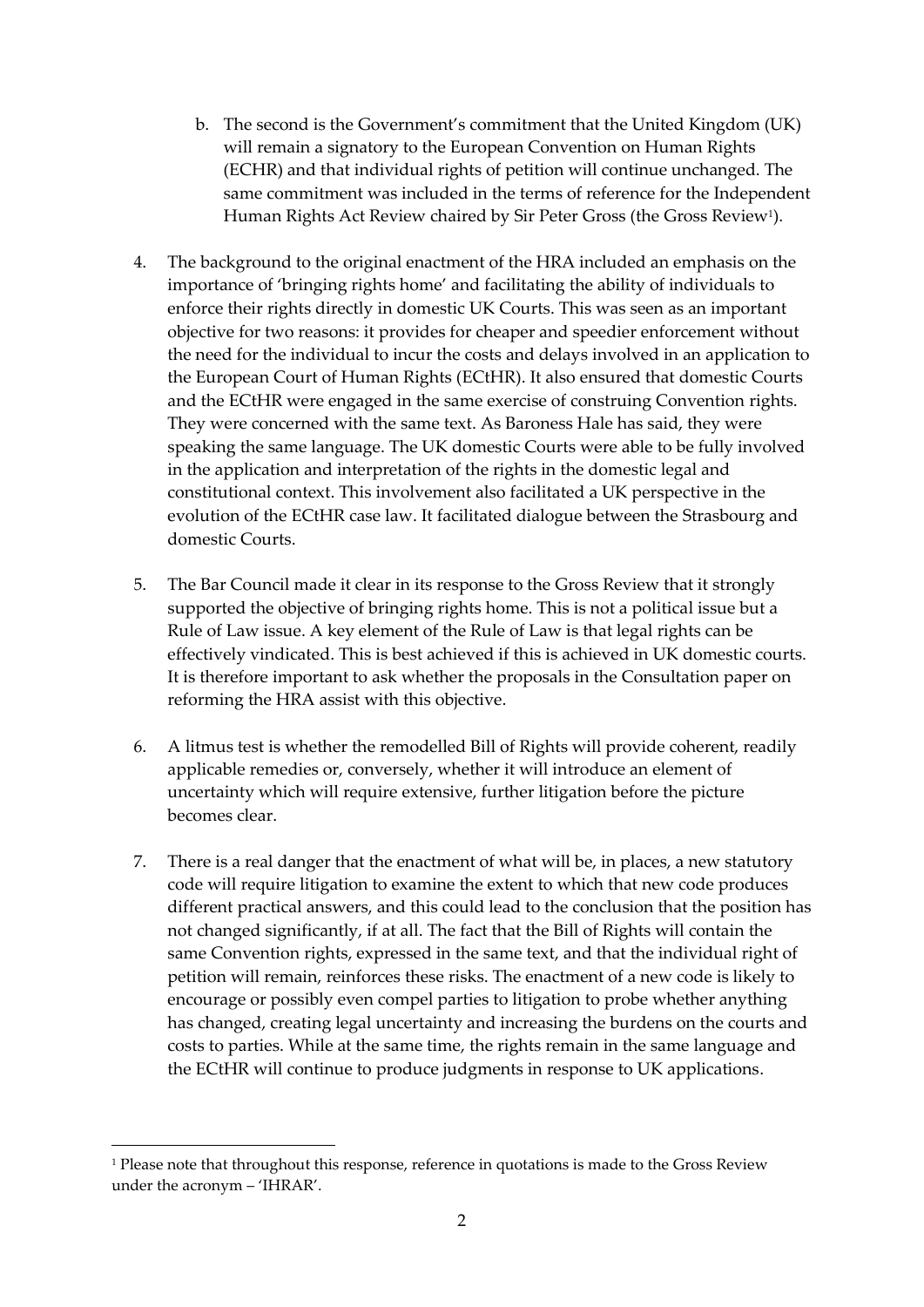- 8. Whether or not there should be new Bill of Rights at all seems to us to be at least in part a political question, but we think that it also raises issues on which the Bar Council can appropriately express a view.
- 9. As an ordinary Act of Parliament, a Bill of Rights would not entrench rights because they could be taken away again by another Act of Parliament.
- 10. There are various problems with attempting to formulate rights, which are wellestablished and well understood, into language appropriate for a statute. A key problem arises because some rights, which are widely acknowledged, to be of fundamental importance, may nevertheless not be absolute. A good example of this is the right to jury trial in England and Wales. For reasons which we explain in detail below, this critically important right is not absolute and once it is written down in legislation like a Bill of Rights, the legislation must specify the exceptions to which it is subject if it is to have any substantive meaning. Some might think that a heavily caveated legislative formulation of the right to jury trial is less attractive and less effective than the present position, in which there is widespread understanding, based on centuries of history and practice, and the development of common law.
- 11. The HRA strikes a delicate constitutional balance domestically and at the international level by enabling a common language on human rights. The Gross Review emphasises that there is no real evidence that the HRA is not working and needs to be significantly reformed or abolished. This Consultation does not reflect the recommendations in the Gross Review, for example, the recommendation in chapter one as follow:

"The panel recommends that serious consideration is given by Government to developing an effective programme of civic and constitutional education in schools, universities, and adult education. Such a programme should, particularly, focus on questions about human rights, the balance to be struck between such rights, and individual responsibilities".

- 12. The apparent need for the proposed changes in the structure, content and application of the HRA and its proposed replacement with a Bill of Rights do not appear to be reflected by the practical functioning of the HRA in domestic Courts.
- 13. We note that there was no manifesto commitment to a new Bill of Rights. The Conservative Party manifesto stated: "After Brexit we also need to look at the broader aspects of our constitution… We will update the Human Rights Act and administrative law to ensure that there is a proper balance between the rights of individuals, our vital national security and effective Government"<sup>2</sup> .

<sup>2</sup> The Conservative and Unionist Party Manifesto 2019, 'Get Brexit Done: Unleash Britain's Potential' (2019)<https://www.conservatives.com/our-plan/conservative-party-manifesto-2019> p.48.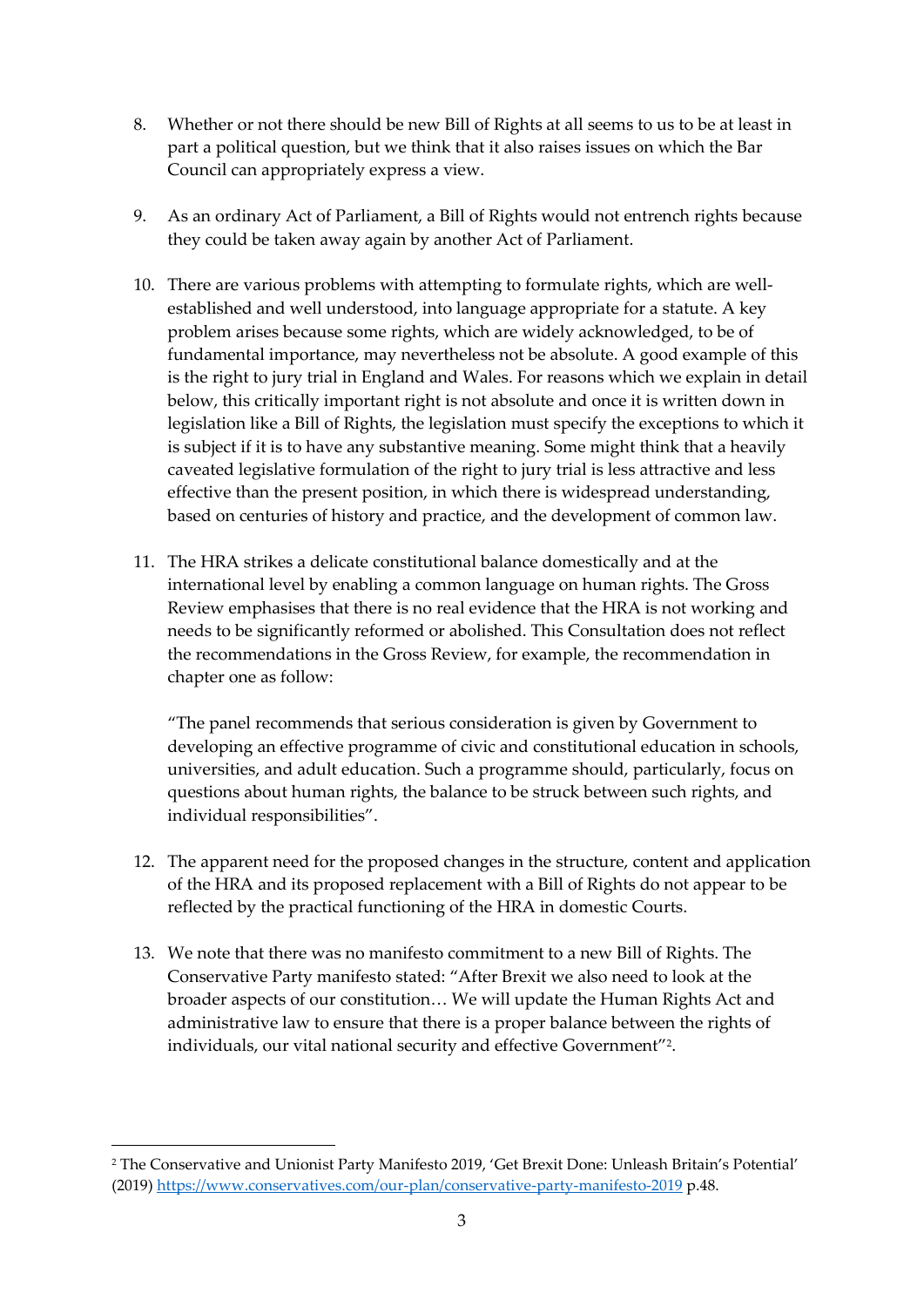# **Part I. Restoring a sharper focus on protecting fundamental rights**

# **Interpretation of Convention rights: Section 2 of the Human Rights Act**

Q1. We believe that the domestic Courts should be able to draw on a wide range of law when reaching decisions on human rights issues. We would welcome your thoughts on the illustrative draft Clauses found after paragraph 4 of Appendix 2, as a means of achieving this.

- 14. The Gross Review conducted a thorough assessment of the working of the HRA since its commencement. The only proposal it made in respect of Section 2 was one for giving statutory effect to the position developed in *Osborn v The Parole Board*  [2013] UKSC 61 [2014] AC 20 and *Kennedy v Charity Commission* [2014] UKSC 20 [2015] AC 455 therefore applying UK domestic statute and common/case law first, and before (if proceeding to interpret a Convention right) considering ECtHR case law. It made no suggestion for a change to Section 3, stating: "The UK Courts have over the first twenty years of the HRA developed and applied an approach that is principled and demonstrates proper consideration of their role and those of Parliament and Government"<sup>3</sup> .
- 15. The Bar Council considers that domestic case law on the central provisions of the HRA has matured over time and has now settled into a position which is indeed principled and properly respects the constitutional position of the Courts, Government, and Parliament. Although the interval since commencement has been used in support of an argument that the machinery of the HRA must be ripe for review, it is possible to view things from an opposite perspective (i.e., that domestic Courts have now arrived at a reasonable and pragmatic balance). The question inevitably arises as to whether the proposed changes to Section 2 will deliver the Government's stated objectives of producing greater clarity and certainty in its operation. To answer that question, it is necessary to examine some of the detail of the proposals.
- 16. The starting point is that it is open to the domestic Courts, and in particular the Supreme Court, to consider whether the approach of the Courts of other jurisdictions provides any assistance or insights. It needs no specific statutory authority to do so, and when the Courts consider the work of Courts in other jurisdictions, they will be aware that the precise provisions will not be identical to those in our domestic Courts. The authorities of the other jurisdictions can provide insights into the problems that are common to both jurisdictions, but Courts in other jurisdictions do not act as an authority in the conventional sense.
- 17. This Consultation sets out two illustrative options (1 and 2) for a new version of Section 2. The Bar Council finds it difficult to predict what practical effect the

<sup>3</sup> The Gross Review, p.95.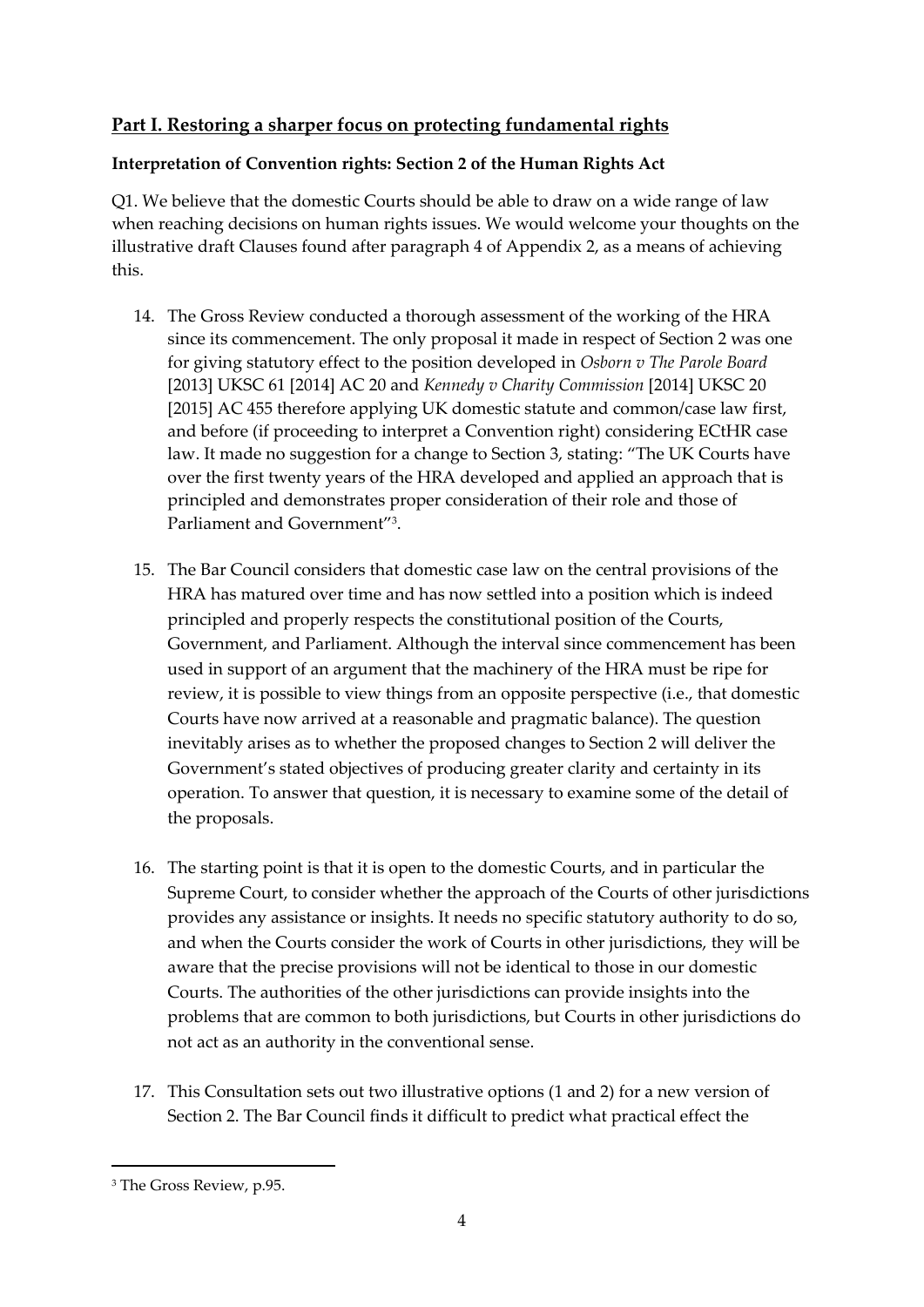enactment of a provision in either of these forms would have. They both contain a set of detailed provisions (i.e., a new code) with the dangers that follow from this. It would seem inevitable that the enactment of a new code in either of these forms would require litigation in the Supreme Court to establish the effects of the new code; and identify precisely what changes had been made to the practical effect of the existing case law. This does not produce greater certainty.

- 18. The Bar Council considers it difficult to make any further predictions and suspects the consequences would be to emerge from a period of litigation only to find that nothing much had changed. The basic context of a continued commitment to the Convention and the ability to apply to the ECtHR would remain the same.
- 19. Looking at the content of some of the Sub-Clauses, many of them are truisms. Domestic Courts are indeed bound by domestic precedent on the basis of stare decisis; the Supreme Court is already and inevitably the final arbiter in the UK for these purposes. Furthermore, domestic Courts can already have regard to the case law of other Constitutional Courts if they find it illuminating; and domestic Courts are not bound to follow ECtHR case law, although the practical considerations inherent in the context will strongly point to the place the existing case law finds itself in; and domestic Courts will have particular regard to the text of the particular Convention right.
- 20. Some aspects of the drafting are more troublesome. For example, options 1 and 2 read: "In particular, it is not necessary to construe a right or freedom as having the same meaning as a corresponding right or freedom in (a) the European Convention on Human Rights, or (b) the Human Rights Act 1998." It is not clear what a domestic Court should or could do with this provision. It would be enacted in a context where the Convention was enacted as a Schedule to the Bill of Rights; where accordingly the rights enacted in the Bill of Rights were in the exactly the same language as the Convention rights; where the individual right to apply to Strasbourg remained; and where there is already a sizeable body of existing domestic case law on the meaning of the Convention rights. It may be that the enactment of a provision in these terms would have little practical effect because of the practical constraints of the context. Domestic Courts might try to remain in touching distance of the ECtHR case law whilst ensuring that the dialogue between the two Court systems continued. However, if the Supreme Court was persuaded to give a different meaning to a right contained in the Bill of Rights from that given to the identically worded Convention right, there would be an obvious difficulty in maintaining the objective of bringing rights home.
- 21. There is plainly a risk that an enactment of either of the options (proposed by the Consultation) for a replacement of Section 2 would have radical and unwieldly effects incompatible with the litmus test of providing coherent and readily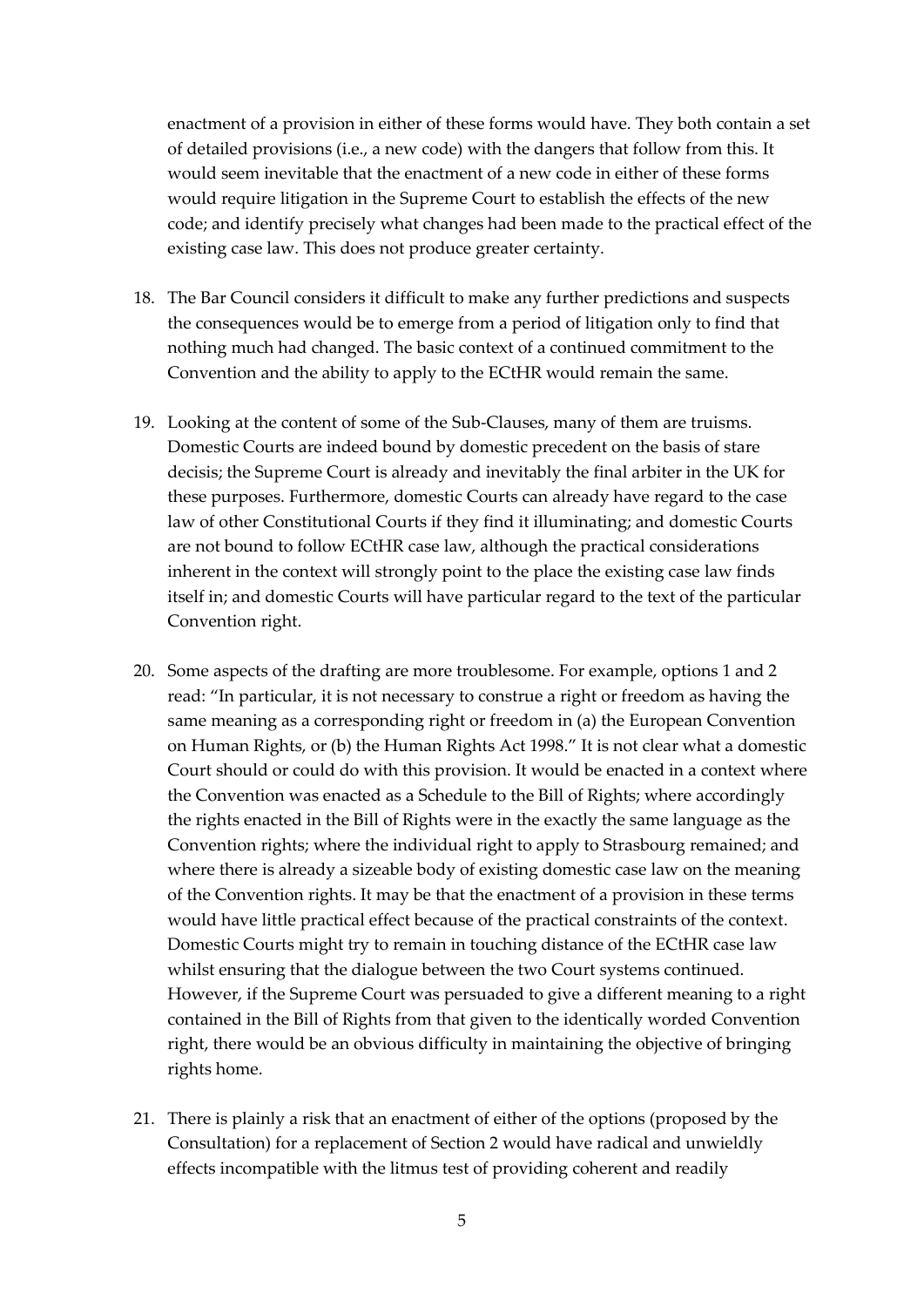enforceable rights. One way of reading options 1 and 2 is that it is an invitation to the Courts to disregard all the accumulated case law (both domestic and ECtHR) on the meaning of the Convention rights and start again, drawing on a whole range of sources from countries all around the globe and on international law, with no steer on the priority to be given to any particular source. Lord Carnwath has said:

"I confess that, as a judge trying to interpret the will of Parliament, I would come close to despair. Nor can I see how offering that degree of choice to the Courts is expected to curb the judicial activism of which the paper complains, still less to advance the stated objective of promoting greater certainty."<sup>4</sup>

22. Accordingly, the Bar Council would not support the enactment of either option proposed in the Consultation.

# **The position of the Supreme Court**

Q2: The Bill of Rights will make clear that the UK Supreme Court is the ultimate judicial arbiter of our laws in the implementation of human rights. How can the Bill of Rights best achieve this with greater certainty and authority than the current position?

23. The position of the Supreme Court as the Court whose decisions bind all lower Courts is already clear. No amendment is required. We agree with the position taken on this issue by the Gross Review.

# **Trial by Jury**

Q3: Should the qualified right to jury trial be recognised in the Bill of Rights? Please provide reasons.

- 24. If there were to be a new Bill of Rights, then the right to jury trial would be a prime candidate for incorporation. However, careful consideration would need to be given to the way in which it was expressed, and it might ultimately be thought that the present position, with the idea of jury trial so firmly entrenched in the common law tradition, is a better guarantee of the right than an attempt to make legislative provision for it.
- 25. The Bar Council's firmly supports the system of trial by jury. The jury system in England and Wales is centuries old and the Bar Council considers it to be of fundamental constitutional importance. The system has our unqualified support.
- 26. It is a system that the country is right to be proud of. The existing (qualified) right to trial by jury for serious criminal offences is one of the most iconic, and important,

<sup>4</sup> 'Lord Carnwath lecture on Human Rights Act reform – is it time for a new British Bill of Rights?' (2022) [https://constitutionallawmatters.org/2022/02/lord-carnwath-lecture-on-human-rights-act](https://constitutionallawmatters.org/2022/02/lord-carnwath-lecture-on-human-rights-act-reform-is-it-time-for-a-new-british-bill-of-rights/)[reform-is-it-time-for-a-new-british-bill-of-rights/](https://constitutionallawmatters.org/2022/02/lord-carnwath-lecture-on-human-rights-act-reform-is-it-time-for-a-new-british-bill-of-rights/)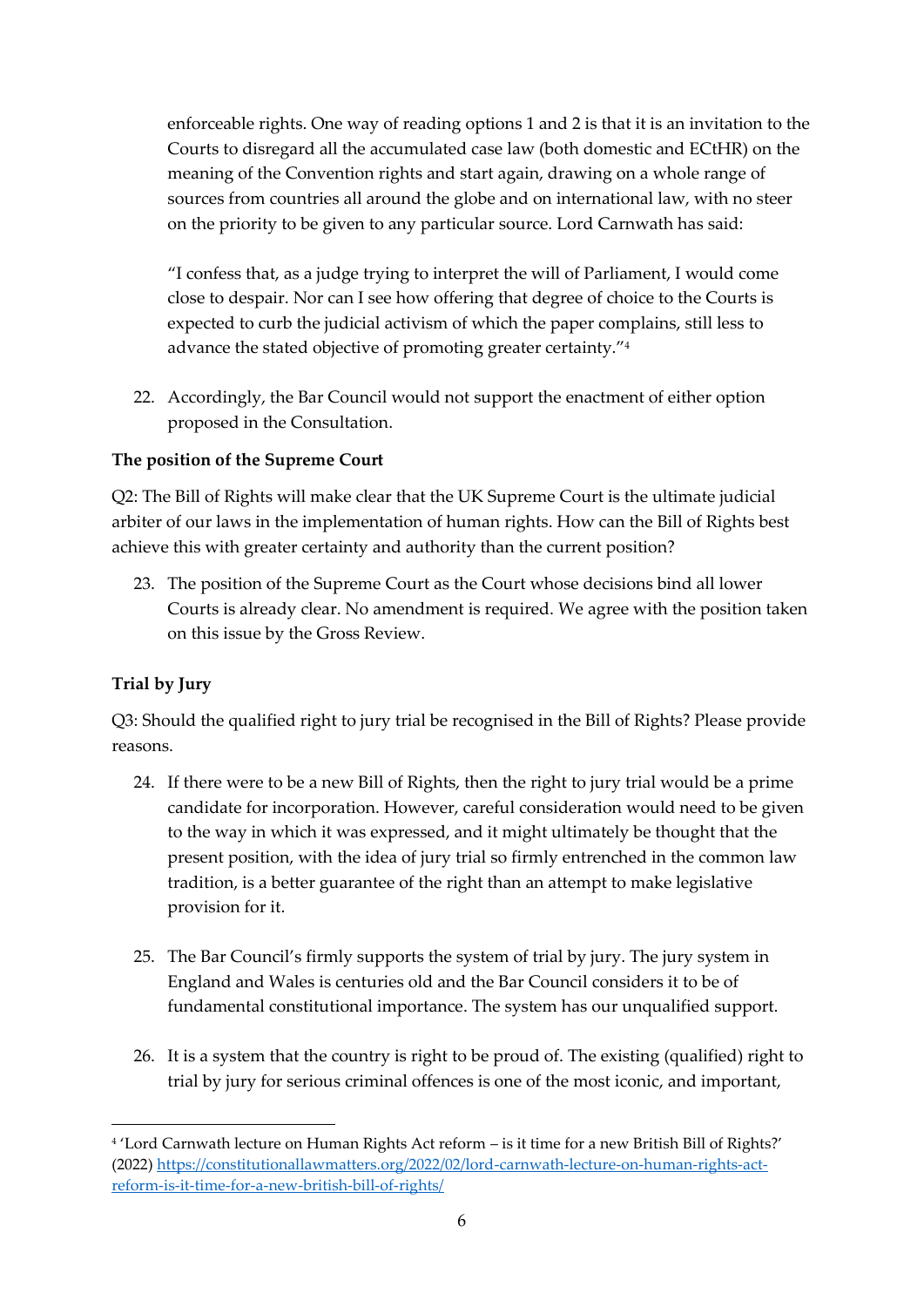features of the criminal justice system of England and Wales. It represents a point of distinction between the approach of this jurisdiction and that of many others to the determination of a criminal charge. It is profoundly emblematic of the way in which the exercise of the power of the State against individuals through the Criminal Justice System is both scrutinised and legitimised.

- 27. The diversity of the jury is one of its most important strengths. A detailed study of verdicts across England and Wales, published in 2010, found that BAME and White defendants were convicted at very similar rates, including in cases with all White juries. It concluded that "one stage in the Criminal Justice System where BAME groups do not face persistent disproportionality is when a jury reaches a verdict." <sup>5</sup> A trial by a jury of one's peers promotes public confidence in the Criminal Justice System.
- 28. The system is part of the long-established expectation of citizens of England and Wales, as evidenced by this extract from Blackstone's Commentaries:

"The trial by jury, or the country, per patriam, is also that trial by the peers of every Englishman, which, as the great bulwark of his liberties, is secured by the great charter … So that the liberties of England cannot but subsist, so long as this palladium remains sacred and inviolate; not only from open attacks, (which none will be so hardy as to make) but also from all secret machinations, which may sap and undermine it; by introducing new and arbitrary methods of trial"<sup>6</sup>.

- 29. The jury trial system, and its inclusion within any new Bill of Rights, was not dealt with in the Gross Review, which noted that it would: "say nothing about the possibility or merit of varying the Convention rights to provide for specific domestic rights, such as a right to trial by jury" 7 .
- 30. Some of the HRA reform proposals are illustrated by draft Clauses, which are intended to give an indication of how some of the options might appear in the Bill of Rights but there are no draft Clauses in relation to jury trials. It is unclear, therefore, whether any new right to a trial by jury is intended to add anything to the current legal and statutory position, and if so, how the new provisions would be drafted or would be intended to operate in practice. The Consultation is silent about this, and, without such specifics, it is difficult to provide further comment. The Bar Council would welcome more detailed proposals with a subsequent opportunity to respond.

<sup>5</sup> Ministry of Justice research series, 'Are juries fair?' (2010) [https://www.justice.gov.uk/downloads/publications/research-and-analysis/moj-research/are-juries](https://www.justice.gov.uk/downloads/publications/research-and-analysis/moj-research/are-juries-fair-research.pdf)[fair-research.pdf](https://www.justice.gov.uk/downloads/publications/research-and-analysis/moj-research/are-juries-fair-research.pdf)

<sup>6</sup> *Blackstone's Commentaries* (9th edn, vol IV, 1783) pp.349-350.

<sup>7</sup> The Gross Review, p. 29.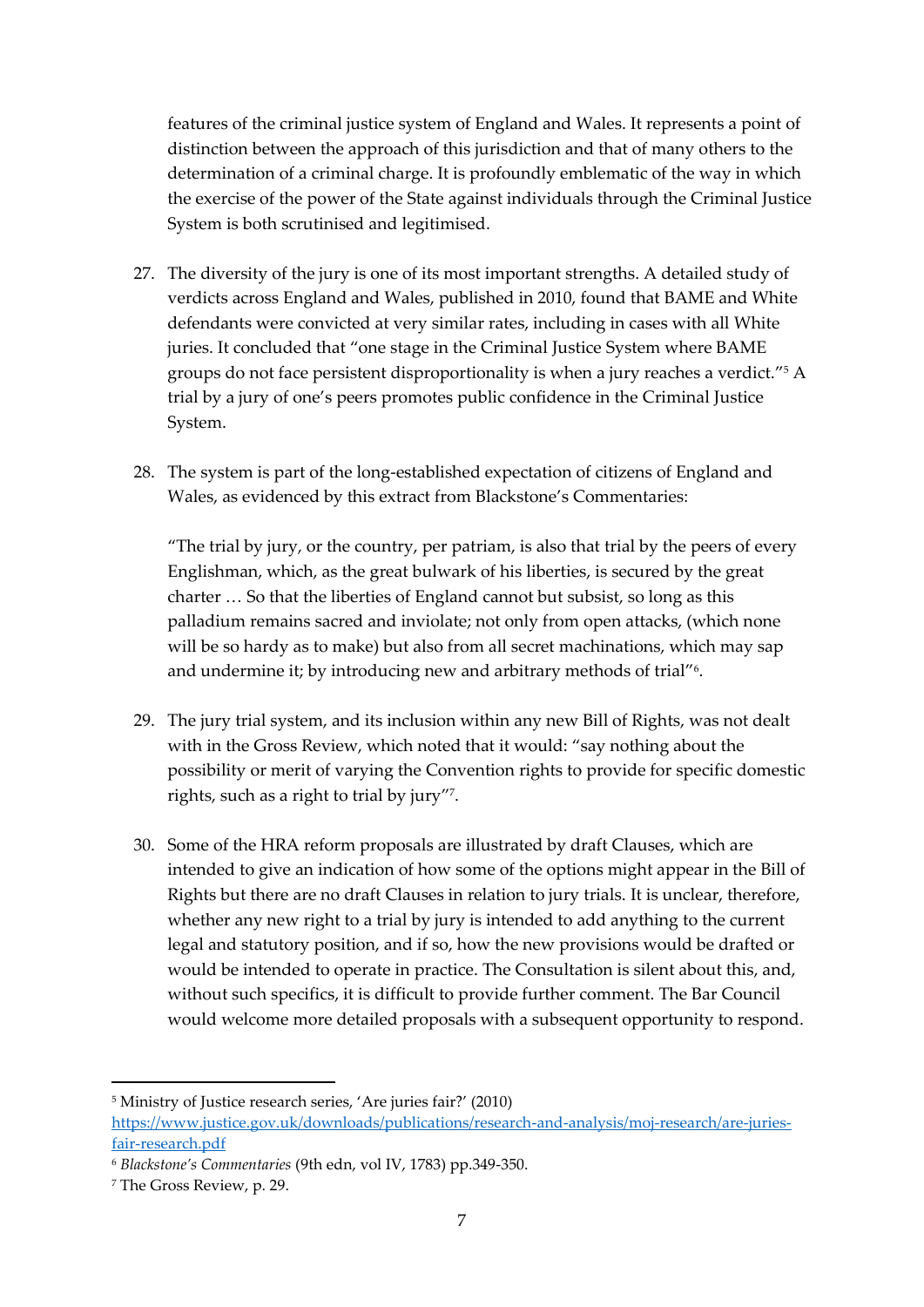- 31. In the absence of any specific proposals or draft Clauses, the Bar Council highlights the following matters for consideration:
	- a. The Consultation is silent as to the procedural aspects which would be guaranteed by the right to a trial by jury. At present, the composition of a jury is rarely the subject of challenge during criminal proceedings in England and Wales. By contrast, it may be that the creation of a new right to jury trial opens the possibility of extensive challenges to the composition and decisions of juries.
	- b. It is easy to foresee that any new right to jury trial would attract argument as to the meaning of that right. There are unanswered questions arising from the creation of the right. For example, what would the composition of the jury be? Would the right guarantee a minimum number of jurors? How would the right address the composition of the jury? In the same way that the shape of the right remains, at present, unclear, so would the means of enforcing the right.
	- c. There is a risk that the creation of the right will lead to renewed litigation concerning the composition, diversity, and representative nature of juries. In order that these issues can be properly raised, the extent to which it is proper to question the jury (or individual jurors) before trial as to their race, gender, sexuality, and political leanings, and possibly post-trial as to the basis of their verdict<sup>8</sup>.
- 32. It may be of use, in this regard, to note the recent experience in Canada. In September 2019 Section 663 of the Canadian criminal code was amended. Whereas previously jurors could be directed by the trial judge to stand by "for reasons of personal hardship or any other reasonable cause", the 2019 amendment provided that jurors may be directed by the trial judge to stand by "for reasons of personal hardship, maintaining public confidence in the administration of justice, or any other reasonable cause". Ultimately, as subsequent appellate litigation demonstrated, the amendment gave "rise to many questions about its implementation"<sup>9</sup> .
- 33. Whilst the issues considered in the Canadian example may be different to those that may arise in England and Wales, the case law is illustrative of the potential for uncertainty and litigation if the right is not drawn up with sufficient clarity.

<sup>8</sup> This is not currently a requirement under the convention, provided the verdict itself can be understood.

See *Taxquet v. Belgium [*2012] 54 EHRR 26 at Paragraph 90.

<sup>9</sup> See *R v. Smith (*2021) ONSC 8405 at Paragraph 139.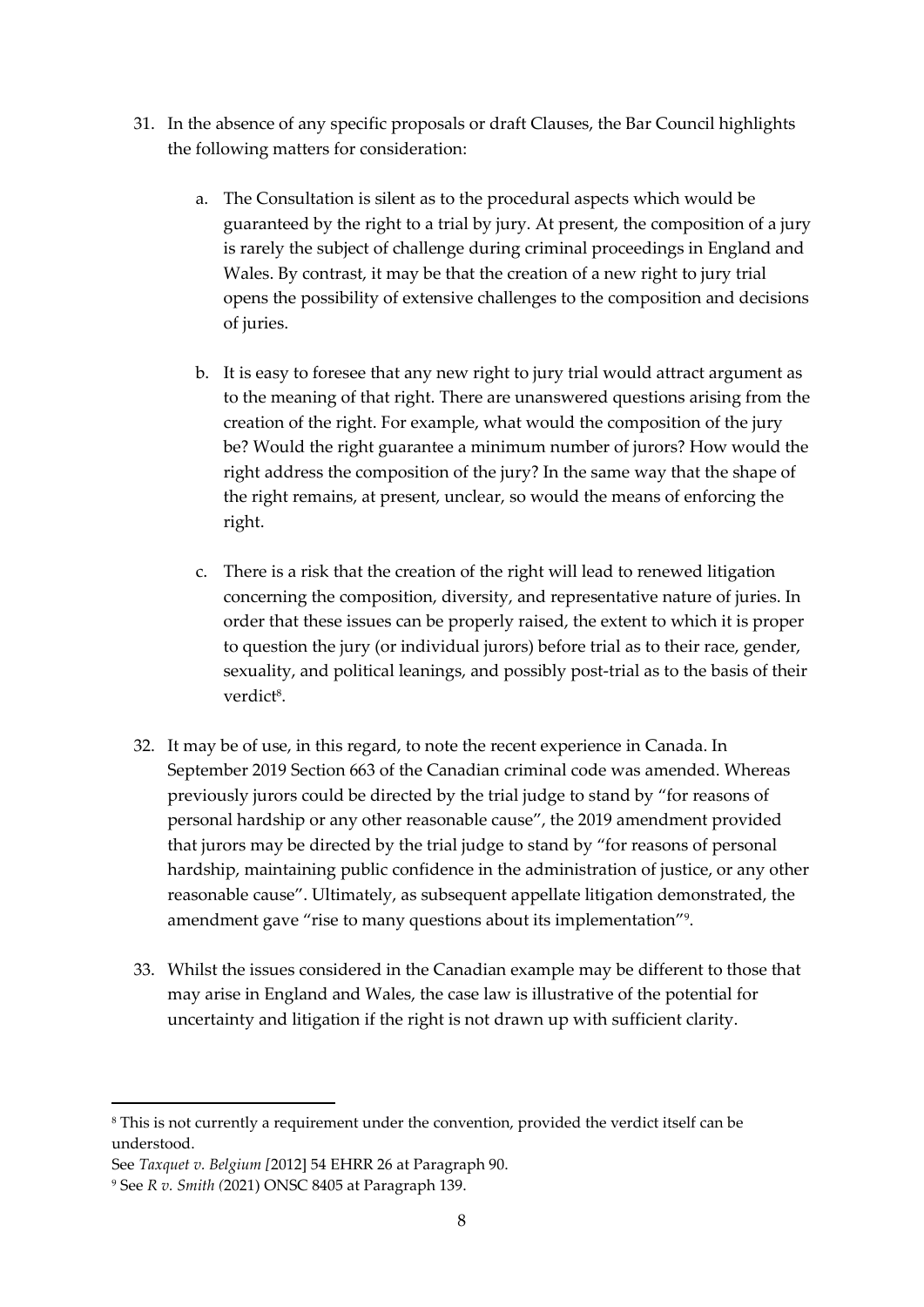- 34. The Convention itself does not provide for a right to trial by jury and so it would not be appropriate to add a right to jury trial to the end of the list of Convention rights.
- 35. A better option would be a separate part to any relevant statute, which could provide for the right to jury trial (and any other rights which are not provided for in the Convention). This part could contain a declaration as to the importance of trial by jury. It might also contain statutory provisions to further enshrine this right, for example:

Section 1: Trial by jury

Any person charged with a criminal offence has the right to be tried by a jury in accordance with the laws made by Parliament, and, where applicable, devolved legislatures.

- 36. Any new legislation would need to define the circumstances in which trial by jury is available. At present, any definition would not include:
	- a. Those charged with summary only offences.
	- b. Those under the age of 18.
	- c. Those who are unfit to plead or stand trial.
	- d. Those who face a trial in which the number of counts included in the indictment is such that it is likely that a trial by jury would be impracticable $^{\text{10}}$ .
	- e. Those for whose trial there is a real and present danger that jury tampering would take place which is so substantial that it is necessary in the interests of justice for a trial to take place in the absence of a jury $^{\rm 11}.$
- 37. Furthermore, those charged with indictable only offences have no choice in the matter. A jury trial is mandatory.

#### **Freedom of Expression**

Q4: How could the current position under Section 12 of the Human Rights Act be amended to limit interference with the press and other publishers through injunctions or other relief?

- 38. The two Sub-Sections in Section 12 of the HRA that have been contentious are as follows:
	- a. Section 12(3): This allows prior restraint injunctions against media publications where the claimant persuades the Court that they are likely to

<sup>10</sup> See/Per Sections 17 and 18 of the Domestic Violence, Crime and Victims Act 2004.

<sup>&</sup>lt;sup>11</sup> See/Per Section 45 of the Domestic Violence, Crime and Victims Act 2004.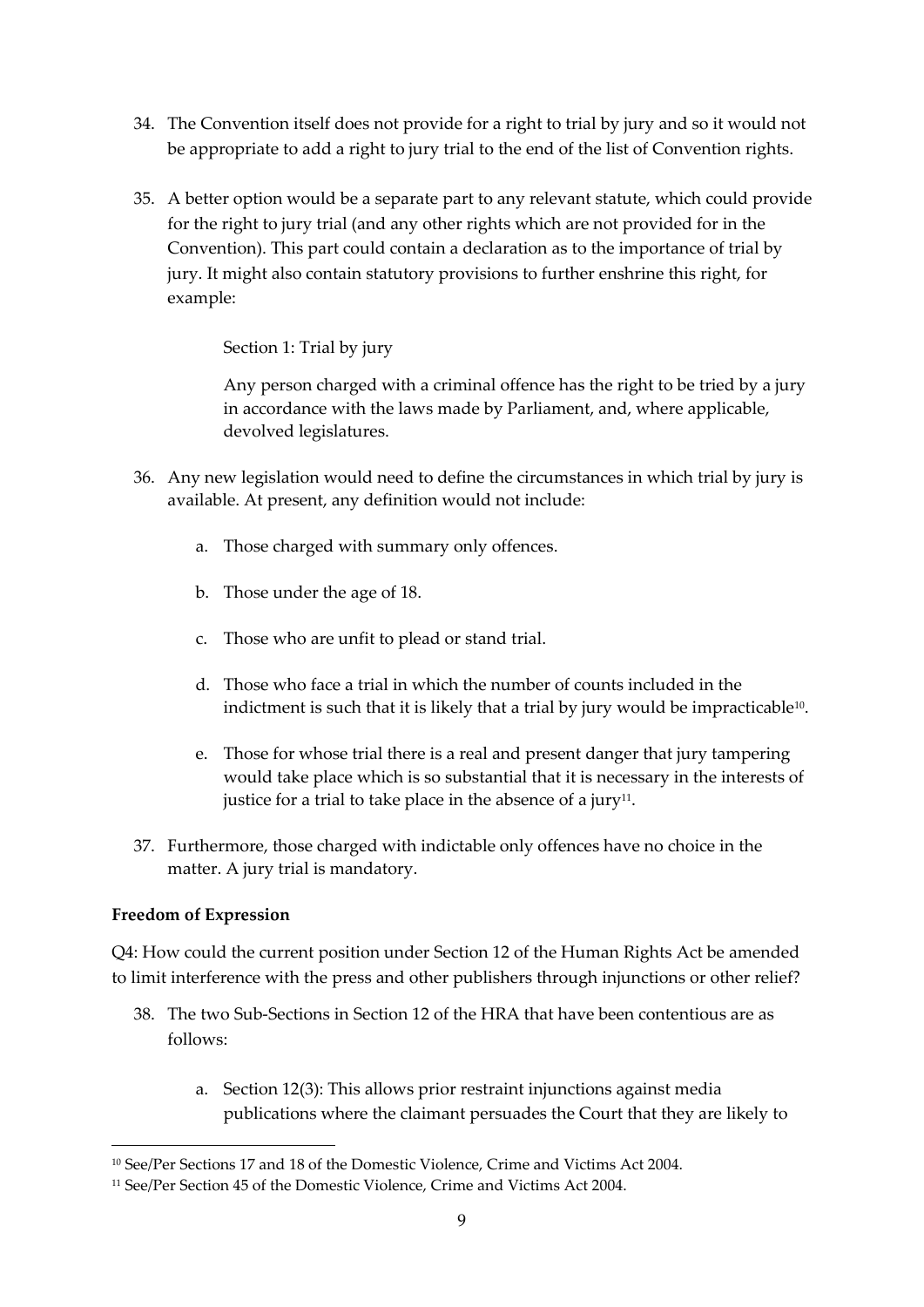succeed at trial. Prior restraining injunctions are effectively unavailable in defamation claims so this Section applies principally to claims of privacy and confidentiality.

- b. Section 12(4): The enhanced protection for journalistic, literary, and artistic free speech has been diminished in the privacy and confidentiality cases to the extent that the ECtHR and domestic Courts have since decided that Article 8 and Article 10 rights are to be balanced starting with a presumption that both are of equal value. The balancing becomes a purely fact sensitive exercise. Also, the intended protection for speech where the material has already become available to the public<sup>12</sup> has been eroded by the Supreme Court in *PJS v. News Group Newspapers Ltd* [2016] UKSC 26, [2016] AC 1081. when UK media outlets were injuncted even though the material was widely available on the internet, including on news websites in other jurisdictions.
- 39. The objective of restoring the enhanced protection could be achieved via legislation by:
	- a. Articulating a more demanding statutory threshold requirement for a prepublication injunction (e.g., at its simplest and most unsophisticated this could be a very likely to succeed test rather than a likely test).
	- b. Making clear that, in the balancing of Article 8 and Article 10 rights, there is a presumption in favour of freedom of expression in all cases where there are reasonable grounds for the publisher (usually in practice an editor) to believe that publication is in the public interest.
- 40. A stronger version of the presumption in favour of freedom of expression in all cases would be the provision for a presumption where the publisher believes (i.e., subjectively and in good faith) that it would be in the public interest to publish. Although this is more contentious. The first formulation broadly reflects the protections set out in the Data Protection Act 2018 for journalistic, literary, and artistic free speech; and the public interest speech defence under Section 4 of the Defamation Act 2013.

Q5: The Government is considering how it might confine the scope for interference with Article 10 (freedom of expression) to limited and exceptional circumstances, taking into account the considerations above. To this end, how could clearer guidance be given to the Courts about the utmost importance attached to Article 10? What guidance could we derive from other international models for protecting freedom of speech?

<sup>&</sup>lt;sup>12</sup> Under Section  $12(4)(a)(i)$  of the HRA.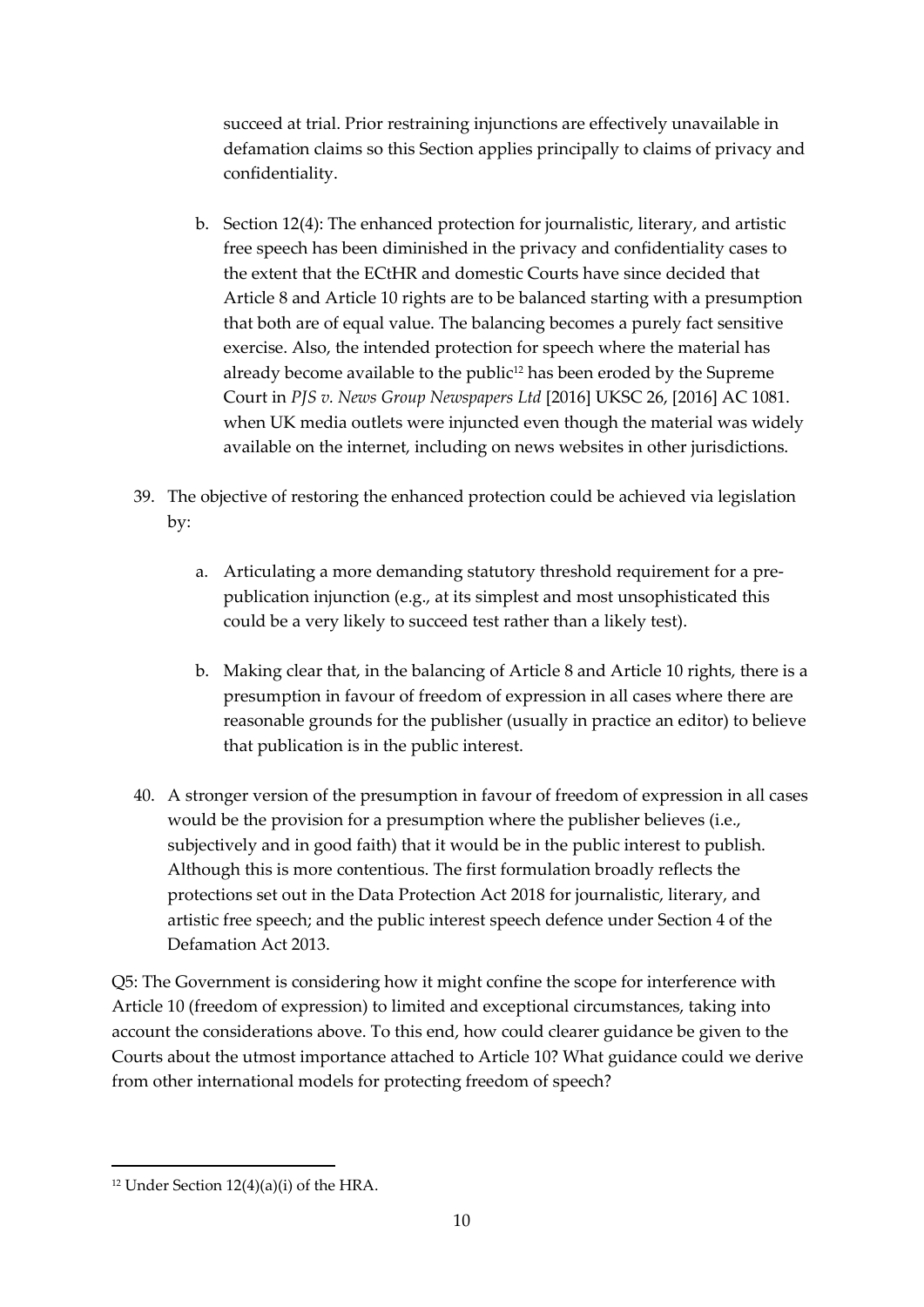41. Question 5 is somewhat confusing. If domestic legislation were to draw on international models to achieve this, it would not be emphasising the utmost importance be attached to Article 10 principles because these have been developed over the years by the ECtHR taking into account other international instruments.

Q6: What further steps could be taken in the Bill of Rights to provide stronger protection for journalists' sources?

- 42. The only existing statutory protection is contained in Section 10 of the Contempt of Court Act 1981. This is out of date and should be repealed. It should be replaced with a clearly drafted provision that reflects the principles in the source protection case law (both here and in Strasbourg) developed since the seminal case of *Goodwin v. United Kingdom* (17488/90) [1996] 22 EHRR 123. These are both substantive and procedural and require a properly informed decision of a judicial authority in respect of any override of the presumptive source protection right. This protection under the ECHR now goes beyond merely protecting confidential journalistic sources and extends to all confidential journalistic material in the possession of journalists. This is understood as a form of journalistic privilege under Article 10. The new legislation should reflect this.
- 43. To strengthen freedom of expression, the new provision should also make clear that it applies in all circumstances where the State is considering overriding journalistic privilege. For example, *Norwich Pharmacal Co. and Others v. Customs and Excise Commissioners* [1973] UKHL 6, [1974] AC 133. Any new protections should cover applications, witness orders, police production orders and the use of covert investigatory powers.

Q7: Are there any other steps that the Bill of Rights could take to strengthen the protection for freedom of expression?

- 44. There are further steps that the Bill of Rights could take to strengthen the protection for freedom of expression. There should be provision to prevent or limit Strategic Lawsuits Against Public Participation (SLAPPs) and protections should apply in cases where a claimant is seeking to restrict free speech through litigation.
- 45. These measures are procedurally valuable to journalists because (if the US procedure is used) they allow journalists to apply to dismiss and/or stay the proceedings at an early stage. Provided the journalist shows the speech is a matter of public concern, the burden then shifts to the claimant to show why the claim should be allowed to continue. This should be accompanied by a one-way costs shifting provision so that the journalist is not penalised in costs (but can get their costs) by making an application.
- 46. The critical issue is similar to the one that arises under HRA Section 12(3). This relates to asking: what is the statutory threshold the claimant has to cross at this early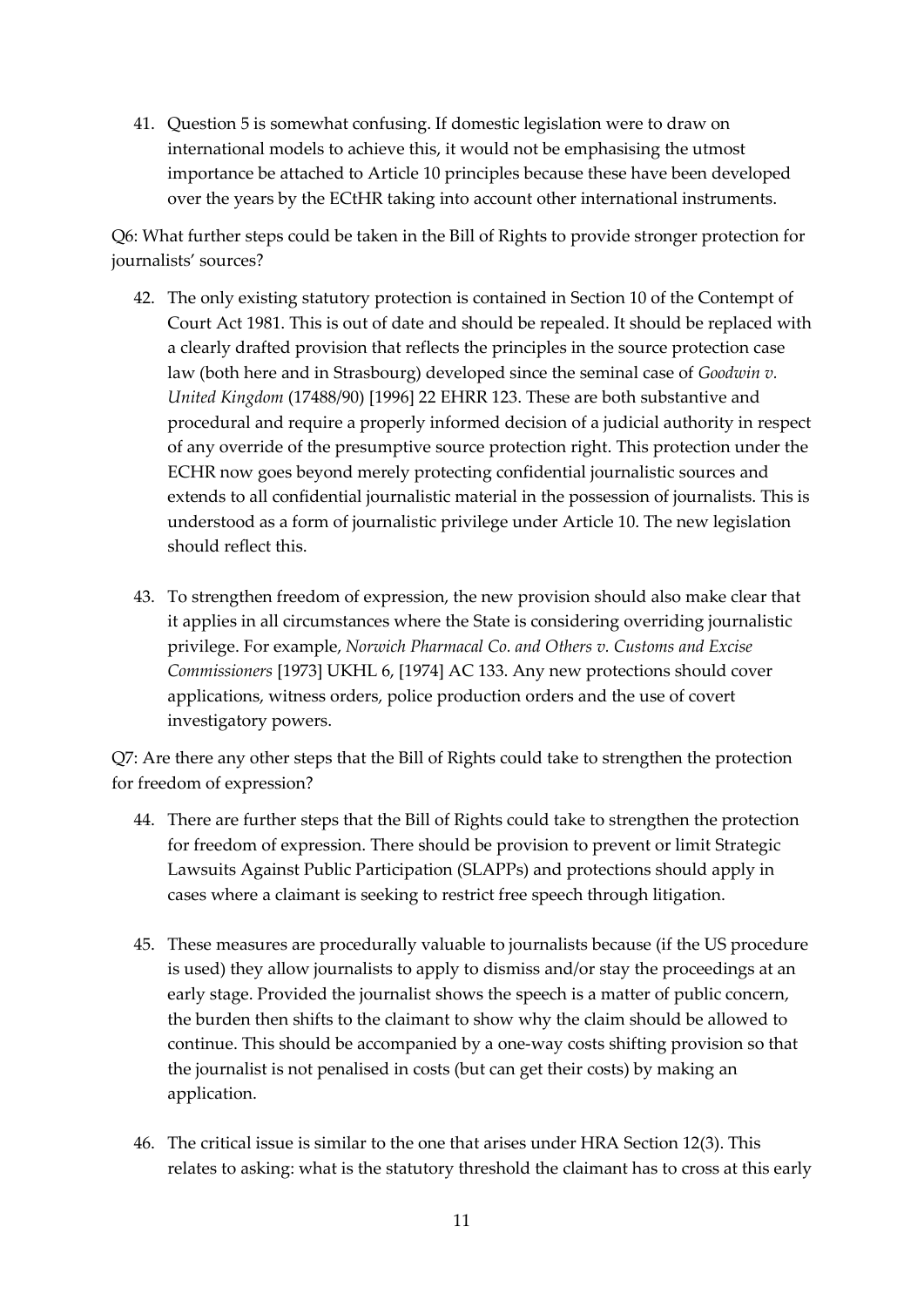stage (though in this context it would be here to keep their claim in play rather than to get a prior restraint injunction)?

- 47. The value of the anti-SLAPP provisions in the US is that, in most States, the plaintiff must show a likelihood that the claim would succeed given the strong First Amendment defences available to the journalist. We do not have such strong defences here either in law or by using Article 10. Enshrining stronger defences in law for journalists would be valuable protections for free speech, journalism, and the public interest.
- 48. These changes are likely to protect journalists more effectively if other adjustments are made to the law. This could include amending the HRA Section 12(4) to strengthen the existing provision (as above) and also by strengthening the Defamation Act 2013 both Section 3 (i.e., on honest opinion) and Appendix 4 (i.e., on public interest speech defences).

# **II. Restoring a sharper focus on protecting fundamental rights**

### **A permission stage for human rights claims Judicial Remedies: Section 8 of the Human Rights Act**

Q8: Do you consider that a condition that individuals must have suffered a 'significant disadvantage' to bring a claim under the Bill of Rights, as part of a permission stage for such claims, would be an effective way of making sure that Courts focus on genuine human rights matters? Please provide reasons.

Q9: Should the permission stage include an 'overriding public importance' second limb for exceptional cases that fail to meet the 'significant disadvantage' threshold, but where there is a highly compelling reason for the case to be heard nonetheless? Please provide reasons.

Q10: How else could the Government best ensure that the Courts can focus on genuine human rights abuses?

- 49. The Bar Council considers it is helpful to address Questions 8, 9 and 10 together. These are not issues that the Gross Review was asked to consider or seek evidence about.
- 50. The suggestion implied in the Consultation appears to be based upon a premise that the Courts are regularly required to hear cases or that Court time is taken up needlessly with claims where claimants bring challenges which are not based upon "genuine" human rights breaches or if so, have not suffered any or any real prejudice thereby.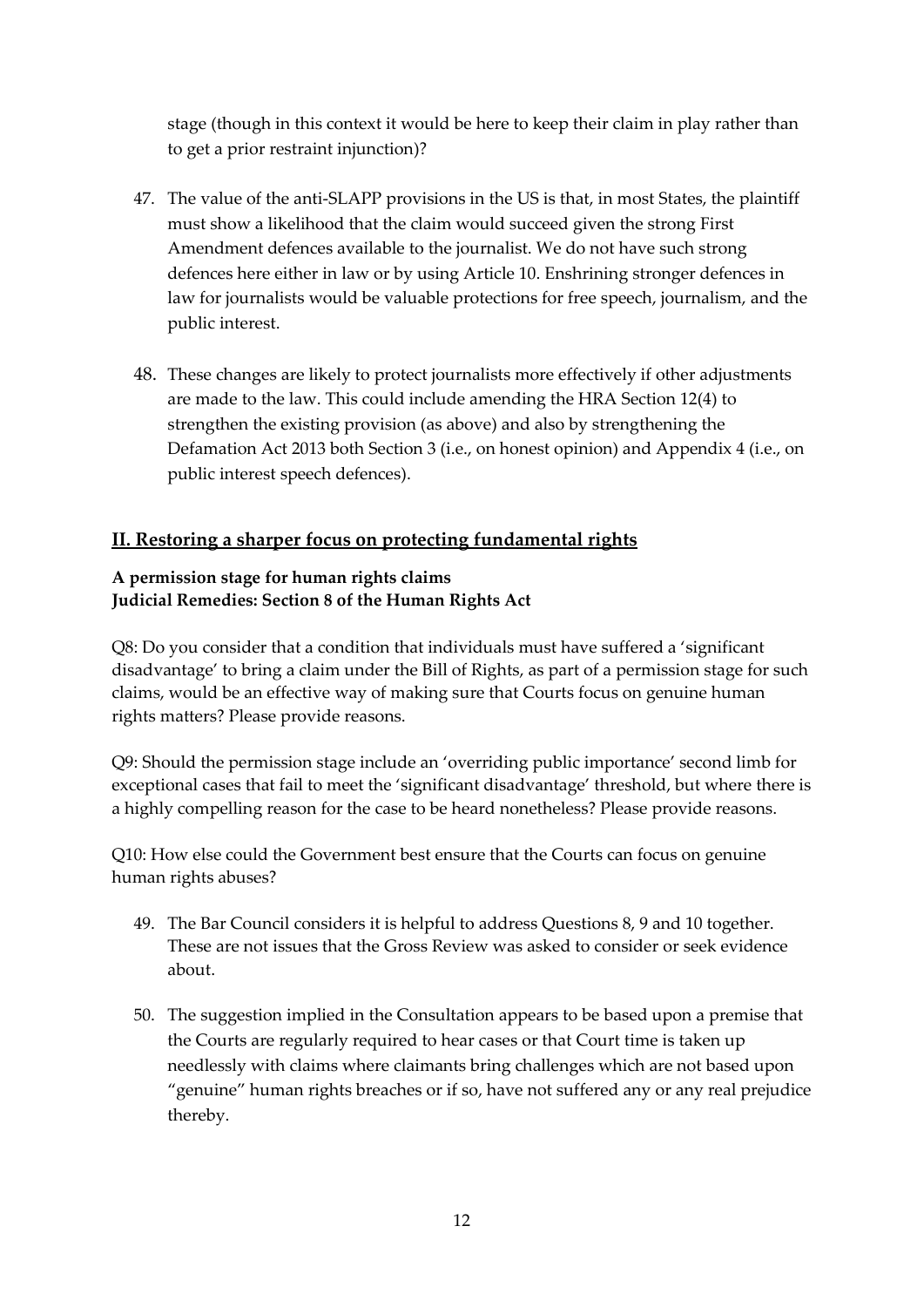- 51. The Bar Council is not aware of any data or evidence that suggests Courts' time and resources are burdened by meritless human rights challenges.
- 52. The Bar Council does not support the introduction of a new and specific permission stage for human rights-based claims for challenges not brought by way of Judicial Review (JR) or appeals which require permission to proceed (i.e., non-JR claims); nor would the Bar Council support the introduction of a new and specific permission stage for human rights-based JR claims beyond the existing permission stage.
- 53. Regarding the former, such a new stage for non-JR cases would add unnecessarily to the Courts' burden and potentially give rise to satellite litigation. Regarding the latter, the existing filter at permission stage is already robust. There is no suggestion from the Independent Review of Administrative Law (IRAL), or the Government's response to IRAL, or the Judicial Review and Courts Bill that a further or separate test or higher hurdle is warranted.
- 54. There is no good basis in law, nor any evidence, that would support a test which requires the sort of hurdles proposed (i.e., the need for claimants to show they have suffered a "significant disadvantage" in order to bring a claim, even if they can show there has been a breach of their human rights or a requirement to show that in the circumstances there is an "overriding public importance" in considering a claim where the breach is accepted).
- 55. There is no advantage or benefit for the Courts or public bodies, at the point of being challenged via a JR, to be subjected to a different test that goes beyond the existing test at permission stage. Once again, this would be likely to lead to additional satellite litigation and appeals.
- 56. The Gross Review was not asked to consider a permission stage for human rights claims, and therefore the Government has not received the benefit of the Gross Review panel's expertise on this topic.
- 57. We recognise the Government's concern to ensure that trivial or unmeritorious cases are filtered out at an early stage, and that the burden should not lie on public bodies to apply to Courts to strike out such a claim. However, we are very doubtful about the effectiveness and workability of the current proposals in practice.
- 58. A "significant disadvantage" threshold would be directed at the harm a claimant has suffered rather than the merits of the claim itself. Accordingly, it appears to be contemplated that unmeritorious cases could pass the permission stage, if what is alleged amounts to a significant disadvantage, whereas meritorious ones would not pass if there was no significant disadvantage.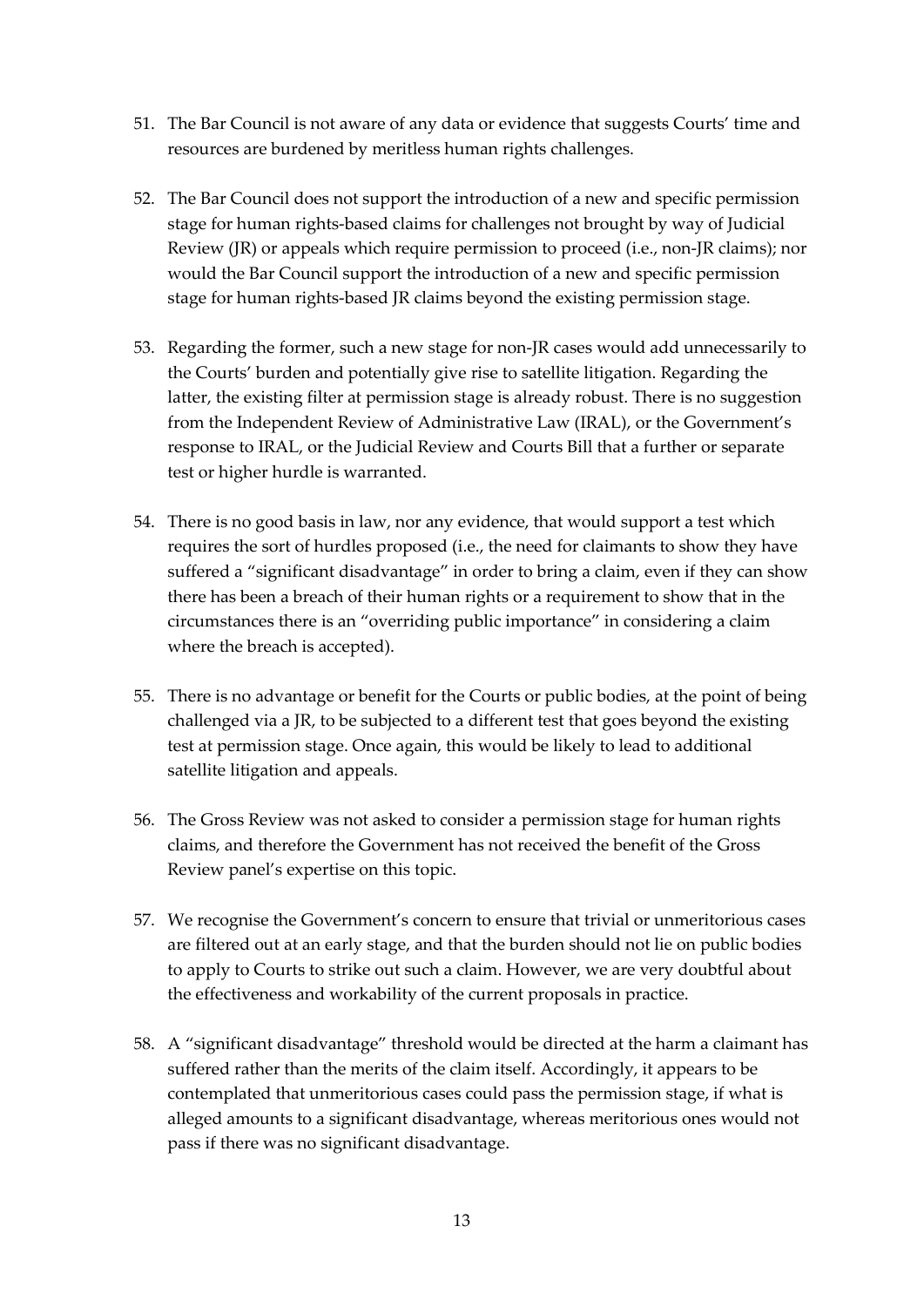- 59. A threshold based on "significant disadvantage" is unlikely to have the effect of filtering out unmeritorious cases. The addition of a second "overriding public importance" limb is unlikely to make a significant difference, as an unmeritorious claim which has no real prospect of success may raise points which are of public importance, and vice-versa.
- 60. It is not clear how a permission stage would work in practice, particularly outside the context of JR claims. A permission stage already exists for JR claims, which can incorporate human rights claims. Permission will be granted only where the Court is satisfied there is an 'arguable' ground of review which has a realistic prospect of success and there is no bar to a remedy. This works well in practice because JR claims are 'front loaded', in the sense that the claimant must file a detailed statement of facts and grounds for bringing the claim together with any written evidence it relies on when filing the claim form. The defendant public authority has the opportunity to file an acknowledgement of service setting out a short summary of its grounds for contesting the claim. The defendant is also under a duty of candour, requiring it to place any relevant information before the Court at the permission stage. This means that the Administrative Court is well placed to reach a view as to the as to the merits of any claim for JR at the permission stage.
- 61. It is not clear whether a JR claim incorporating a human rights claim would be required to satisfy both a test of argument as well as significant disadvantage. Furthermore, it is not clear how a permission stage would work in civil claims where there is not the same front-loading as in JR, and where there is no duty of candour on the defendant.
- 62. How is the Court to assess whether the claim satisfies the threshold for permission in circumstances where a civil claim is commenced with only a claim form and particulars of claim? Is it anticipated that a permission stage will apply to all civil claims, or only those relying on human rights in some way; and if the latter, how is that to be determined, by whom and with what resource? Is it anticipated that defendant public authorities will be required to respond at the permission stage? If so, then defendant public authorities will be placed under an additional burden which no other defendant in a civil claim currently faces.
- 63. There does not appear to have been any consideration given to cases which rely on human rights in other contexts, such as defences to civil or criminal proceedings or in appeals to Courts and Tribunals. If a defendant relies on human rights to defend a claim or criminal charge, is it anticipated that such a defence will be required to face a permission stage? If an appellant raises a human right point on appeal, is the appellant required to satisfy a permission threshold even in circumstances where there is otherwise an unfettered right of appeal?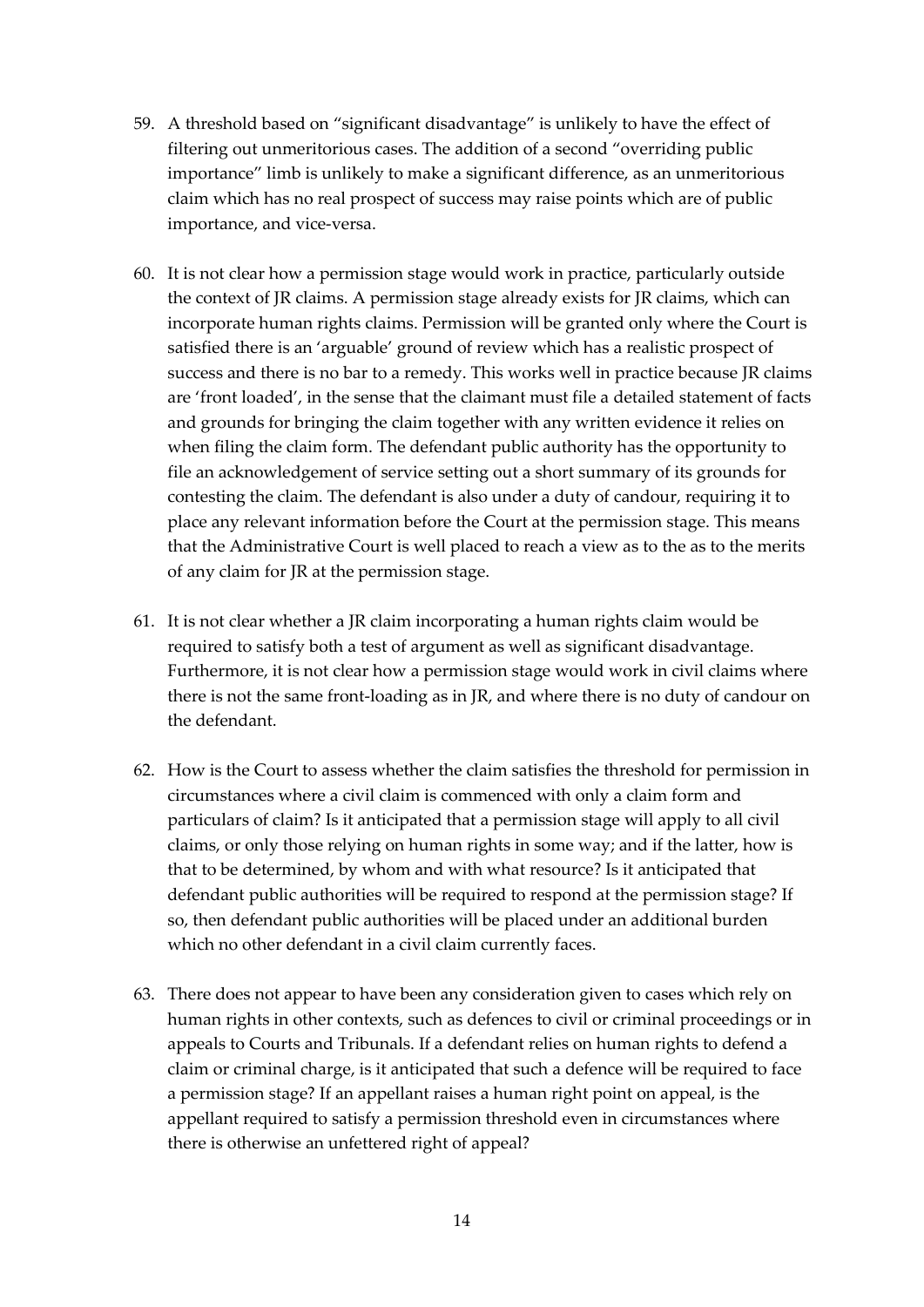64. If the Government proceeds with its proposals, what constitutes "significant disadvantage" or "overriding public importance" will need to be worked out on a case-by-case basis. For example, it is not clear whether these tests are required to be context-specific, or to what extent an infringement of rights could be regarded as a significant disadvantage itself. This is likely to result in uncertainty and satellite litigation.

### **Positive obligations**

Q11: How can the Bill of Rights address the imposition and expansion of positive obligations to prevent public service priorities from being impacted by costly human rights litigation? Please provide reasons.

- 65. The problems identified in the Consultation that form the premise for the question are misrepresented, and the case law misunderstood. Furthermore, we note that positive obligations are an established part of the protection of rights under the Convention. Any significant divergence by the UK would inevitably lead to more applications to Strasbourg.
- 66. The Consultation document deals with positive obligations generally13, and specifically with the positive obligation to protect against real and immediate risk to life and/or serious harm contained in Articles 2 and 3. In the case of *Osman v. United Kingdom* (23452/94) [1998] 29 EHRR 245 it is suggested that the *Osman* test undermines public protection as it places an 'onerous burden' on police forces and other frontline services and has had unintended consequences. It states:

"The expansion of human rights law by Courts, imposing overly prescriptive 'positive obligations' on police forces, and other frontline public services across the UK, risks skewing operational priorities and requiring public services to allocate scarce resources to contest and mitigate legal liability – when public money would be better spent on protecting the public. We take a principled view that decisions on the allocation of resources should be determined by elected lawmakers, and by operational professionals in possession of the full facts, and who are answerable to the public."<sup>14</sup>

67. The Bar Council considers it important to address the misrepresentation of the extent of the duty owed and the suggestion that the Courts have been "overly prescriptive"<sup>15</sup> . We consider it is important to address the implicit suggested criticism<sup>16</sup> that new duties have been imposed where the domestic Courts have previously explicitly refused to recognise claims in negligence.

<sup>13</sup> See Human Rights Act Reform: A Modern Bill Of Rights, Paragraphs 141–150 and 167–170.

<sup>14</sup> At Paragraph 150.

<sup>15</sup> Human Rights Act Reform: A Modern Bill Of Rights, p.43, Paragraph 150.

<sup>16</sup> Human Rights Act Reform: A Modern Bill Of Rights, Paragraphs 143 – 144.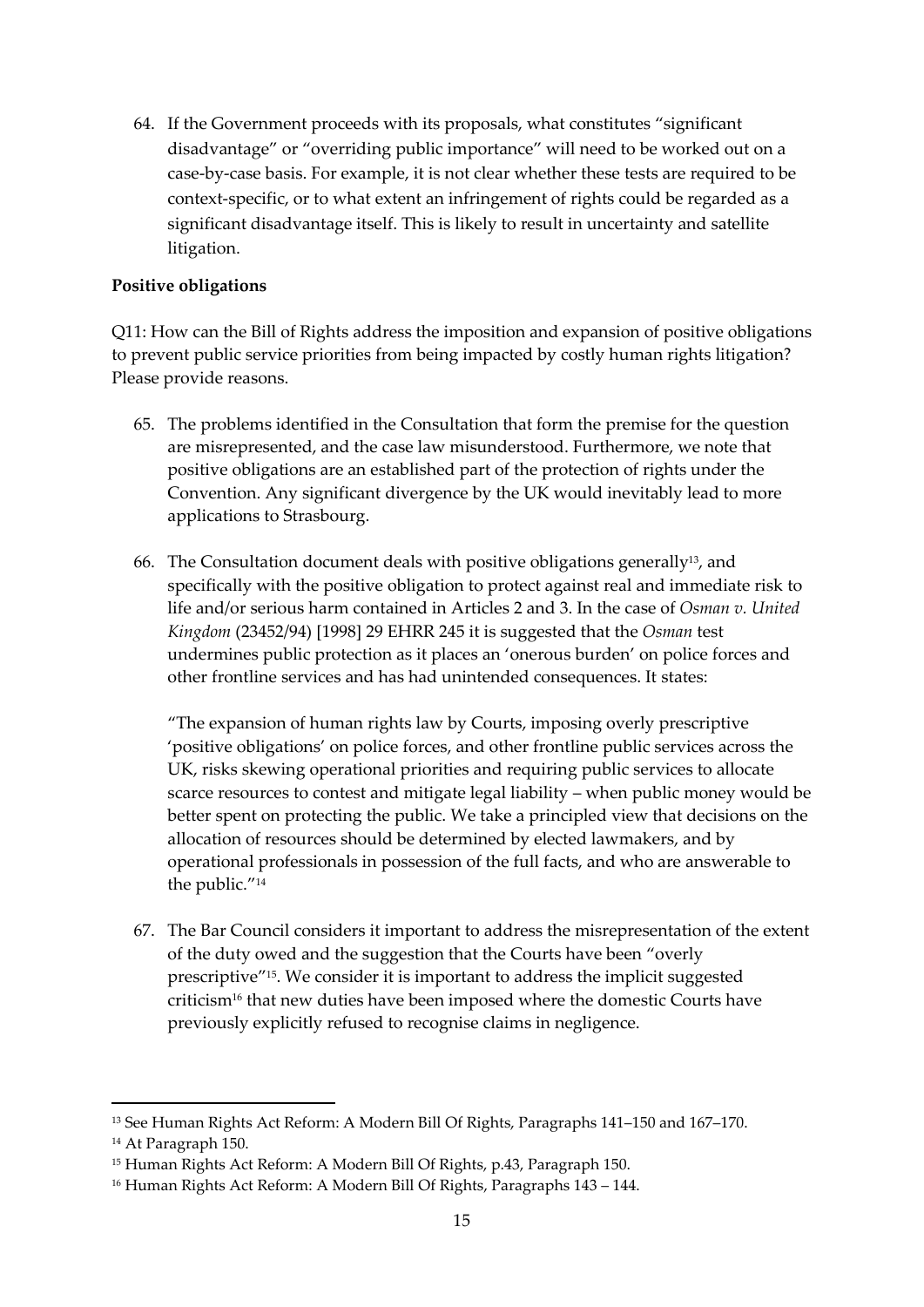- 68. There are two important features of the Strasbourg case law and the extent of the obligations owed that have not been referred to in the Consultation document:
	- a. The European Commission has made clear that the allocation of resources is for member States and is an important part of the assessment as to whether there has been a breach of the obligation to protect life. In its report on *Osman,* the European Commission accepted that the resources of the State will have a bearing on the nature and scope of any positive obligation:

"The extent of the positive obligation will vary inevitably having regard to source and degree of danger and the means available to combat it. Whether risk to life derives from disease, environmental factors or from the intentional activities of those acting outside the law, there will be a range of policy decisions, relating, inter alia, to the use of State resources, which it will be for contracting States to assess on the basis of their aims and priorities, subject to these being compatible with the values of democratic societies and the fundamental rights guaranteed in the Convention."<sup>17</sup>

b. The ECtHR in *Osman* made clear that the positive obligation was not to be interpreted such as to impose "impossible or disproportionate burdens on the authorities"<sup>18</sup> . When setting out the operational duty to protect life, the Court first said:

"For the Court and bearing in mind the difficulties involved in policing modern societies, the unpredictability of human conduct and the operational choices which must be made in terms of priorities and resources, such an obligation must be interpreted in a way which does not impose an impossible or disproportionate burden on the authorities. Accordingly, not every claimed risk to life can entail for the authorities a Convention requirement to take operational measures to prevent that risk from materialising. Another relevant consideration is the need to ensure that the police exercise their powers to control and prevent crime in a manner which fully respects the due process and other guarantees which legitimately place restraints on the scope of their action to investigate crime and bring offenders to justice, including the guarantees contained in Articles 5 and 8 of the Convention" 19 .

- 69. These important parts of the judgment of the ECtHR in the *Osman* case are not referred to in the Government's Consultation.
- 70. The duty to protect life and/or protect against serious harm imposed by Article 2 and 3 when properly understood allows for proper account to be taken of both decisions with regards to resources and operational decisions. The ECtHR has explicitly

<sup>17</sup> (Comm. Rep. July 1, 1993) at Paragraph 91.

<sup>18</sup> See Paragraph 16.

<sup>19</sup> See Paragraph 116.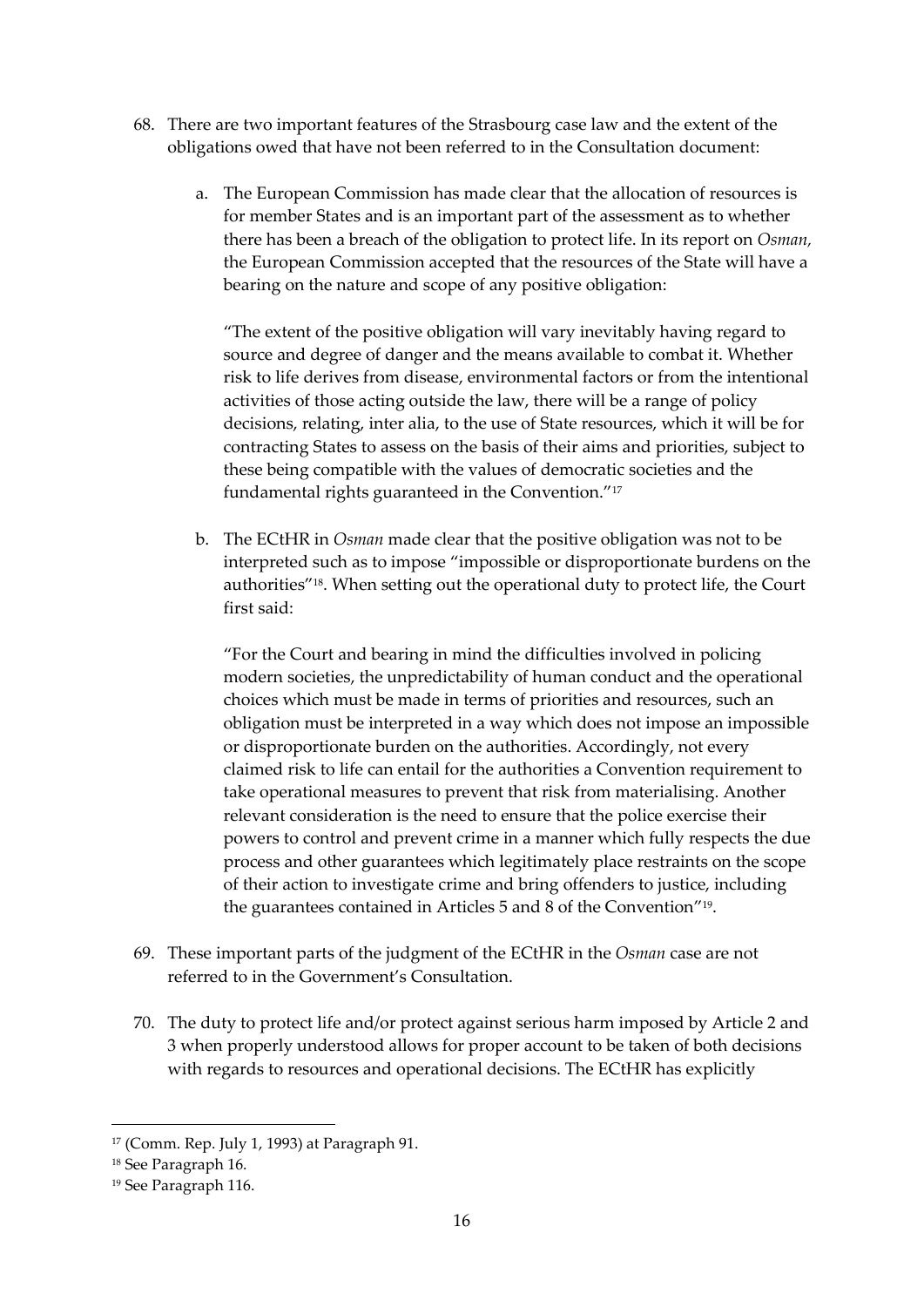acknowledged that the obligation owed must not be interpreted in such a way as to impose impossible or disproportionate burden on the authorities.

- 71. In the Consultation document<sup>20</sup> it refers to the failure of claims in negligence against the police where the domestic Court found that no duty of care was owed in negligence, and contrasts this with the decision of the Strasbourg Court that a positive duty to protect life under Article 2 is owed by the police. A failure to provide for a domestic remedy was found in the case of *Osman*. This left the domestic Courts with an option, post the enactment of the HRA, to extend the law of negligence and recognise that a duty of care was owed by police to victims of crime. The domestic Courts decided against doing this, preferring instead to restrict any duty to be owed under the HRA, and not in negligence. This is significant as it limits the situations in which a claim for a breach of the positive obligations can be brought and ensures that the "high threshold" applies.
- 72. The domestic Courts have recognised that the *Osman* test of "real and immediate risk" sets a high threshold and is one that is not readily satisfied<sup>21</sup>. It is a more difficult test to satisfy than the one of "reasonable foreseeability" in tort law. While the ECtHR found that the inability to seek redress for a breach of the positive duties owed under Article 2 domestically to be a breach of the right to access to Court, the response of the domestic Courts was not to extend such a duty under the common law.
- 73. In the case of *Van Colle v Chief Constable of Hertfordshire and Smith v Chief Constable of Sussex* [2008] UKHL 50, [2009] 1 AC 225, the House of Lords had the opportunity to consider two cases where it was alleged that the police had failed to protect life, where the threat to life came from a third party. In *Van Colle* it was argued that the failure to protect life breached Article 2, and in *Smith* it was argued that the police owed a duty of care to the victim in negligence. It is significant to note that both cases failed.
- 74. The claim in *Van Colle* failed on the basis that the test set out in *Osman* which imposed a "high threshold" for there to be a "real and immediate risk" to life before the positive obligation under Article 2 arose was not met. In *Smith* it was argued that as a positive obligation to protect life was owed by police under Article 2, the common law of negligence should be developed to create an equivalent liability in negligence; there could be no policy reasons for not imposing such a liability. This argument failed with Lord Bingham dissenting.
- 75. The domestic Courts have struck a balance. They have ensured that the positive obligations owed under Articles 2 and 3 are limited to only those cases where there is a "real and immediate risk" (a "high threshold"), and not more generally in tort to "reasonably foreseeable". And the Courts have declined to extend a duty of care to be owed by police to victims of crime.

<sup>20</sup> See Paragraphs 143-144.

<sup>21</sup> See *re Officer L (Respondent) (Northern Ireland)* [2007] UKHL 36, [2007] 1 WLR 2135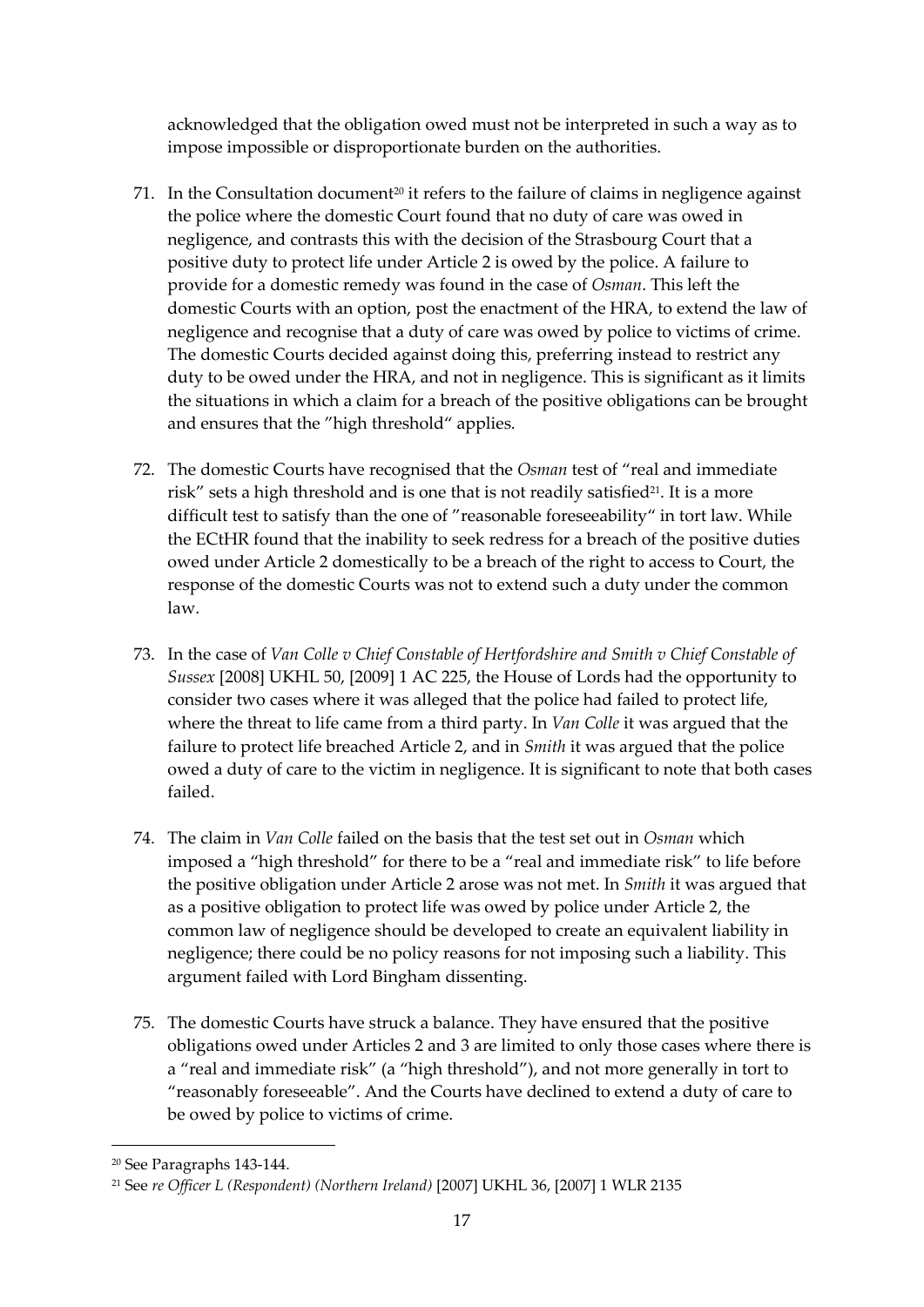- 76. A domestic remedy has been provided for because of the HRA, where one would otherwise not exist. But the Courts have not created a domestic remedy by extending the common law, which would have recognised a duty of care being owed where previously one was not. In doing so the domestic Courts have not expanded the cases in which claims could be brought in tort against the police (and other public bodies) with regards to operational decisions. This demonstrates judicial restraint, recognising the need not to impose impossible or disproportionate burdens on public authorities<sup>22</sup>.
- 77. Positive obligations are an established principle under the ECHR. Any attempt to restrict or retreat from that position will inevitably lead to more applications being made to the ECtHR. It is the view of the Bar Council that the domestic Courts have struck the right balance in recognising the positive duties owed under the HRA, but not extending the common law of negligence. Further, the Strasbourg jurisprudence when properly understood clearly allows for the allocation of resources to be a matter for the States Parties and is a matter that is relevant to the scope and nature of the obligation owed.
- 78. Accordingly, in our view, the premise of Question 11, which is that "significant problems" have been created, is misconceived. The case law of the Strasbourg Court is not fairly represented in the Consultation and has been misunderstood. The domestic Courts have shown restraint and have ensured that a domestic remedy is available for a breach of the positive obligations owed but in doing so have been careful not to unnecessarily extend the law of negligence to provide more generally for a duty of care.
- 79. As a result, we do not consider that there is a problem here which any Bill of Rights needs to address.

# **III. Preventing the incremental expansion of rights without proper democratic oversight**

# **Respecting the will of Parliament: Section 3 of the Human Rights Act**

Q12: We would welcome your views on the options for Section 3. Option 1: Repeal Section 3 and do not replace it. Option 2: Repeal Section 3 and replace it with a provision that where there is ambiguity, legislation should be construed compatibly with the rights in the Bill of Rights, but only where such interpretation can be done in a manner that is consistent with the wording and overriding purpose of the legislation. We would welcome comments on the above options, and the illustrative Clauses in Appendix 2.

80. The Bar Council does not support the options set out in the Consultation. It considers that Section 3 should be retained in its present form. The case law on Section 3 has settled down in the period since commencement of the HRA and the application of

<sup>22</sup> See in particular the judgment of Lord Hope in *Van Colle and Smith* at Paragraph 75.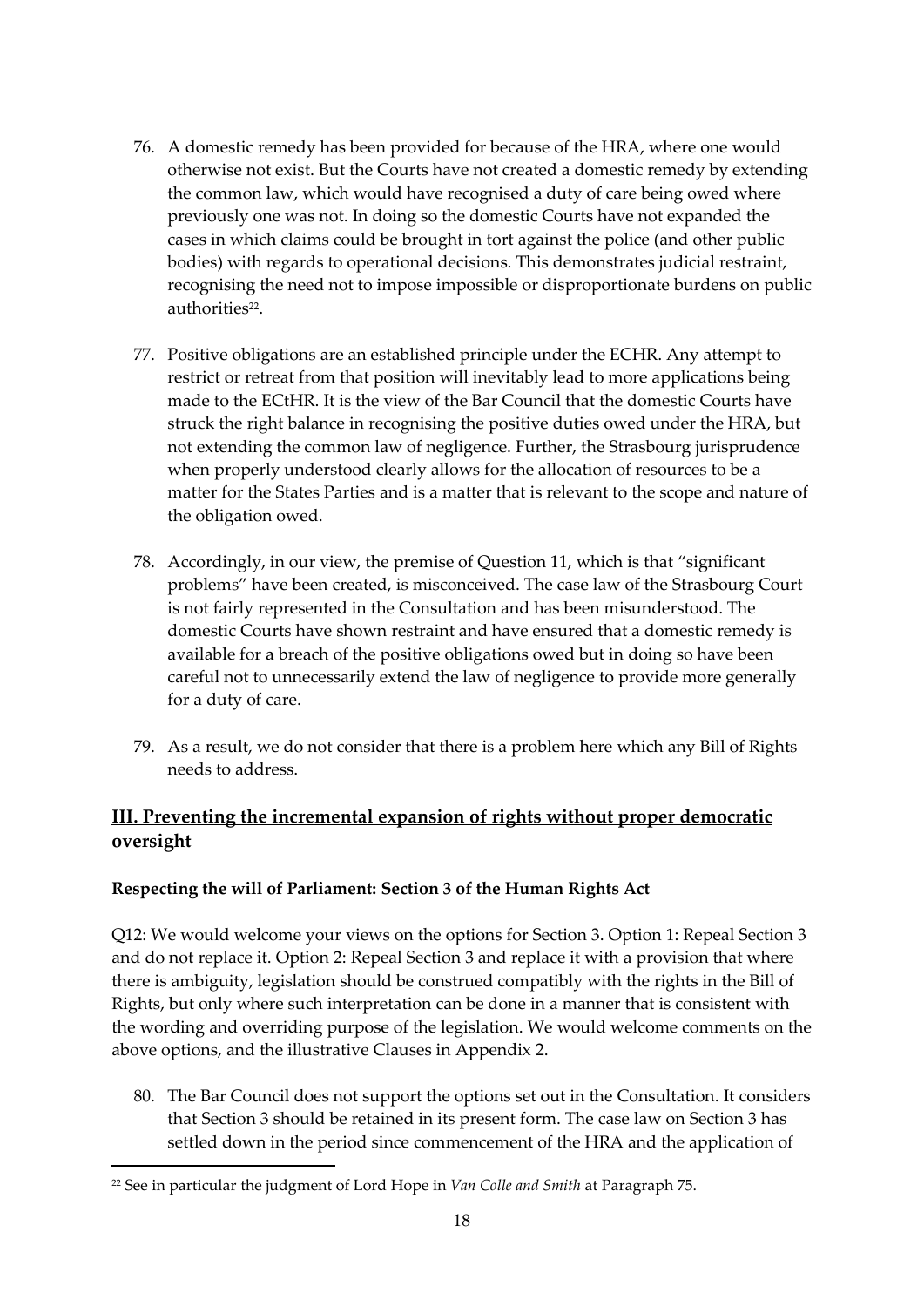that case law produces results which respect the architecture of the constitution, and which deliver coherent and readily enforceable remedies.

- 81. Section 3 was considered at length by the Gross Review. It concluded that there should be no changes to Sections 3 and 4 other than amendments to clarify the order of priority of interpretation coupled with increased transparency in the use of Section 3. In addition, there should be an enhanced role for Parliament through the Joint Committee on Human Rights, and the introduction of a discretion to make ex gratia payments where a declaration of incomparability is made. Amendments to clarify the order of priority of interpretation are not reflected in the options set out in Question 12 of this Consultation. The Gross Review effectively rejected the two options now suggested.
- 82. The Gross Review included a detailed analysis of the case law since commencement and the Bar Council does not seek to repeat this analysis. It agrees with the Gross Review's central conclusions about the current state of the case law on the issues relevant to Question 12. As chapter 5 states: "The leading statement on the approach to be taken to the use of Section 3 is now *Ghaidan v Godin-Mendoza* (2004)[23] (Ghaidan). It is an approach that has therefore been in place now for seventeen years."<sup>24</sup>
- 83. The Gross Review notes that in *Ghaidan* the use of Section 3 of the HRA to construe the reference to husband and wife in the relevant legislation as apt to include a same sex couple had been positively urged upon the House of Lords by counsel for the Government; a "not unusual"<sup>25</sup> feature in Section 3 cases.
- 84. The review sets out<sup>26</sup> the principles governing the exercise of Section 3 to be derived from *Ghaidan*. It goes on to comment: "The principles articulated in *Ghaidan* provide clear and sensible guidance to UK Courts to apply Section 3's interpretative duty. Since they were set out it is difficult to identify cases where UK Courts have strayed beyond Parliament's intention in enacting Section 3" <sup>27</sup>. The Bar Council agrees.
- 85. It is sensible to refer to the judgment of Lord Nicholls in *Ghaidan* to understand why the Gross Review concluded that the result in the case produced sensible guidance compatible with the basic architecture of the constitution.
	- a. "Section 3 is a key ... It is one of the primary means by which Convention rights are brought into the law of this country. Parliament has decreed that all legislation, existing and future, shall be interpreted in a particular way. All legislation must be read and given effect to in a way which is compatible with

<sup>23</sup> [2004] UKHL 30, [2004] 2 AC 557

<sup>24</sup> The Gross Review, p.203.

<sup>25</sup> The Gross Review, p.204.

<sup>26</sup> See the text box in the Gross Review at p.206.

<sup>27</sup> The Gross Review, p. 207.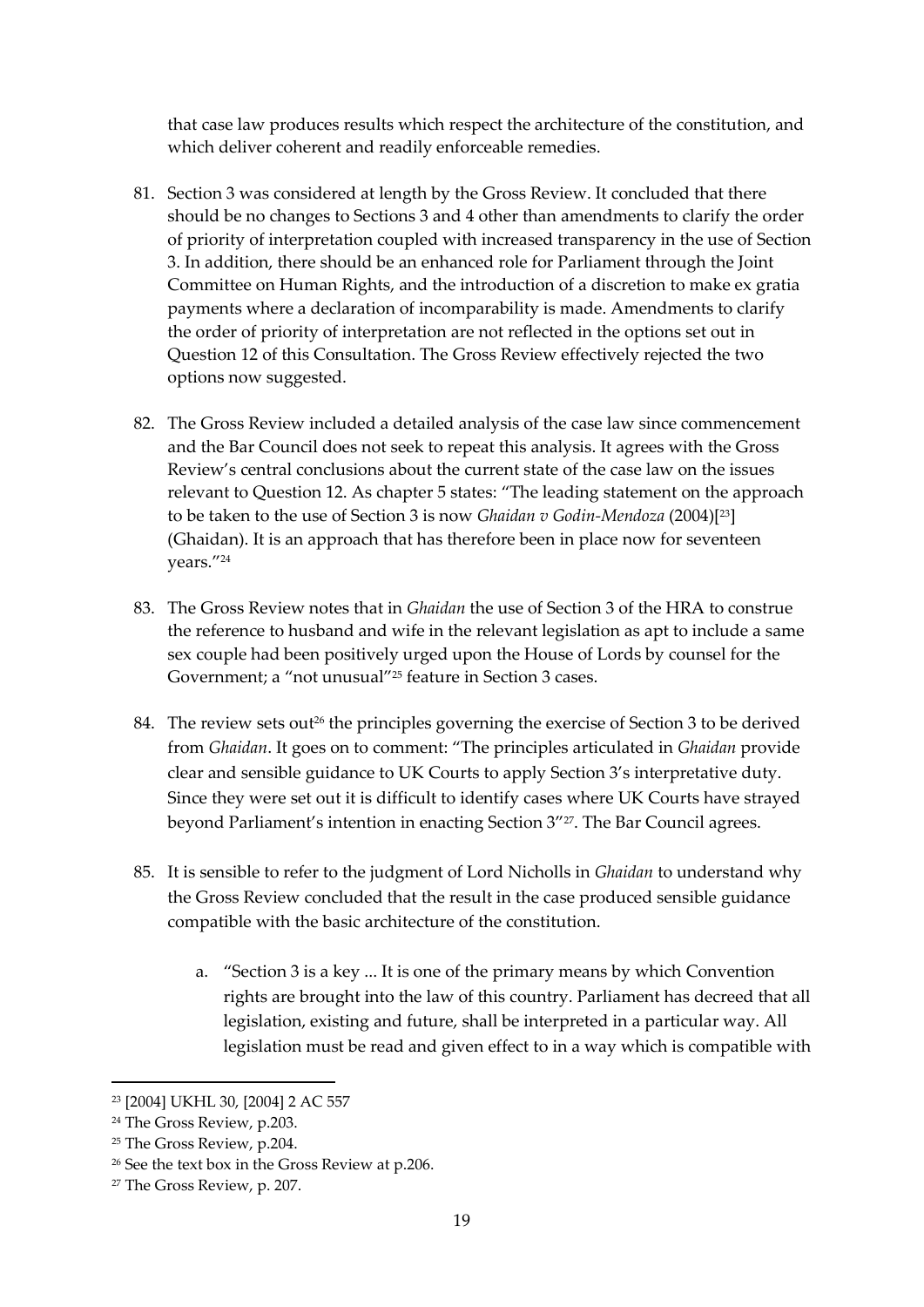the Convention rights 'so far as it is possible to do so'. This is the intention of Parliament, expressed in Section 3, and the Courts must give effect to this intention."<sup>28</sup>

- b. "It becomes impossible to suppose Parliament intended that the operation of Section 3 should depend critically upon the particular form of words adopted by the Parliamentary draftsman in the statutory provision under consideration. That would make the application of Section 3 something of a semantic lottery. If the draftsman chose to express the concept being enacted in one form of words, Section 3 would be available to achieve Conventioncompliance. If he chose a different form of words, Section 3 would be impotent."<sup>29</sup>
- c. "Parliament, however, cannot have intended that in the discharge of this extended interpretative function the Courts should adopt a meaning inconsistent with a fundamental feature of legislation. That would be to cross the constitutional boundary Section 3 seeks to demarcate and preserve. Parliament has retained the right to enact legislation in terms which are not Convention-compliant. The meaning imported by application of Section 3 must be compatible with the underlying thrust of the legislation being construed. Words implied must, in the phrase of my noble and learned friend, Lord Rodger of Earlsferry, 'go with the grain of the legislation'. Nor can Parliament have intended that Section 3 should require Courts to make decisions for which they are not equipped. There may be several ways of making a provision Convention-compliant, and the choice may involve issues calling for legislative deliberation."<sup>30</sup>
- 86. The points made in Paragraphs 31 and 33 of the *Ghaidan* judgment (see points b and c respectively above) are both clear and crucial. Point b suggests that if one confines the operation of a provision such as Section 3 to circumstances where there is textual ambiguity, the resulting position is not principled but might be the result of a "semantic lottery", depending on the drafting history. But the counterpoint in point c is that any interpretation must respect the "grain of the legislation" and not ignore its central thrust. It must not involve the Court in exercising functions for which it is not equipped.
- 87. Accordingly, and common with the logic of the Gross Review and the judgment in *Ghaidan*, the Bar Council does not support either of the options referred to in

<sup>28</sup> See *Ghaidan,* Paragraph 26.

<sup>29</sup> See *Ghaidan,* Paragraph 31.

<sup>30</sup> See *Ghaidan,* Paragraph 33.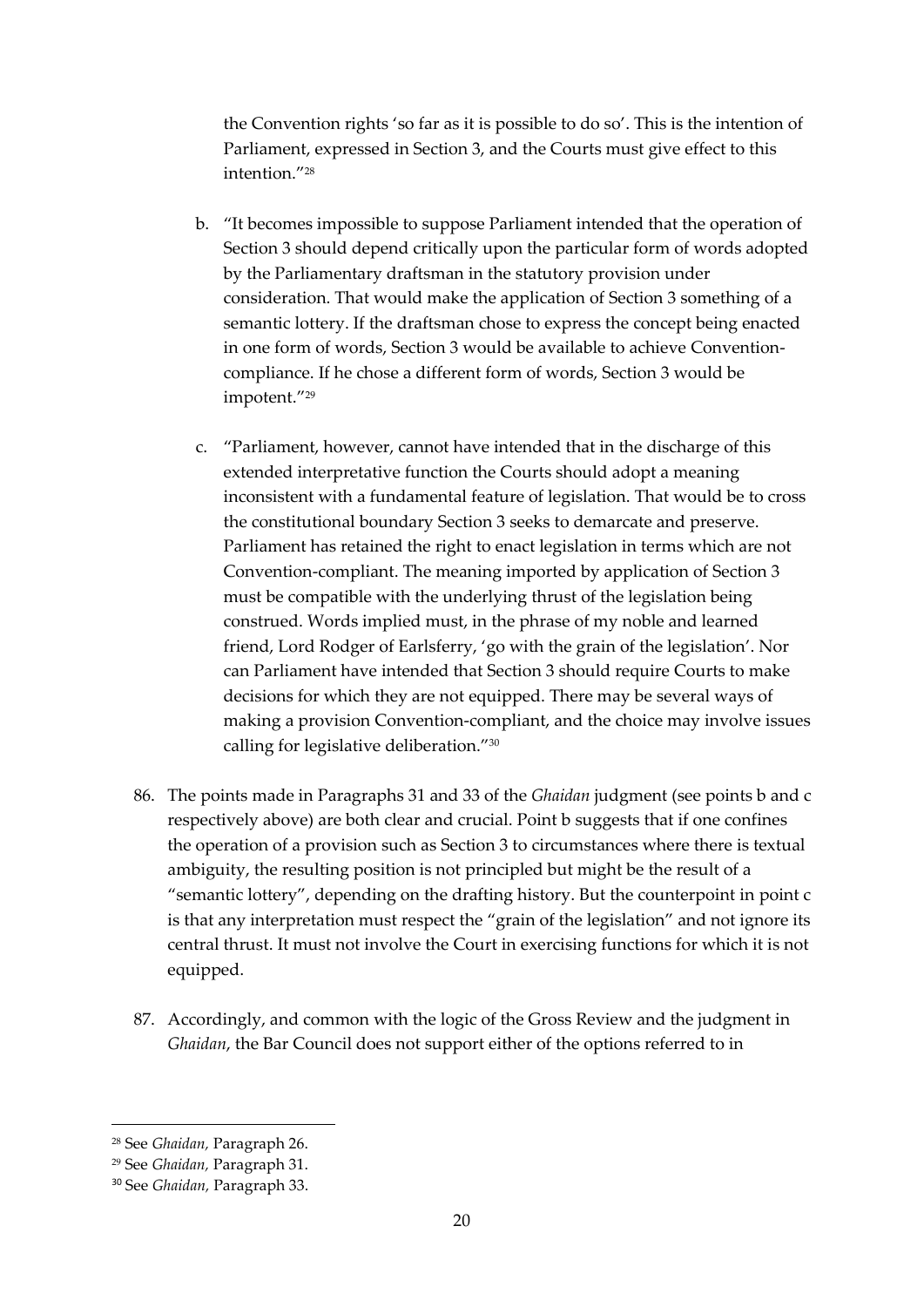Question 12. The Bar Council considers that Section 3 should be retained in its present form.

Q13: How could Parliament's role in engaging with, and scrutinising, Section 3 judgments be enhanced?

88. How Parliament wants to consider judgments of the Courts applying any aspect of the HRA, including Section 3, is a matter for Parliament. The standing orders that set the mandate for committees such as the Joint Committee on Human Rights or the Lords Constitutional Committee could, for example, be amended to include reference to the need to consider such judgments.

Q14: Should a new database be created to record all judgments that rely on Section 3 in interpreting legislation?

- 89. We do not see any disadvantages to creating a database and it would aid the informed consideration of the impact of Section 3 if there was a record kept of judgments relying upon it. However, it should be borne in mind that Section 3, unlike Section 4, is not a remedy limited to specific higher Courts. It is a general obligation imposed on all persons, Tribunals, and Courts of all levels to use Section 3 to interpret legislation. Therefore, no database could be comprehensive and such limitation ought to be clearly and expressly acknowledged.
- 90. The Bar Council endorses the findings of the Gross Review on issues similar to those set out in Questions 13 and 14 of this Consultation (as above).

# **When legislation is incompatible with the Convention rights: Sections 4 and 10 of the Human Rights Act**

# Declarations of incompatibility

Q15: Should the Courts be able to make a declaration of incompatibility for all secondary legislation, as they can currently do for Acts of Parliament?

- 91. The Courts should not be able to make a declaration of incompatibility for all secondary legislation. This proposal is constitutionally improper and impossible to achieve in practice within the parameters set by the Lord Chancellor (i.e., without rolling back substantive rights).
- 92. Section 4 already extends to secondary legislation where the parent statute prevents the removal of the incompatibility. This proposal must mean going further than that (or it would be pointless) and so it is assumed to be a proposal that in some (currently seemingly undefined) circumstances, the Courts must or may make a declaration of incompatibility even where the parent statute does not require the secondary legislation in question to be read in a manner incompatible with the Convention rights.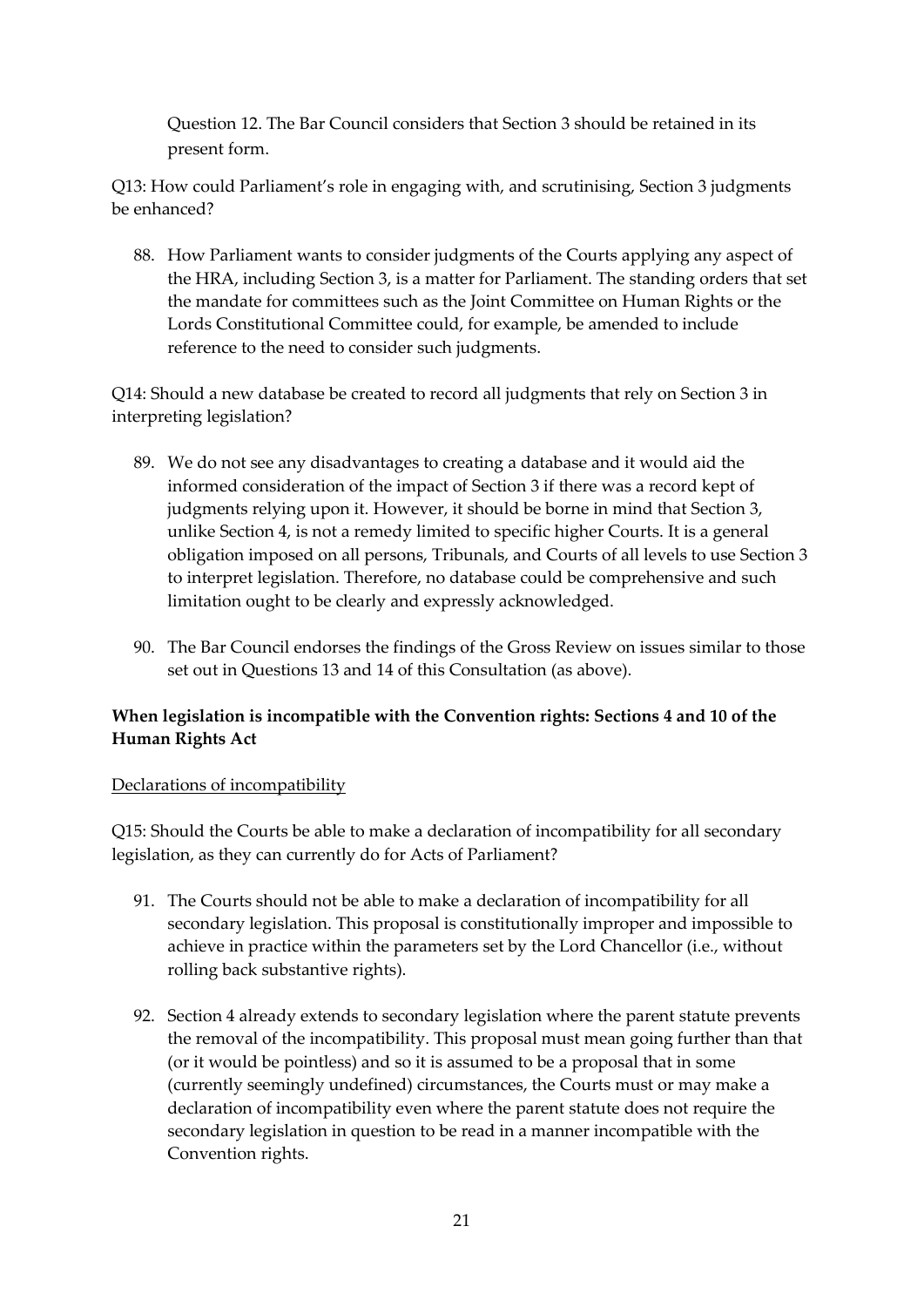- 93. Before addressing the impact of the reform, it is important to note that the Government has not made any sort of case for its necessity. Beyond a few anecdotes, the Consultation presents no evidence that the absence of a Section 4 power in respect of secondary legislation is in any way problematic. Indeed, between 2014 and 2020, there were just 14 cases in which a Court struck down secondary legislation on human rights grounds. During that period, the Government made more than a thousand pieces of delegated legislation every year<sup>31</sup>. Even if one accepts the premise that it is somehow ill-advised for the Courts to prevent the Executive from behaving unlawfully (which is what seems to be implied), this does not seem to be a problem of a size that warrants the sort of "far reaching proposals for reform" <sup>32</sup> proposed by the Consultation.
- 94. The proposal asks whether the Courts (when considering fundamental rights) should be required to afford the Executive the same deference as is currently afforded to Parliament. Section 4 of the HRA balances two constitutional imperatives: the sovereignty of Parliament, and the importance of fundamental rights. Both are essential for a functioning democracy. Parliament must be sovereign because it embodies the will of the majority. Rights must be protected because, without them, the Government of the day could enact laws to (whether formally or substantively) give itself power in perpetuity.
- 95. During the previous Consultation on the white paper entitled "Bringing Rights Home"33, substantial thought was given to the proposal that the Courts should be empowered to strike down legislation that is incompatible with Convention rights. This would have brought the UK into line with other States that enshrine rights in their basic laws. The proposal was rejected because, as the (then) Home Secretary put it:

"The Bill, important though it is, has the limited function of bringing the British people's rights home. It is no part of the project to call into question constitutional arrangements that have evolved in this country to make us one of the world's most stable democracies.

"The sovereignty of Parliament must be paramount. By that, I mean that Parliament must be competent to make any law on any matter of its choosing. In enacting legislation, Parliament is making decisions about important matters of public policy."<sup>34</sup>

96. The Home Secretary was clear, however, that such deference is justified only by the democratic mandate:

<sup>31</sup> J. Tomlinson, L. Graham and A. Sinclair, 'Does judicial review of delegated legislation under the Human Rights Act 1998 unduly interfere with executive law-making?', U.K. Const. L. Blog (22nd Feb. 2021) available at [https://ukconstitutionallaw.org/](https://ukconstitutionallaw.org/))

<sup>32</sup> Human Rights Act Reform: A Modern Bill Of Rights, p.3.

<sup>33</sup> 'Bringing Rights Home' (December 1996)

<sup>34</sup> HC Deb. Vol. 306, Cols. 769-770 (16 February 1998)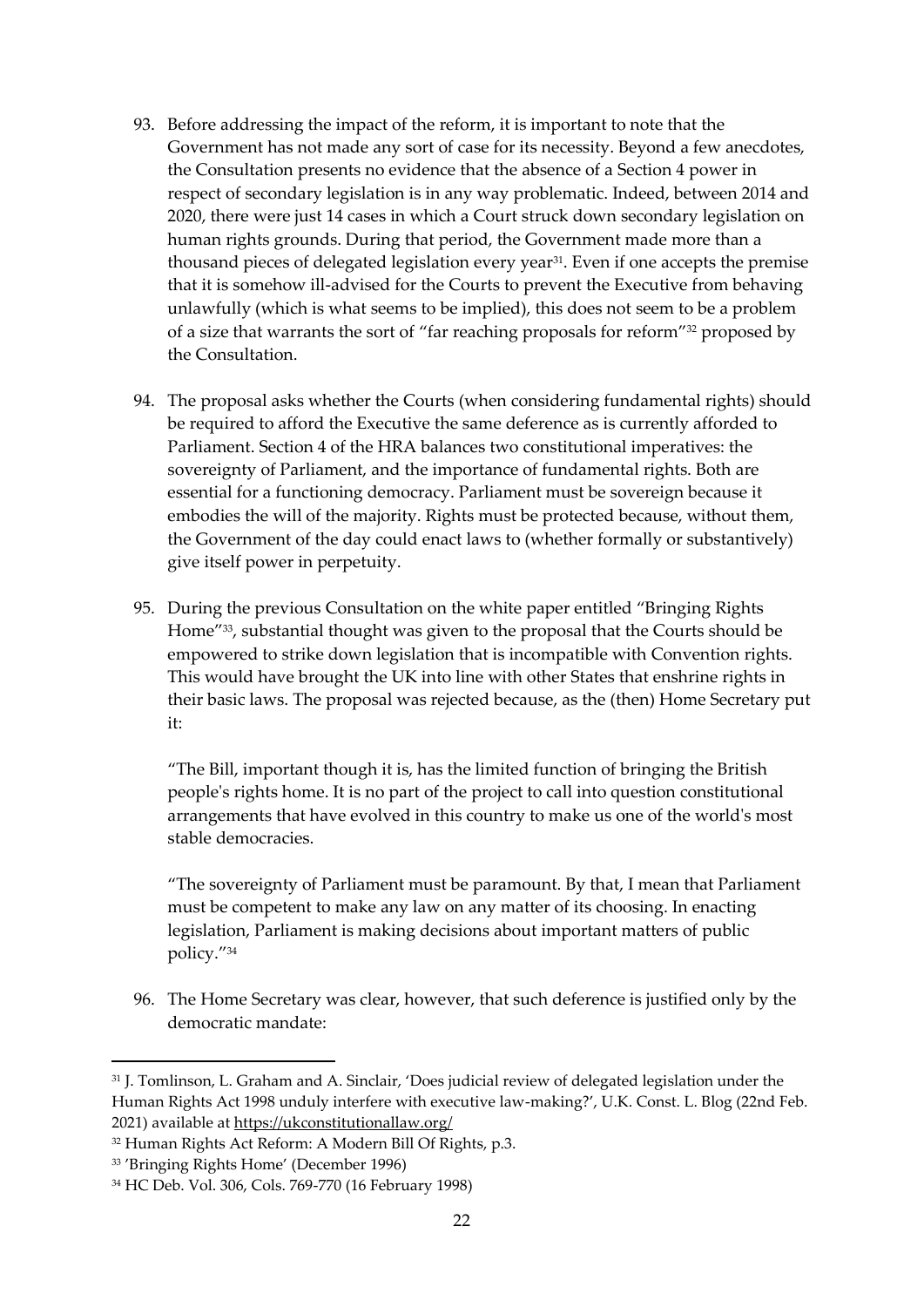"In enacting legislation, Parliament is making decisions about important matters of public policy. The authority to make those decisions derives from a democratic mandate. Members of this place possess such a mandate because they are elected, accountable and representative." 35

- 97. The democratic mandate justifies the separation of powers, whereby the Courts cannot strike down primary legislation.
- 98. The constitutional status of the Executive differs from that of Parliament in three principal ways:
	- a. First, and most importantly, it has no democratic mandate of its own. As Lady Hale put it: "The Government is not directly elected by the people (unlike the position in some other democracies). The Government exists because it has the confidence of the House of Commons. It has no democratic legitimacy other than that." 36
	- b. Second, and consequently, the Executive has no inherent power to make law.<sup>37</sup>
	- c. Third, unlike Parliament (which can "make or unmake any law" <sup>38</sup> and whose proceedings may not be impeached $^{39}$ ), the Executive is subject to the law $^{40}$ .
- 99. Secondary legislation must be made lawfully. This means it must not step outside the power conferred by the delegated Act and it must not be incompatible with other primary legislation (unless Parliament, in conferring the delegated power, intends it to be so). This includes the HRA (or whatever other statute gives effect to the Convention rights).
- 100. The role of the Courts is, inter alia, to ensure that the Executive acts lawfully when making secondary legislation. Parliament does not confer the delegated power because it trusts the Executive but, rather, because it can trust the judiciary to keep the Executive within the four corners of the powers conferred.
- 101. Section 4 is necessary to maintain the constitutional balance between the legislature and the judiciary but there is neither the need nor justification to treat the Executive in the same manner. Section 4 acknowledges the special constitutional status of

<sup>35</sup> HC Deb. Vol. 306, Cols. 769-770 (16 February 1998)

<sup>36</sup> *R (Miller and Ors) v Prime Minister* [2019] UKSC 41, [2020] A.C. 373, Paragraph 55.

<sup>37</sup> Bill of Rights Act 1688, Article I.

<sup>38</sup> A. V. Dicey, *Introduction to the Study of the Law of the Constitution* (first published 1885, Liberty Fund, 1982)

<sup>39</sup> Bill of Rights Act 1688, Article IX.

<sup>40</sup> *Entick v Carrington* [1765] EWHC KB J98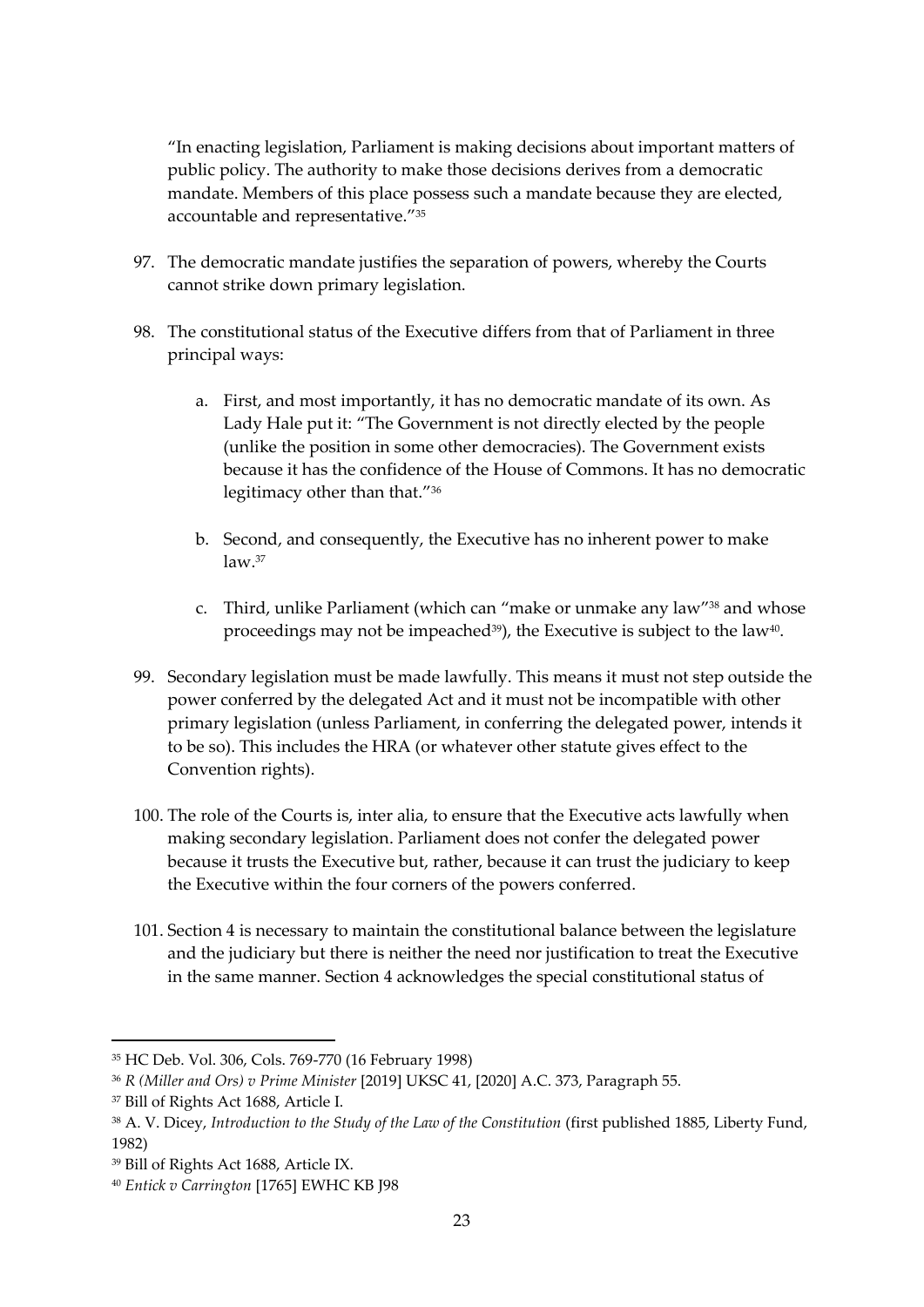primary legislation which, in turn, flows from the sovereignty of Parliament. Neither secondary legislation nor the Executive has equivalent constitutional status.

- 102. There is, therefore, no need to extend the effect of Section 4 to secondary legislation and to do so would represent an affront to the separation of powers and Parliament's democratic mandate.
- 103. There is no way to give effect to the proposals in Question 15 without substantively limiting rights.
- 104. Section 3 provides that, where the parent statute permits, secondary legislation must be applied coherently with the Convention rights. Section 6 provides that, so far as the parent statute permits, the Executive cannot make delegated legislation that is incompatible with Convention rights. To do so would be an unlawful act which the Court must quash.
- 105. Under what circumstances would a Court be entitled or required to make a declaration of incompatibility in respect of secondary legislation? Under what circumstances is the Executive entitled to make delegated legislation that is incompatible with Convention rights?
- 106. In fact, the Convention itself already answers this question. The Articles of the Convention specify the circumstances in which the Executive can act incompatibly with the relevant right. These exemptions must be considered by the Court when it tackles the substantive question before it. If the secondary legislation in question falls within one of these exemptions, then it will not be unlawful, and the Court must leave it in place.
- 107. To suggest, therefore, that the Courts might, on some occasions, make a declaration of incompatibility is to envision a scenario in which the secondary legislation in question does not fall within the exemptions for which the Convention already provides yet must still, for some reason, be allowed to stand. This, in effect, requires carving out, from the Convention rights, further exemptions beyond those for which the Convention already provides. This would likely put the UK in breach of the Convention. It would lead to extensive litigation before the Strasbourg Court (which the UK would likely lose) and, quite possibly, throw doubt on the UK's position as a signatory to the Convention and a member of the Council of Europe.
- 108. The Lord Chancellor, in his foreword to this Consultation, stated that the UK "remains committed to the European Convention on Human Rights"41. If that is true, then the proposals in Question 15 are impossible.

Q16: Should the proposals for suspended and prospective quashing orders put forward in the Judicial Review and Courts Bill be extended to all proceedings under the Bill of Rights

<sup>41</sup> Human Rights Act Reform: A Modern Bill Of Rights, p.3.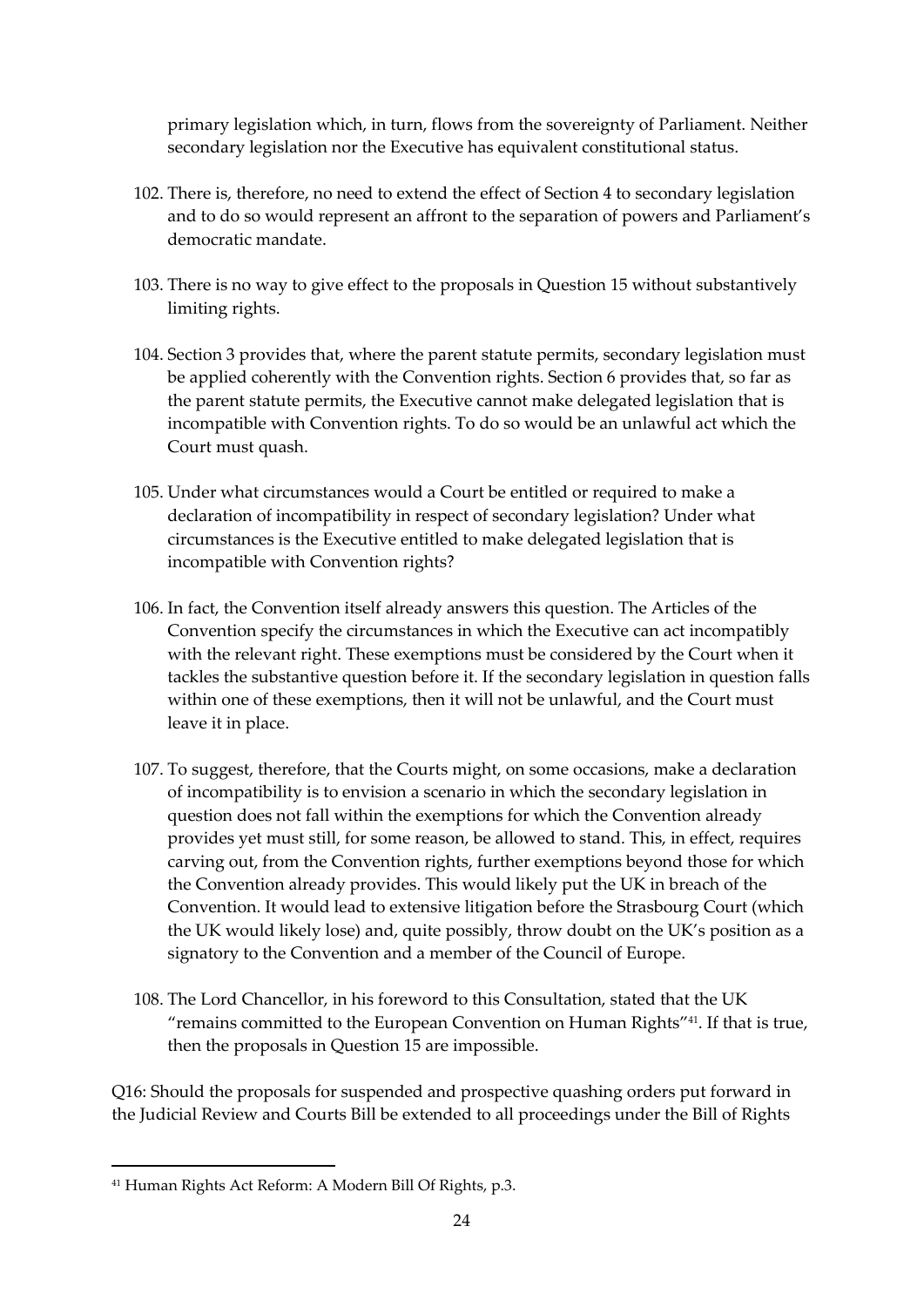where secondary legislation is found to be incompatible with the Convention rights? Please provide reasons.

- 109. At present, the Court's powers where legislation is incompatible with the ECHR are threefold:
	- a. Declarations of incompatibility of primary legislation.
	- b. Declarations of incompatibility of secondary legislation where the 'source' primary legislation directs that incompatibility.
	- c. Declarations of incompatibility of secondary legislation where the 'source' primary legislation does not direct that incompatibility and the Court then quashes or declares invalid that secondary provision.
- 110. In certain instances, in the latter case the Courts have found themselves able to disregard the secondary legislation. In each of the instances where declarations are made it is left for Parliament to decide what to do next and indeed whether to introduce and pass fresh legislation to address or replace the incompatible provision. It may choose the latter route through a remedial order in accordance with Section 10 of the HRA (which is the subject of Question 17 below).
- 111. The IRAL report recommended amending legislating to ensure the Courts may "issue suspended quashing orders in response to the unlawful exercise of public power"<sup>42</sup> albeit through an amendment to Section 31 of the Senior Courts Act 1981, not the more detailed provision as now set out in the Judicial Review and Courts Bill Part I (i.e., new Section 29a).
- 112. The Bar Council has previously highlighted, in its response to the post-IRAL Consultation by the Government, that such orders are likely to be inappropriate for individual administrative decisions which are found to be unlawful, as opposed to findings with respect to the lawfulness of legislation. That remains our view.
- 113. It is the Bar Council's view that it would be appropriate, in principle, to extend the proposals set out in Clause 1 of the Judicial Review and Courts Bill where secondary legislation is found by the Courts to be incompatible with the Convention rights. This is subject always to considerations of fairness and ensuring that the Courts will not be constrained with respect to taking into account the circumstances of the case and the effect of a suspension upon the successful claimant and in particular the ultimate absence or denial of a remedy for the party who successfully brings a challenge.

<sup>42</sup> The Independent Review of Administrative Law (March 2021) [https://assets.publishing.service.gov.uk/government/uploads/system/uploads/attachment\\_data/file/97](https://assets.publishing.service.gov.uk/government/uploads/system/uploads/attachment_data/file/970797/IRAL-report.pdf) [0797/IRAL-report.pdf](https://assets.publishing.service.gov.uk/government/uploads/system/uploads/attachment_data/file/970797/IRAL-report.pdf) p.74.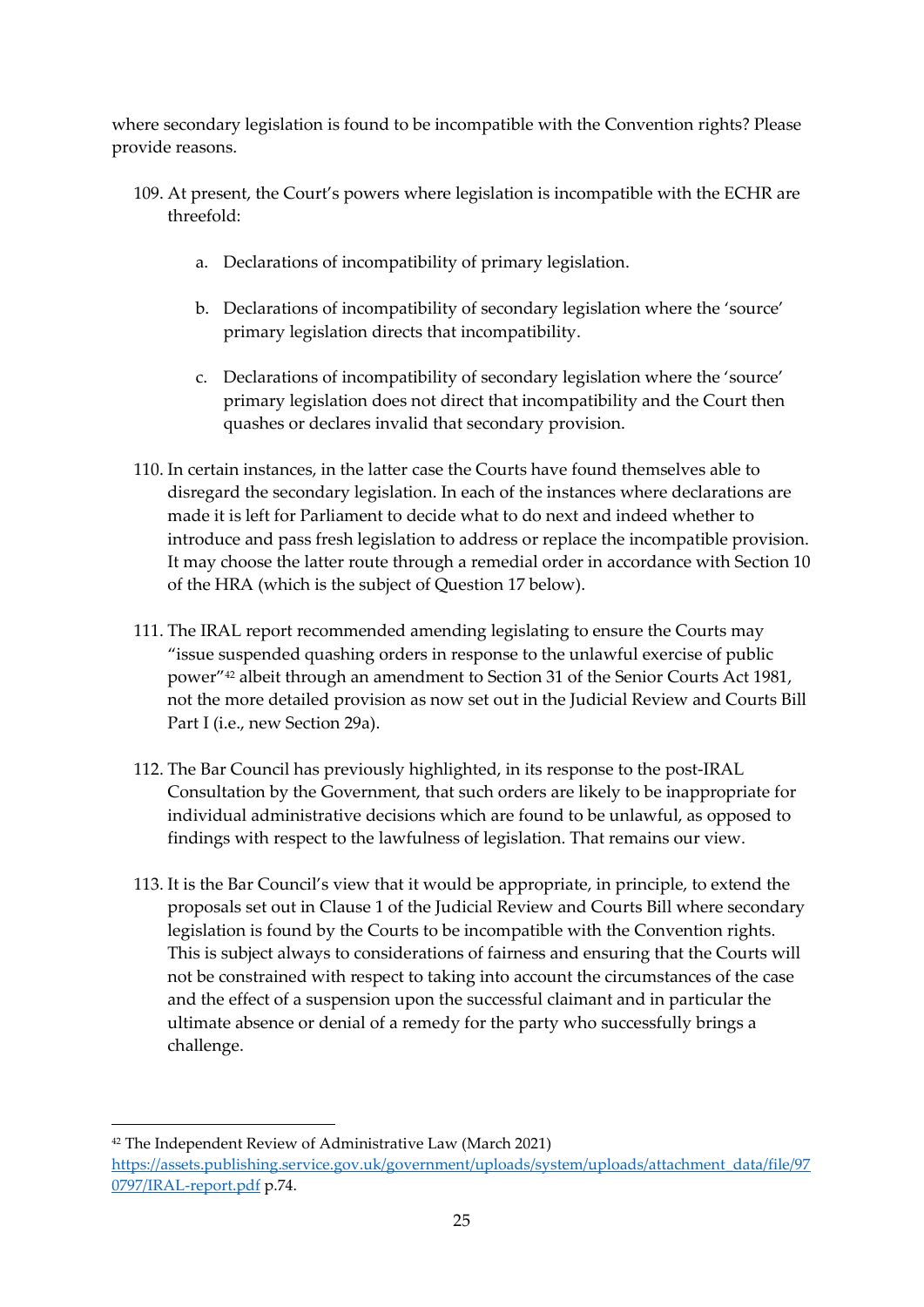#### Remedial Orders

Q17: Should the Bill of Rights contain a remedial order power? In particular, should it be: similar to that contained in Section 10 of the Human Rights Act; similar to that in the Human Rights Act, but not able to be used to amend the Bill of Rights itself; limited only to remedial orders made under the 'urgent' procedure; or abolished altogether? Please provide reasons.

- 114. As noted in the Gross Review<sup>43</sup> and the Government's proposals<sup>44</sup> there have been very few remedial orders since the HRA was brought into force (some 11).
- 115. It is notable that the Gross Review did not conclude, nor was it suggested by the terms of reference, that there was evidence of any issues arising out of the Section 10 and Schedule 2 remedial order (RO) process in respect of length of time or otherwise.
- 116. By contrast, the Government's Consultation paper states that bringing new legislation through a RO "offers limited benefits in terms of speed compared to primary legislation"<sup>45</sup> and that such "orders have therefore been of less practical utility than was envisaged when the Act was passed"<sup>46</sup> .
- 117. The Gross Review concluded that the "process, and particularly Joint Committee on Human Rights (JCHR) scrutiny, provides Parliament with a good foundation on which to consider the necessity of making such an order, as well as the terms of the order. Such deliberations take place through the process for affirmative approval by each House of Parliament"<sup>47</sup> .
- 118. In answer to the "question … whether remedial orders are necessary, and if so, how to improve the process generally and particularly Parliamentary engagement with it"48, the Gross Review clearly concluded that the provisions are necessary and should not be wholly repealed but should be the subject of some change. The Bar Council supports these conclusions and therefore in answer to the basic proposition in Question 17 we consider that any new Bill of Rights should indeed contain a RO power.
- 119. As to the form of such power, the Bar Council notes the concerns expressed in the Consultation document that in order to "ensure that Parliament addresses, takes responsibility for, and properly scrutinises incompatibilities in legislation and the appropriate means of resolving them" there should be a "strong presumption in favour of using more commonly used Parliamentary procedures when legislating to address legislative incompatibilities with Convention rights"49. The Gross Review

<sup>43</sup> The Gross Review p. 340, Paragraph 9.

<sup>44</sup> Human Rights Act Reform: A Modern Bill Of Rights, p.73, Paragraph 255.

<sup>45</sup> Human Rights Act Reform: A Modern Bill Of Rights, p.73, Paragraph 255.

<sup>46</sup> Human Rights Act Reform: A Modern Bill Of Rights, p.73, Paragraph 255.

<sup>47</sup> The Gross Review, p.393, Paragraph 22.

<sup>48</sup> The Gross Review, p.405, Paragraph 22.

<sup>49</sup> Human Rights Act Reform: A Modern Bill Of Rights, p.73, Paragraph 256.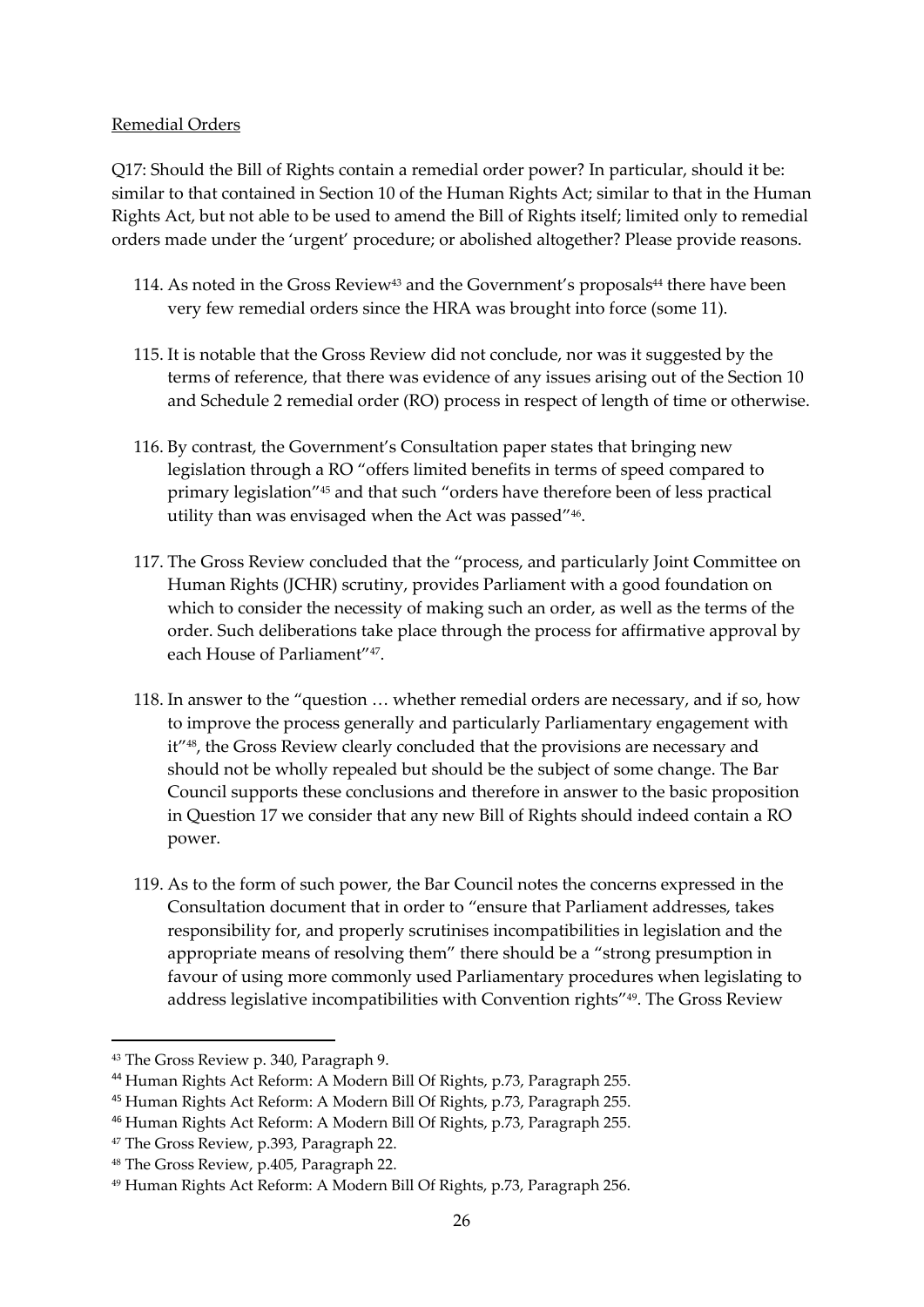similarly considered whether "Parliamentary scrutiny of remedial orders" needed to be improved $^{50}$ .

- 120. The Gross Review drew upon and referred extensively to the recommendations of the JCHR in its 2001 report entitled "Making Remedial Orders" and its representations to the Gross Review which set out "two sets of principles to guide Government and Parliament's approach to the remedial order process"<sup>51</sup>.
- 121. The conclusion drawn by the Gross Review supported the application of the JCHR principles and noted that the JCHR "did not itself raise any concerns with the remedial order making process"<sup>52</sup> .
- 122. In the Gross review, the JCHR said "it is desirable for amendments to primary legislation to be made by way of a Bill"<sup>53</sup> as a "matter of general constitutional principle"54, but concluded that there were factors which also "militate in favour of using the Remedial Order procedure"<sup>55</sup> and that ultimately it was a matter of judgement for the relevant the Minister who "must balance these (and other) relevant factors in the light of the situation giving rise to the particular incompatibility"<sup>56</sup> .
- 123. The Gross Review's assessment did not suggest that specific changes should be made to the HRA to codify the JCHR principles but suggested the JCHR should be asked to revisit its principles first before any changes be made. The Bar Council does not consider that the Gross Review concluded that something akin to a presumption in favour of "using more commonly used Parliamentary procedures"<sup>57</sup> was required.
- 124. The Bar Council supports the Gross Review's approach and therefore does not consider a formal presumption of this type is necessary or would need to be reflected in RO powers within a Bill of Rights. In addition, with regard to Question 17, the Bar Council does not consider such powers should be limited only to ROs made under the "urgent" procedure, again in accordance with the findings of the Gross Review.
- 125. With regard to whether any RO powers ought not to be "able to be used to amend the Bill of Rights itself", again the Bar Council has noted the analysis carried out in the Gross Review of the current powers<sup>58</sup>. This analysis acknowledged the need to narrowly and strictly construe the use of Henry VIII powers. It concluded that it is "inappropriate to use the remedial order making power to amend the HRA in the

<sup>50</sup> The Gross Review, pp.418-422, Paragraphs 51-56.

<sup>51</sup> The Gross Review, pp. 419-422.

<sup>52</sup> The Gross Review, p.422, Paragraph 56.

<sup>53</sup> The Gross Review, p.410.

<sup>54</sup> The Gross Review, p.419.

<sup>55</sup> The Gross Review, p.419.

<sup>56</sup> The Gross Review, p.420.

<sup>57</sup> Human Rights Act Reform: A Modern Bill Of Rights, p.73, Paragraph 256.

<sup>58</sup> See Chapter 9 of the Gross Review.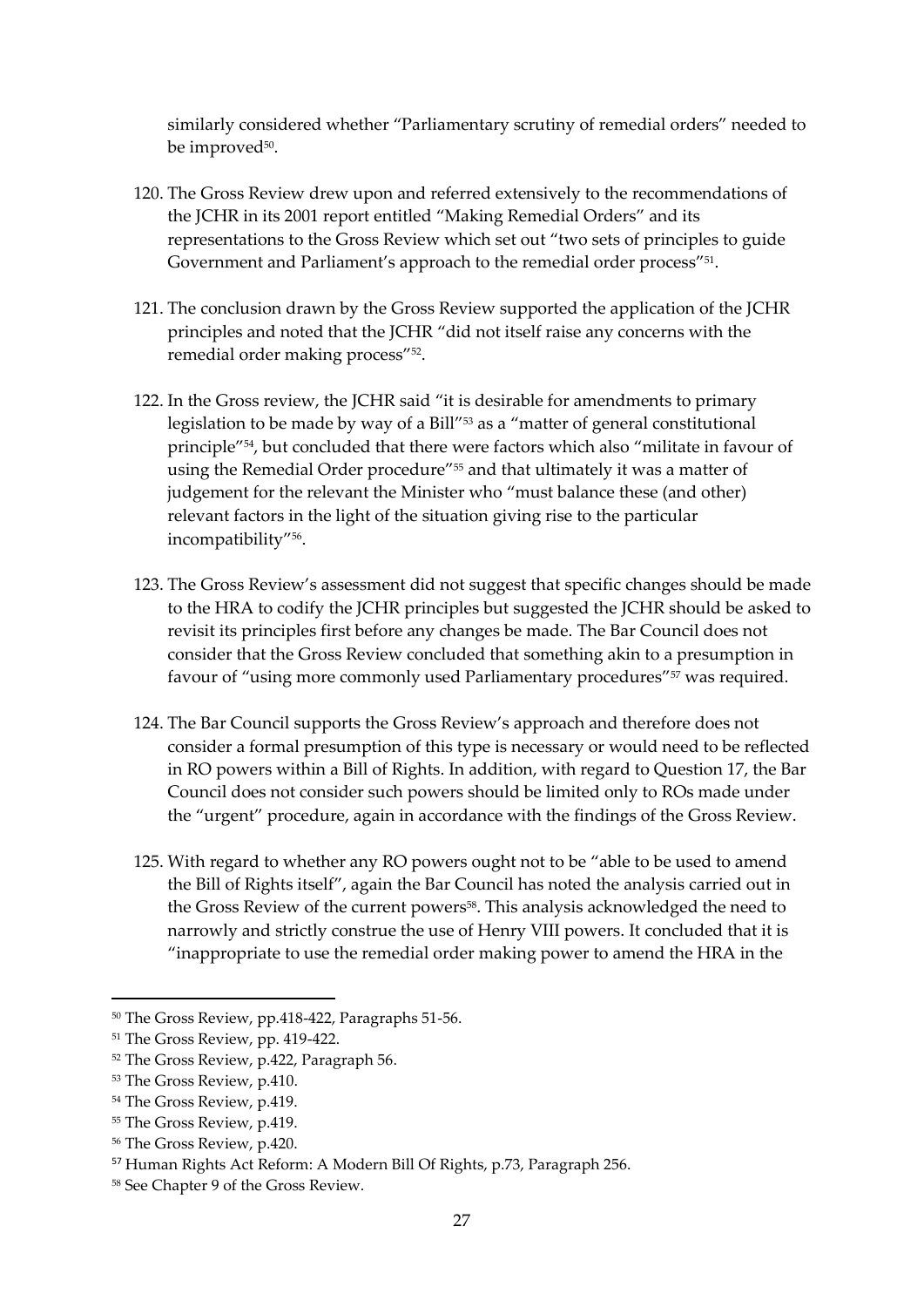light of its status as an Act with a wide ranging impact across the statute book and implications for the constitutional relationship between different branches of the State… [and] given the need of any amendment of the HRA to take proper account of devolution issues, and particularly the Northern Ireland Peace Agreement, we further consider it to be wrong in principle for the HRA to be amendable by any means other than Act of Parliament"<sup>59</sup> . The Bar Council supports these conclusions and would therefore endorse the same approach to be reflected in any Bill of Rights.

126. This Consultation is not based upon specific provisions and so the Bar Council's views are provisional and subject to any draft legislation that may be produced.

# **Statement of Compatibility: Section 19 of the Human Rights Act**

Q18: We would welcome your views on how you consider Section 19 is operating in practice, and whether there is a case for change.

- 127. There is little evidence to suggest that Section 19 requires reform. It may nevertheless be refined to be a more effective constitutional instrument.
- 128. There is an inherent contradiction between the Lord Chancellor's acknowledgement of Section 19 in this part of the Consultation document and his earlier claims that Section 3 of the HRA facilitates judicial interpretations of statutes that were not intended by Parliament.
- 129. Section 3, inter alia, requires the Courts to interpret legislation (so far as possible) in a manner consistent with Convention rights. Section 19(1)(a) requires the Minister introducing legislation to certify that, in their view, legislation is consistent with Convention rights and, it follows, can be interpreted accordingly. When Parliament passes legislation subject to a Section 19(1)(a) statement (as all legislation is) it must intend that legislation to be interpreted in a manner that complies with Convention rights.
- 130. Parliament understands that it is the constitutional role of the Courts to interpret legislation and apply it to the facts of specific circumstances. Where legislation is passed under a Section 19(1)(a) statement, Parliament must intend that the Court will interpret that legislation accordingly. There can be no complaint, therefore, when the Courts apply Section 3 to interpret legislation in a manner consistent with Convention rights. Far from departing from the intention of Parliament, the Courts are, in such circumstances, squarely within the range of conclusions that Parliament intended they should reach.
- 131. Parliament may, of course, pass legislation with the intention that it should not be compatible with one or more Convention rights. In such a situation, the Court is obliged to make a declaration under Section 4 of the HRA. Such circumstances may arise via two principal paths: either (a) the relevant Minister will introduce a Bill to

<sup>59</sup> The Gross Review, p.49, Paragraph 418.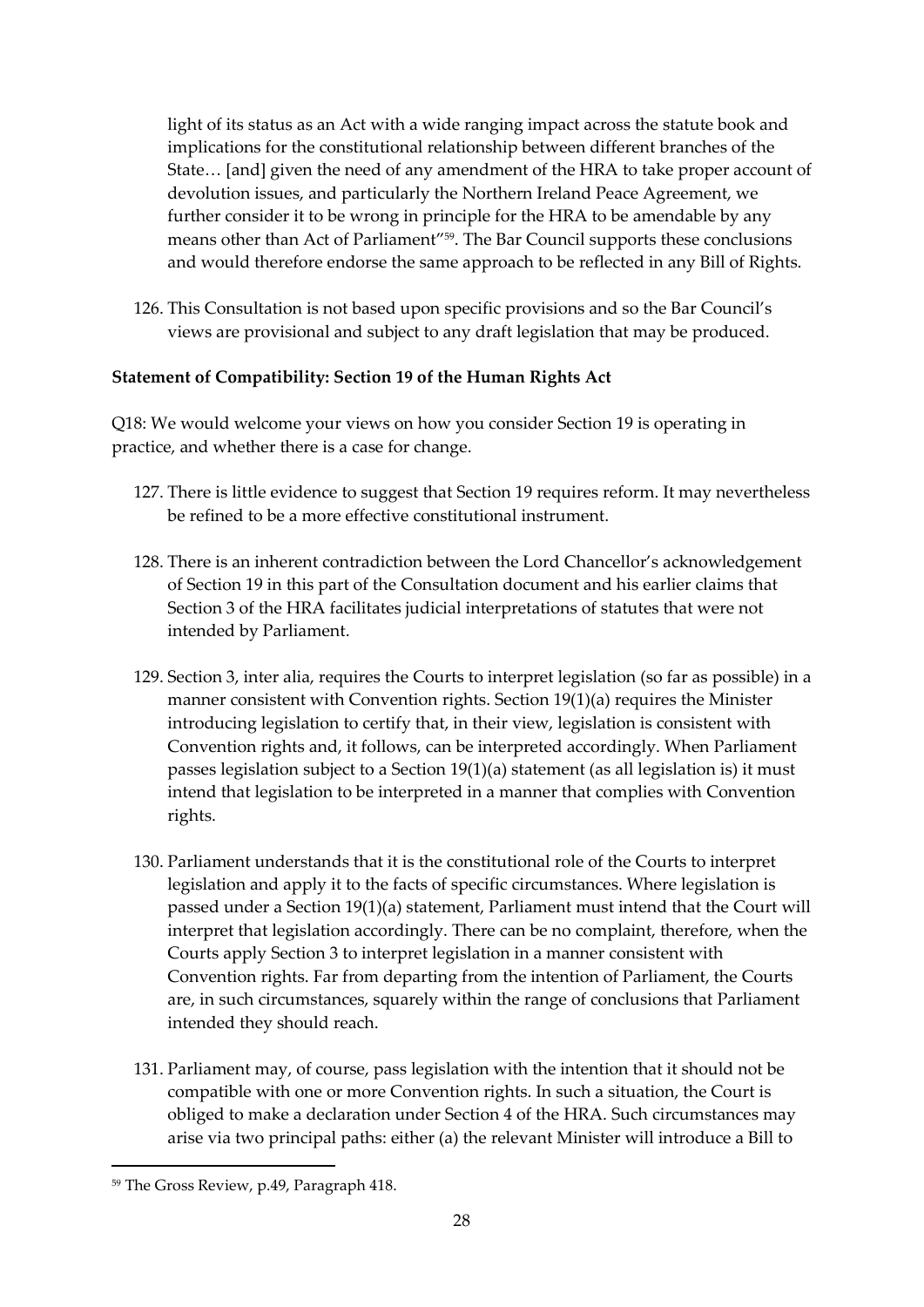Parliament with a statement under Section 19(1)(b) and Parliament will accept this or (b) legislators will amend a Bill which has been introduced with a Section 19(1)(a) statement to such an extent that some or all of its provisions are no longer compatible with Convention rights.

- 132. A problem would arise, however, if Ministers introduced a Bill to Parliament with a Section 19(1)(a) statement (and Parliament subsequently passed that Bill) in circumstances where the Bill was not consistent with one or more Convention rights. In such circumstances, both Parliament and the Courts would be unable to fully perform their constitutional functions. Ministers are, in effect, not accountable for their Section 19(1)(a) statements. The current arrangements operate on the presumption that the Executive is both competent and acting in good faith. While it is hoped that this is the case, effective constitutions do not rely on trusting those in power. Effective constitutions are effective because they ensure those in power can be held accountable.
- 133. If an incompetent or mendacious Executive introduced an incompatible Bill to Parliament under a Section 19(1)(a) statement, then Parliament might well pass that Bill, trusting, as it does, in the Executive's competence and probity. The Courts would be left in an impossible situation. Parliament clearly intended the statute to be compatible (and was assured it was so) but it is not. It is only in these circumstances that a Court might be guilty of stretching its Section 3 powers to interpret a provision in a compatible manner (as Parliament intended).
- 134. To avoid such an occurrence, it is necessary to enhance Parliament's ability to scrutinise Section 19 statements. The JCHR conducts legislative scrutiny from a rights perspective. Such scrutiny, however, requires Parliament to perform a role for which it is constitutionally and institutionally unsuited. Legislators, who are intended to consider questions of public policy (i.e., is 'y' a good idea) must, instead, ask themselves questions of law (i.e., is 'y' consistent with the provisions of 'x'?).
- 135. Questions of law are typically answered by the judiciary, not the legislature, because they turn on factual and conceptual analysis rather than political preference. While there are many lawyers in Parliament (not least on the JCHR), they sit in Parliament to perform their role as legislators, not as assistants to the judicial branch.
- 136. MPs should, therefore, have the power to obtain expert legal opinion to assist their consideration of Section 19 statements. This might be envisaged in two ways:
	- a. The JCHR may be empowered (including through appropriate funding) to seek advice from independent counsel on the compliance of proposed legislation with Convention rights.
	- b. The JCHR may be empowered to refer a proposed Bill or provision to the High Court for an indicative opinion on its compliance with Convention rights. This is likely to produce a more authoritative answer as the Court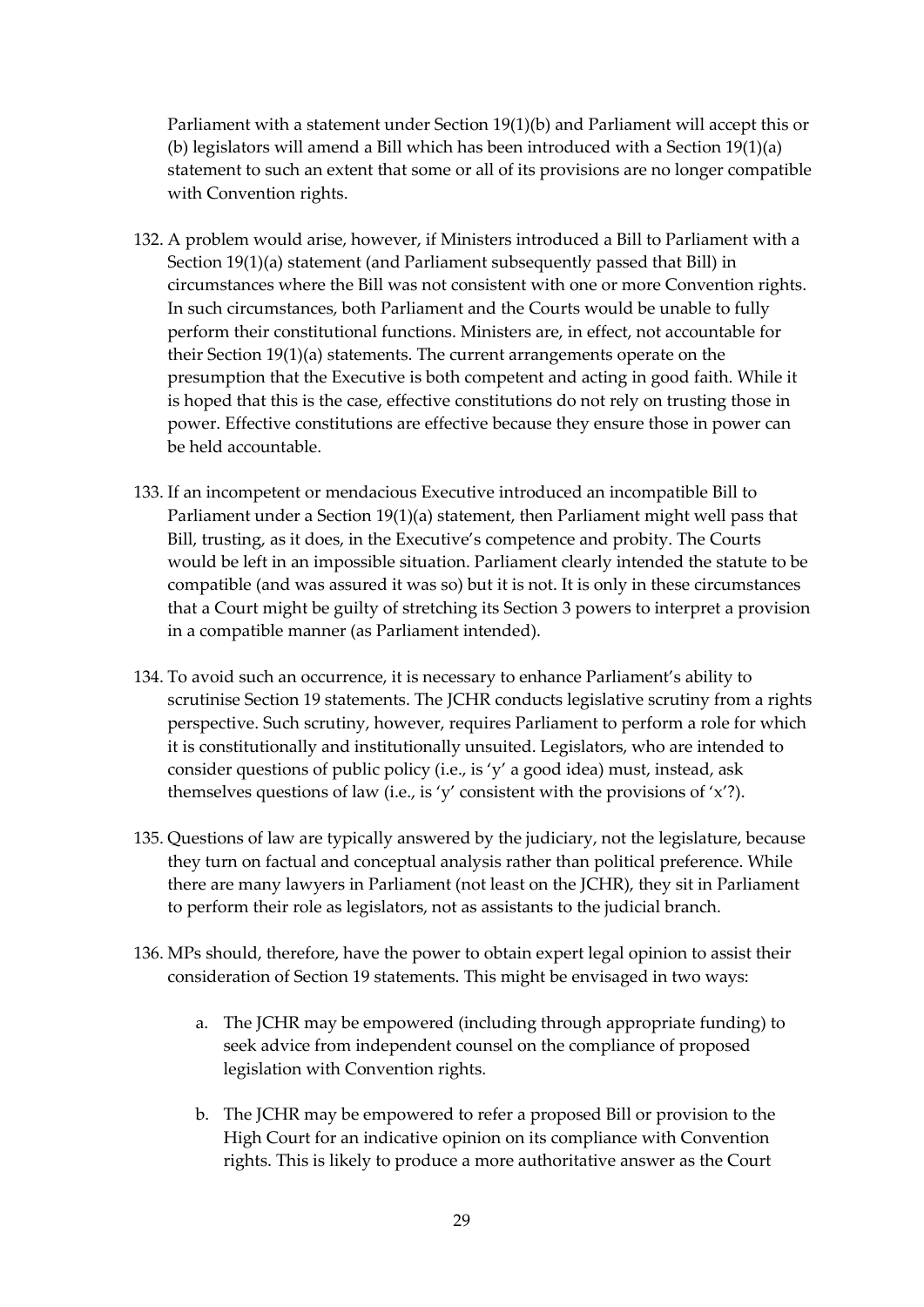would be able to hear submissions from counsel representing various interested parties.

137. While the latter option might provoke objection due to its potential to delay the passage of legislation and breach Article 9 of the Bill of Rights, neither of these present an insurmountable obstacle. The High Court is, where necessary, able to deal with cases within weeks whereas there is often a gap of months between stages of a Parliamentary Bill. It seems unlikely that, in most cases, a proposal such as this will cause undue delay. Similarly, Parliamentary privilege may be waived by Parliament.

#### **Application to Wales, Scotland and Northern Ireland**

Q:19 How can the Bill of Rights best reflect the different interests, histories, and legal traditions of all parts of the UK, while retaining the key principles that underlie a Bill of Rights for the whole UK?

- 138. There is no evidence of the need for any reform of the current arrangements under which the rights contained in the ECHR can be prayed in aid in Scotland, Wales, and Northern Ireland.
- 139. The Gross Review found general support for the existing system of fundamental rights protection in Scotland, Wales, and Northern Ireland. This support was found among lawyers, judges and civil society organisations as well as the public at large in those countries.
- 140. The UK Government's Bill of Rights proposals appear to have little, if any, resonance in Scotland, Wales, and Northern Ireland. Certainly, the repeated invocation in the Consultation of the Magna Carta (a compact between the King of England and his restive Anglo-Norman barons), means little, if anything, outside England. Scotland, Wales, and Northern Ireland have quite different constitutional histories and founding documents to rely upon. i
- 141. The writ of Habeas Corpus*,* also referenced in the Consultation document, has never extended to Scotland<sup>ii</sup>. Instead, in Scotland the Criminal Procedure (Scotland) Act 1701 imposed a limit of 110 days for pre-trial detention; if the trial against an accused remanded in custody did not commence within that period then the accused was not merely released; the proceedings come to an end. iii Similarly the procedure of trying criminal offence by jury within the Scottish legal system and constitutional tradition, in which juries $60$  are reserved by custom and statute only for trying the most serious crimes, has never attained the status of a fundamental or constitutional right.iv Indeed, the use of torture to obtain confessions for use in criminal trials was not

<sup>&</sup>lt;sup>60</sup> Made up of 15 individuals who can, in all cases without specific direction, reach decisions by a bare majority of votes on any of the three available verdicts of guilty, not guilty, or not proven.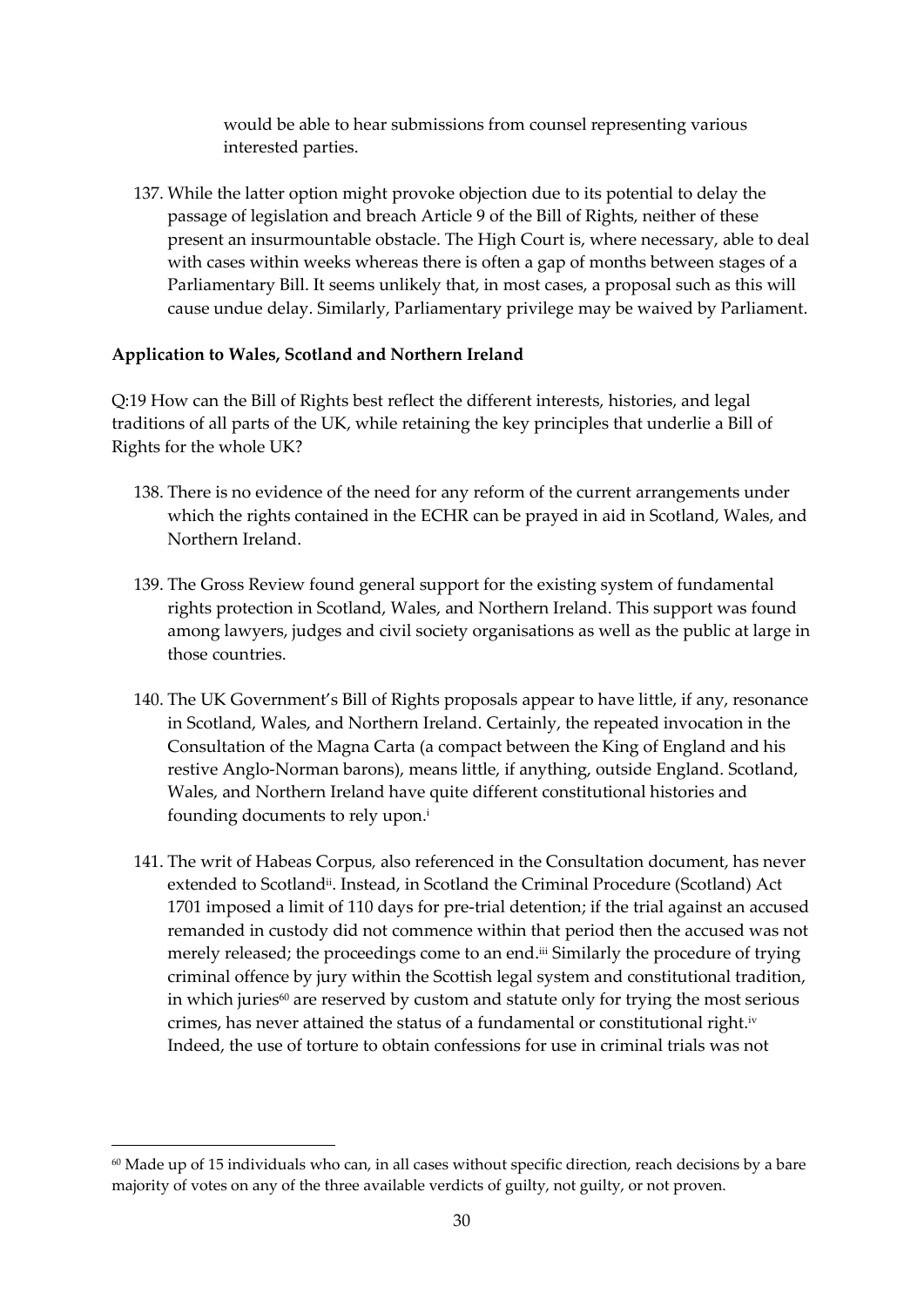historically regarded as being in breach of any common law standards in Scotland; <sup>61</sup> and the use of torture was only abolished in Scotland by a statute of the post-1707 Union Parliament. v

- 142. If the Bill of Rights project is proceeded with, there would appear to be four possible options in relation to reflecting the different interests, histories, and legal traditions of the non-English nations within the Union as follows:
	- a. In terms of minimal changes to the current devolution settlement, what might be done is simply to replace within the devolution statutes the current references to Convention rights to a 'British and Northern Ireland Bill of Rights'. These references are contained in Sections 29(2)(d), 57(2) and 100 and 126(1) of the Scotland Act 1998; Sections 6(2)(a), 13(4)(b), 24(1)(1)(a), 69(11)(b), 71, 98(1) of the Northern Ireland Act 1998; and Sections 81 and 108A(2)(e) and 158(1) of the Government of Wales Act 2006. That would keep the current arrangements under which the Devolved Legislatures and Executives simply have no power to legislate contrary to these enumerated fundamental rights and if and insofar as they do so, then the legislation will be declared by the Courts to be 'not law'.
	- b. Any decision to reform the HRA so that secondary legislation is no longer subject to a fundamental rights compatibility test as a condition to validity would mean the UK Government's secondary legislation would have more of a protected status from being overturned by Courts than the devolved Parliament's primary legislation. In *AXA General Insurance Co Ltd v Lord Advocate* [2011] UKSC 46, [2012] AC 1 868 Lord Hope gives the leading judgment of a unanimous seven-judge Court as follows<sup>62</sup>:

"The dominant characteristic of the Scottish Parliament is its firm rooting in the traditions of a universal democracy. It draws its strength from the electorate. While the judges, who are not elected, are best placed to protect the rights of the individual, including those who are ignored or despised by the majority, the elected members of a legislature of this kind are best placed to judge what is in the country's best interests as a whole".

c. A sovereign Parliament is, according to the traditional view, immune from judicial scrutiny because it is protected by the principle of sovereignty. But it shares with the devolved legislatures, which are not sovereign, the advantages that flow from the depth and width of the experience of its elected members and the mandate that has been given to them by the

<sup>&</sup>lt;sup>61</sup> The Scottish Claim of Right 1689 has a presumption (but not a prohibition) against the ordinary use of torture, clearly allowing for its use where there is evidence that might justify its being prayed in aid as follows: "That the using torture without evidence or in ordinary crimes is Contrary to law"

<sup>62</sup> Lord Hope of Craighead DPSC, Lord Brown of Eaton-under-Heywood, Lord Mance, Lord Kerr of Tonaghmore, Lord Clarke of Stone-cum-Ebony, Lord Dyson and Lord Reed noted at Paragraph 49.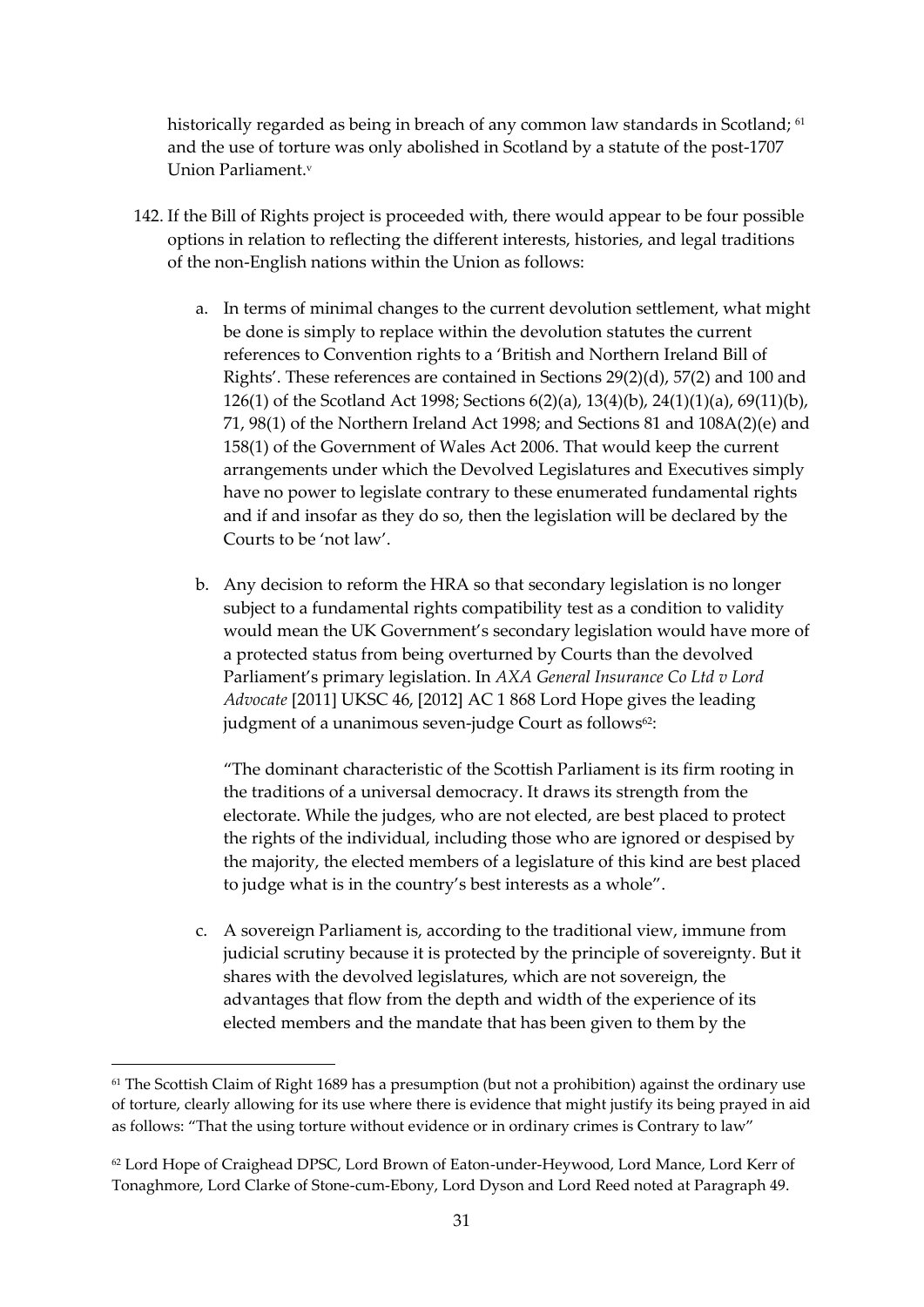electorate. This suggests that the judges should intervene, if at all, only in the most exceptional circumstances. As Lord Bingham of Cornhill said in *R (Countryside Alliance) v Attorney General* [2007] UKHL 52, [2008] AC 719, § 45, the democratic process is liable to be subverted if, on a question of political or moral judgement, opponents of an Act achieve through the Courts what they could not achieve through Parliament.

- d. If change is being contemplated to make a new balance favouring the policy choices of elected legislatures over unelected judges, then the more radical and arguably more Unionist approach would be to place the primary legislation of devolved Parliaments on a par with the primary legislation of Westminster. This would mean that neither can now be struck down by the Courts, whether for fundamental rights incompatibility or otherwise, but a declaration of incompatibility might be made, leaving it for the respective legislatures to respond (or not) as appropriate to that Court judgment.
- 143. In his speech on 14 September 2014 following the result of the Scottish independence referendum (in which one of the claims made by those advocating the status quo was that only by voting to stay in the UK could Scotland ensure that it remained within the EU), the then UK Prime Minister David Cameron proclaimed that he was "a passionate believer in our United Kingdom" and that he "wanted more than anything that our Union stay together"<sup>63</sup>.
- 144. Theresa May, giving her acceptance speech as Prime Minister on 13 July 2016, said: "The full title of my party is the Conservative and Unionist Party. And that word Unionist is very important to me. It means we believe in the Union, the precious, precious bond between England, Scotland, Wales, and Northern Ireland."<sup>64</sup>
- 145. The final choice which might be made, in order not to upset the current fragile devolutionary balance, is simply to have the Bill of Rights project and legislation extend to and apply only within England. That would mean that the UK Government (which is domiciled throughout the UK) and the Westminster legislation which applies to Scotland, Wales, and Northern Ireland could continue to be able to be challenged before the Courts within the non-English jurisdictions on the basis of the primary legislation provisions' (or UK Government (in)actions') incompatibility with Convention rights as understood in the light of the relevant Strasbourg case law.
- 146. The precise nature of the currently devolved legislatures is not fully worked out and as a result, if there were to be a Bill of Rights, restricting it to England and Wales would be the safest and simplest solution. Extending it beyond England and Wales

<sup>63</sup> 'Scottish Independence Referendum: statement by the Prime Minister' (19 September 2014) [https://www.gov.uk/government/news/scottish-independence-referendum-statement-by-the-prime](https://www.gov.uk/government/news/scottish-independence-referendum-statement-by-the-prime-minister)[minister](https://www.gov.uk/government/news/scottish-independence-referendum-statement-by-the-prime-minister)

<sup>&</sup>lt;sup>64</sup> 'Statement from the new Prime Minister Theresa May' (13 July 2016) <https://www.gov.uk/government/speeches/statement-from-the-new-prime-minister-theresa-may>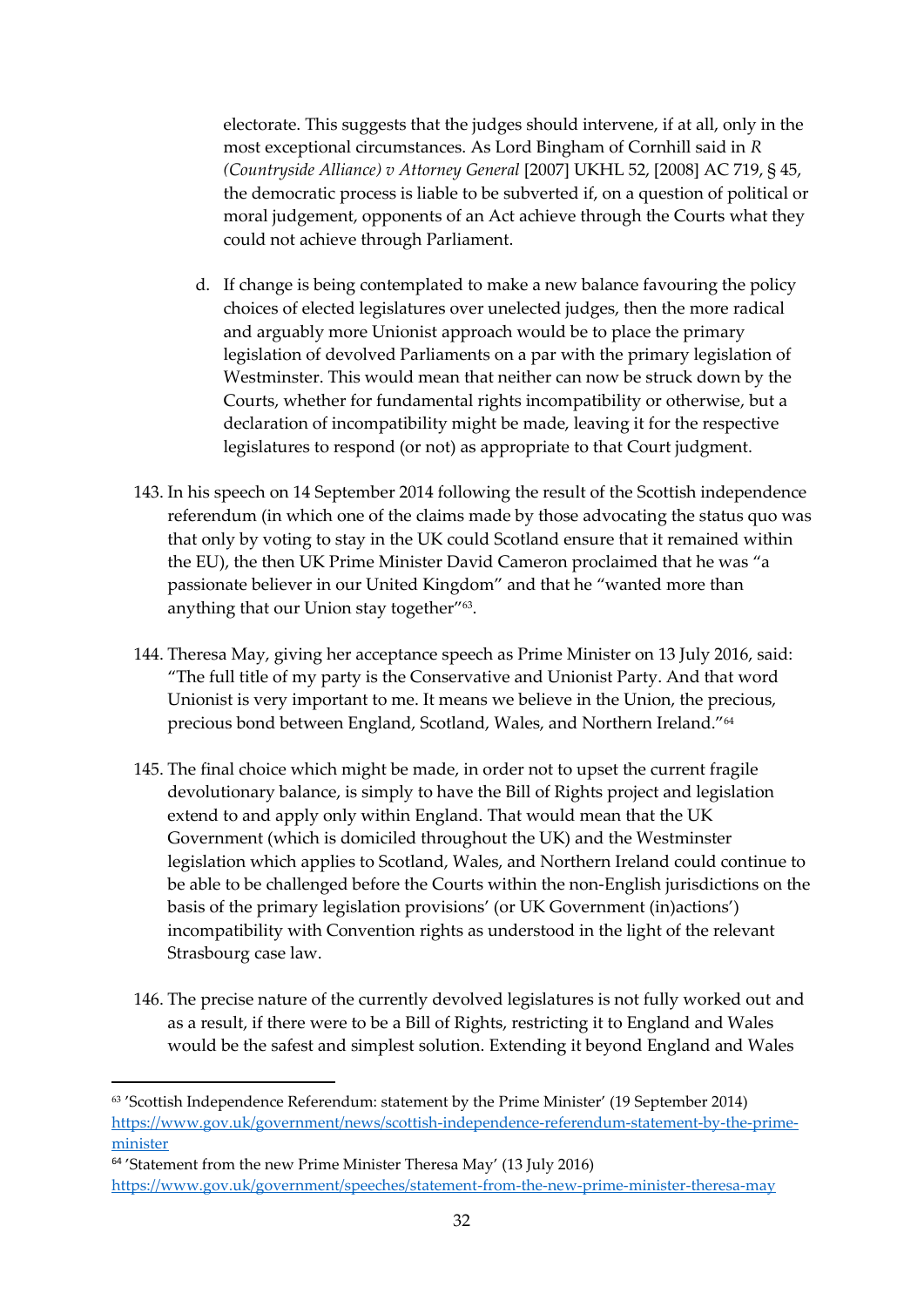will raise difficult questions. Some of those difficulties will arise from the complex, fluid and dynamic political and constitutional relationships between Westminster and the different devolved legislatures in Scotland, Wales, and Northern Ireland. Other difficulties will arise because it is unlikely that the content of additional rights to be contained within a Bill of Right would appropriately be the same across the UK, given some of the very different legal, constitutional and legislative histories and traditions.

### **Public Authorities: Section 6 of the Human Rights Act**

Q20: Should the existing definition of public authorities be maintained, or can more certainty be provided as to which bodies or functions are covered? Please provide reasons.

- 147. The Bar Council sees no reason to amend the definition of public authority contained in Section 6(3)(5) of the HRA:
	- a. The demarking of public from private acts is always context specific and inherently multifactorial. This has been exacerbated by the growth and proliferation in Governmental activity over recent decades. The task does not lend itself to precise or exhaustive definitions. An overly prescriptive approach would risk injustice and arbitrariness. vi
	- b. The current definition achieves its purpose. The leading case was decided by the House of Lords in 2007.<sup>65</sup> There have been relatively few cases in the higher Courts since (most of which were constrained to their specific facts).<sup>66</sup> In view of the breadth and importance of the issue, this modest amount of litigation is a clear indication of success.
	- c. Such uncertainty as does exist for (hybrid) authorities is almost certainly unavoidable. But it is limited (very few decisions on this issue have been overturned on appeal) and eminently manageable by the exercise of due caution by such organisations as may be affected.
	- d. A move away from the 'functions based' definition contained in Section 6 of the HRA would risk unsettling the even broader and equally important related question of amenability to Judicial Review. The HRA's focus on the function being performed was replicated in the definition of Judicial Review (CPR Rule  $54.1(2)^{67}$ ) and, while not always coterminous, the two definitions overlap very considerably and influence one another accordingly.<sup>vii</sup> A change

<sup>65</sup> *R (YL) v. Birmingham City Council* [2007] UKHL 27, [2008] 1 AC 95

<sup>66</sup> The most significant case since *YL* is *R (Weaver) v. London & Quadrant Housing Trust* [2009] EWCA Civ 587, [2010] 1 WLR 363 which concerned a registered social landlord. In *The Foreign & Commonwealth Office v. Warsama* [2020] EWCA Civ 142 the Court of Appeal decided that it an argument that a public inquiry was not a public authority was unsustainable. There are no other significant cases that have troubled the Court of Appeal still less the Supreme Court since *YL*. <sup>67</sup> <https://www.justice.gov.uk/courts/procedure-rules/civil/rules/part54#54.10>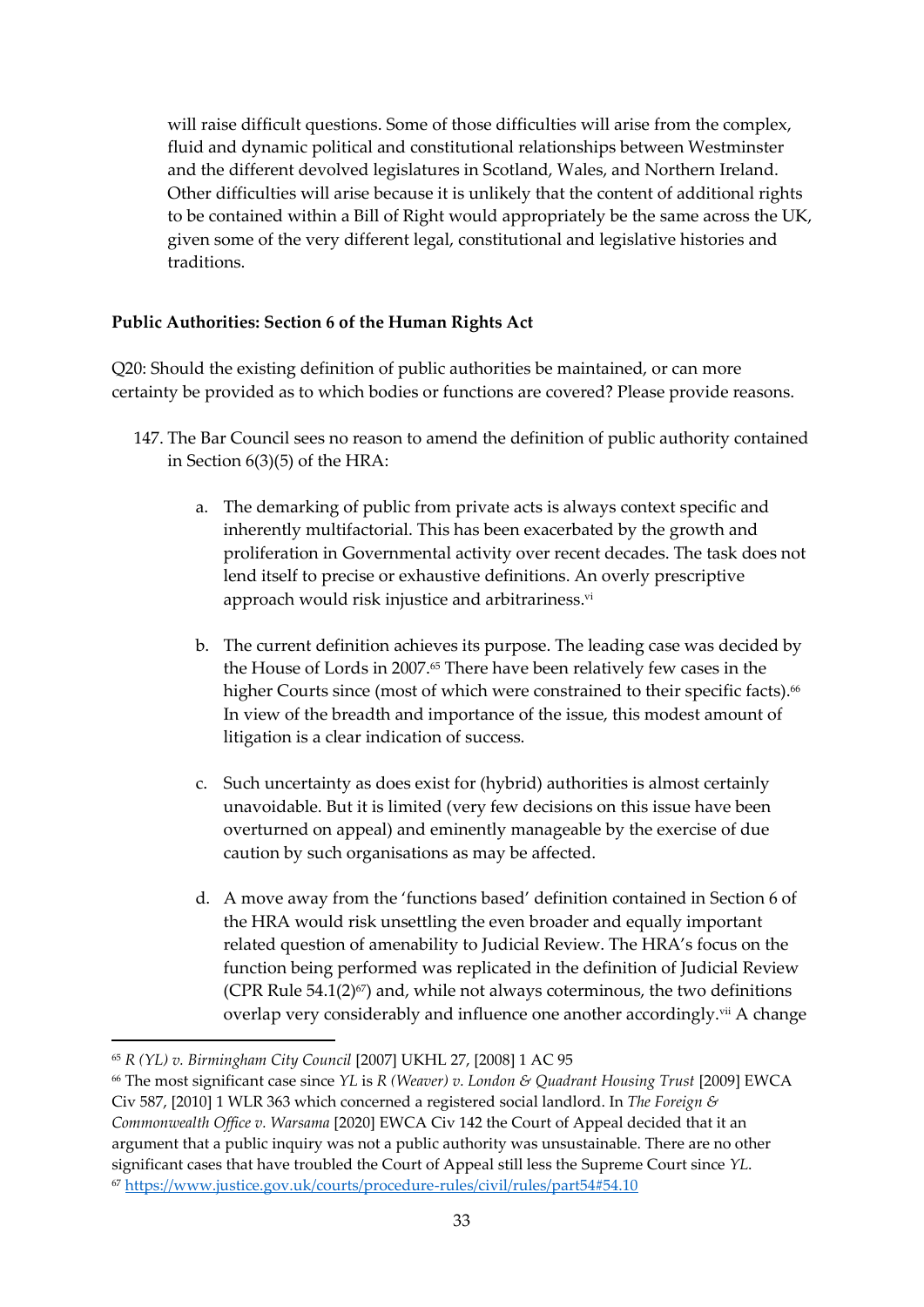to one risks impacting upon the other or creating unwelcome discordance: a recipe for uncertainty.

148. Hence the need for change would seem to be overstated or incurable and the proposed solution likely to be counterproductive. The Bar Council does not believe there is an "alternative drafting which might achieve broadly the same application of obligations under the Bill of Rights, but in a way which offers more certainty or clarity"<sup>68</sup> and therefore makes no proposals in response to Question 20.

Q21: The Government would like to give public authorities greater confidence to perform their functions within the bounds of human rights law. Which of the following replacement options for Section 6(2) would you prefer? Please explain your reasons. Option 1: provide that wherever public authorities are clearly giving effect to primary legislation, then they are not acting unlawfully; or option 2: retain the current exception, but in a way which mirrors the changes to how legislation can be interpreted discussed above for Section 3.

- 149. The Bar Council, like the Gross Review, does not agree with the premise upon which Question 21 is based. The approach of the Courts to Section 3 of the HRA has not led to wide divergence from the will of Parliament as is expressed in the subject matter legislation. On the contrary, the law on Section 3 has reached a settled and principled position whereby the Courts respect the "grain of the legislation". Hence, in the Bar Council's view there is no reason to amend Section 6(2)(b) by the removal of the words "which cannot be read … Compatibly with the Convention rights", or otherwise.
- 150. The contrary position would have public authorities acting lawfully while incompatibly with Convention rights, even when the empowering legislation can be read compatibly without going against its "grain". Although "public authorities would continue to be bound by other legal rules",<sup>69</sup> this would nevertheless be a highly unsatisfactory and unusual state for the law to be in.
- 151. The Consultation questions whether public authorities or Parliament should be " responsible  $\ldots$  for addressing any declaration of incompatibility by the Courts"  $\ldots$ This is a misplaced concern. Only Parliament is ever responsible for addressing declarations made pursuant to Section 4 of the HRA and, moreover, the relevant Secretary of State is invariably an Interested Party in any proceedings against a public authority that calls for legislation to be interpreted in a particular way pursuant to Section 3 of the HRA. Accordingly, the Bar Council does not support either option proposed in Question 21.

<sup>68</sup> Human Rights Act Reform: A Modern Bill Of Rights, pp.75 and 76, Paragraph 269.

<sup>69</sup> Human Rights Act Reform: A Modern Bill Of Rights, p.77, Paragraph 274.

<sup>70</sup> Human Rights Act Reform: A Modern Bill Of Rights, p.77, Paragraph 274.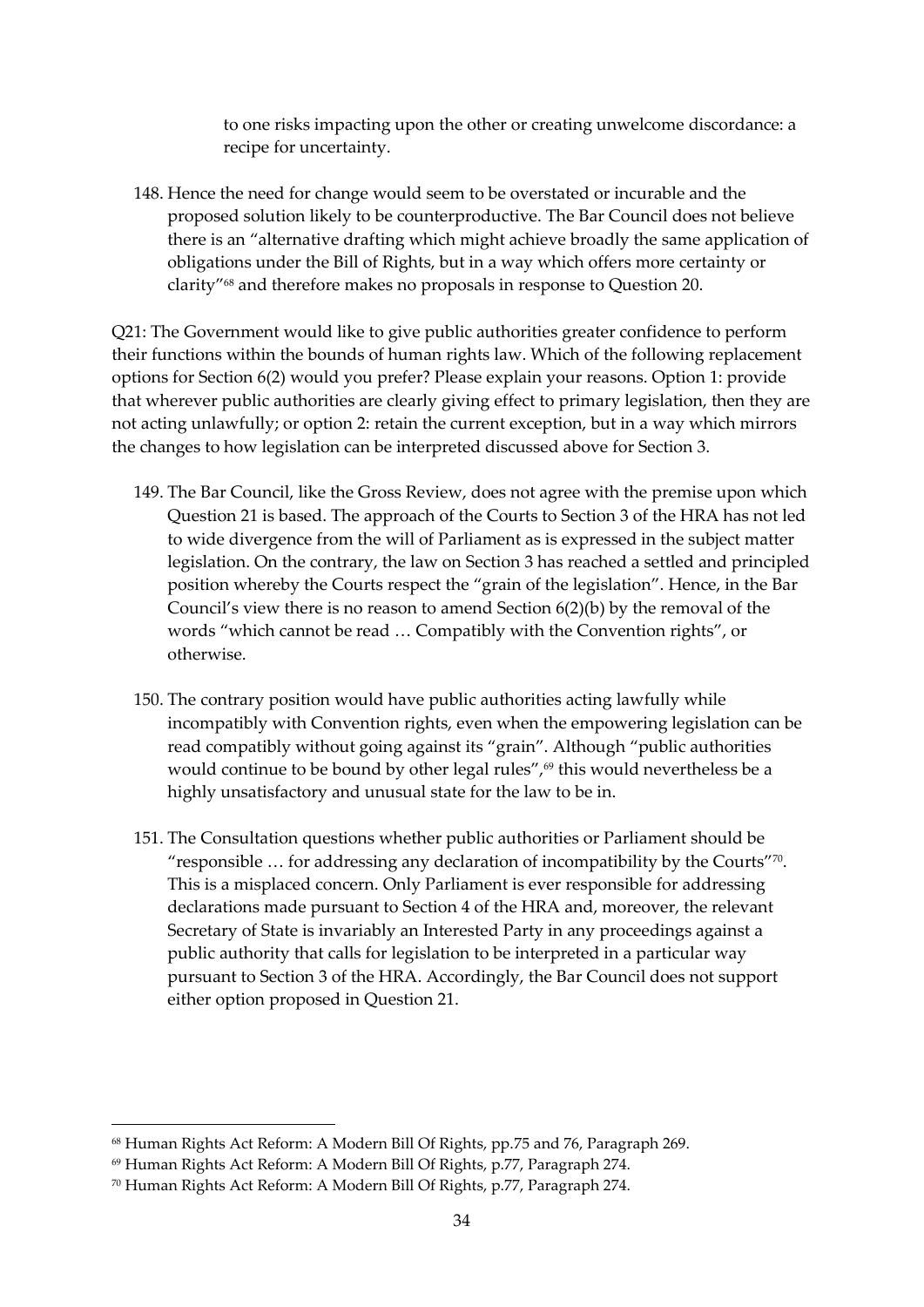# **Extraterritorial jurisdiction**

Q22: Given the above, we would welcome your views on the most appropriate approach for addressing the issue of extraterritorial jurisdiction, including the tension between the law of armed conflict and the Convention in relation to extraterritorial armed conflict.

- 152. To answer this question, we have drawn on extracts from the Bar Council's response to the Gross Review's "Theme II" questions<sup>71</sup> as follows:
	- a. "The essential determinant as to whether a person falls under UK jurisdiction for the purposes of the Convention and the HRA when overseas is whether s/he is under UK authority and control; that is, the international law concept of 'State agent authority and control'. The present position is an aspect of the role of the HRA in bringing rights home.
	- b. "This applies, for example, in the context of embassies. The Bar Council assumes however, that the question is addressed primarily to the position of the British military when operating overseas; an area that has garnered significant political debate, albeit not always legally well-informed. In relation to that issue, there are different lines of case law relating to different factual circumstances reflective of the way that the Courts ensure that context is central to the delineation of rights' protection (in much the same way as applies in the context of tort law).
	- c. "Specifically, the case law relating to the obligations of the British State towards British soldiers when operating overseas in non-combat and combat situations is different to the case law that applies in relation to the rights of military detainees and civilian populations. In relation to the latter two categories, the international humanitarian law of armed conflict (IHL) modifies the effect of the Convention. Further, the UK has a right to derogate from the Convention pursuant to Article 15 including in relation to 'deaths resulting from lawful acts of war' but not in respect of torture, inhuman or degrading treatment, slavery or retrospective criminal penalties: Articles 3, 4 and 7 respectively.
	- d. "As to the legal implications, the Bar Council notes that the current position under the HRA ensures that the scope of its application is identical to 'jurisdiction' under Article 1 of the Convention. This ensures that the British Courts can hear and determine any case that could be considered by the ECtHR. Any restriction of the scope of application of the HRA would not alter the 'jurisdiction' of the UK under Article 1 of the Convention (and the IHRAR has made clear that it is not considering UK withdrawal from the Council of Europe). Consequently, individuals who could no longer bring a case under the HRA would be obliged to take their case directly to Strasbourg, which in turn would not benefit from factual findings and

<sup>71</sup> Please see further information in the Gross Review, discussion throughout.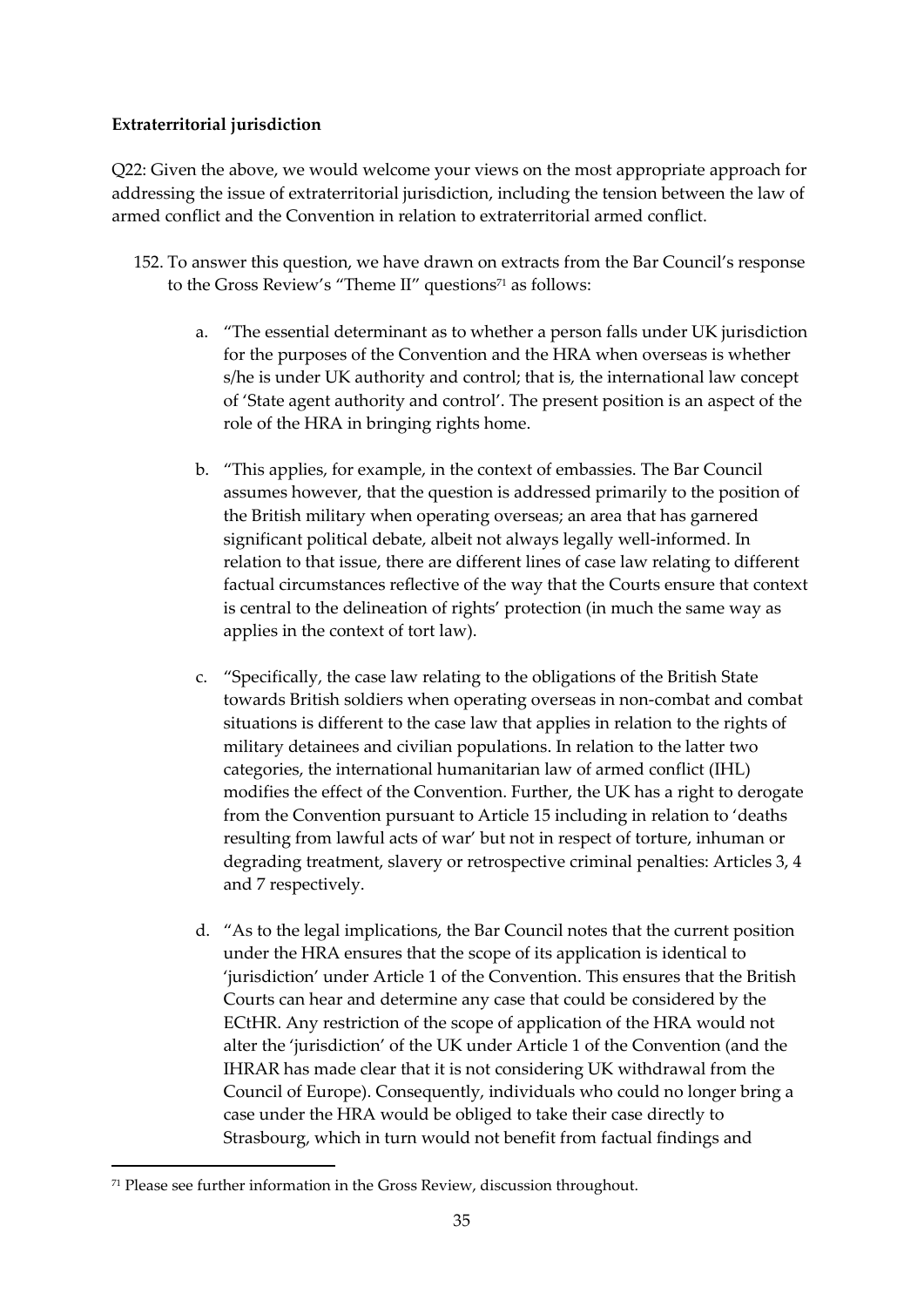reasoned analysis by the domestic Courts. Foreseeably, the ECtHR could find violations by the UK, which would not have been found by the domestic Courts. Thus, in opposing an amendment tabled to remove the Armed Forces from the Human Rights Bill, Lord Irvine of Lairg stated: 'I am not aware that the chiefs of staff have made any representations to the Government along the lines of this amendment. The Government is plainly answerable in Strasbourg for the actions of the Armed Forces which plainly engage the responsibility of the State. Individuals aggrieved at the actions of the Armed Forces, would, if the Bill were amended in the way that is proposed, still be required to go to Strasbourg to argue their case because they would be unable to rely on their Convention rights before our domestic Courts.'

- e. "Lord Goodhart further noted: 'The English Courts know perfectly well, no doubt better than the European Court of Human Rights, the importance of discipline in the British Army and apply the law sensibly and properly…' (Hansard, House of Lords, 19 January 1998, Col. 1352-1359).
- f. "Finally, it should be noted that much of the debate surrounding the application of the HRA to soldiers overseas is in fact concerned not with the HRA at all, but with tort law. It was Parliament that in 1987 (after the Falklands War) decided to remove the immunity of the armed forces from tort liability by way of amendment of the Crown Proceedings Act 1947. As accepted by all the judges in *Smith v. MoD* [ <sup>72</sup>], there remains today a common law principle of 'combat immunity' [73]. It is now 33 years since British soldiers have been able to sue the Ministry of Defence. Despite numerous operations overseas, the Bar Council is not aware of significant litigation."<sup>74</sup>
- 153. We would also draw attention to the findings of the Gross Review, which summarised:
	- a. "The current position of the HRA's extra-territorial application is unsatisfactory, reflecting the troubling expansion of the Convention's application. The territorial scope of the Convention ought to be addressed by a national conversation advocated to IHRAR during the Armed Forces Roundtable, together with Governmental discussions in the Council of Europe, augmented by judicial dialogue between UK Courts and the ECtHR.
	- b. "Equally, the temporal application of the HRA is now uncertain and unsatisfactory. Clarity is needed. The temporal scope of the Convention

<sup>72</sup> *Smith v Ministry of Defence* [2013] UKSC 41, [2014] AC 52

<sup>73</sup> [2014] AC 52, Paragraph 89 per Lord Hope (the doctrine's existence is "not in doubt") (judgment of majority).

<sup>74</sup> The Bar Council's response to the Independent Human Rights Act Review Call for Evidence (March 2021), [https://www.barcouncil.org.uk/uploads/assets/404e3486-0b22-40d8-8813b1a787a92ce7/Bar-](https://www.barcouncil.org.uk/uploads/assets/404e3486-0b22-40d8-8813b1a787a92ce7/Bar-Council-response-to-the-IHRA-review.pdf)[Council-response-to-the-IHRA-review.pdf](https://www.barcouncil.org.uk/uploads/assets/404e3486-0b22-40d8-8813b1a787a92ce7/Bar-Council-response-to-the-IHRA-review.pdf) Paragraphs 118-123.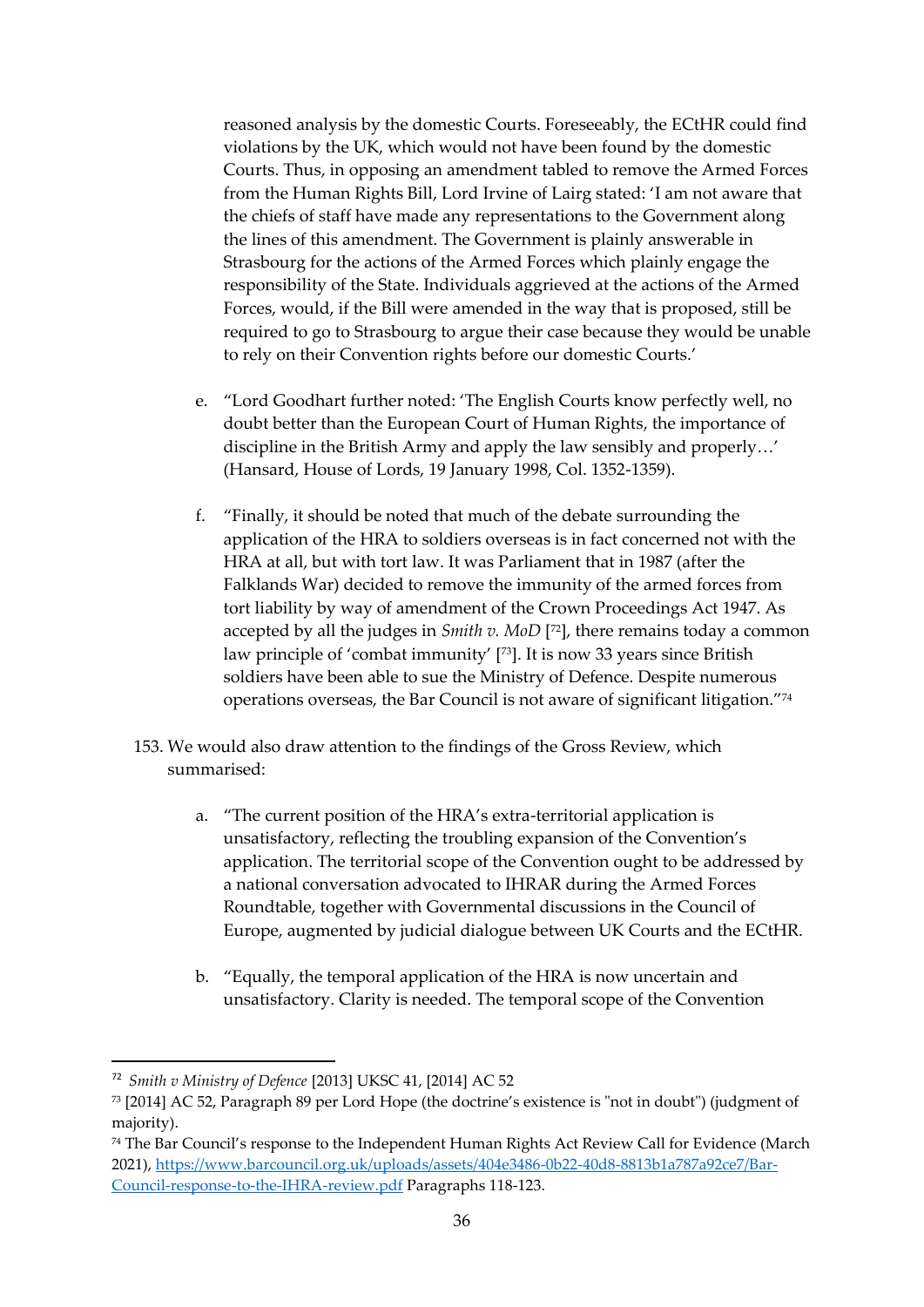ought to be addressed at a political level by the UK and the other Convention States.

- c. "Future domestic developments, both legislative and judicial, will be informed by the progress and outcome of the national conversation and the inter-Governmental dialogue.
- d. "Future domestic developments, both legislative and judicial, cannot go on hold indefinitely; it would be wrong to speculate now as to their shape, but they will doubtless be informed by the progress and outcome of the national conversation and the inter-Governmental dialogue"<sup>75</sup> .
- e. "Greater clarity and certainty could be achieved by a unilateral solution, for instance amending the HRA to eliminate or confine its ETJ. Such a solution would, however, risk serious harm to vital UK interests, as the UK would remain bound internationally to the Convention. There is a risk that the Armed Forces, Intelligence and Security Agencies, and Police would be exposed to claims before the ECtHR without the benefit of their full consideration by UK Courts, including the use of Closed Material Procedures. IHRAR is opposed to recommending such a course."<sup>76</sup>

# **Qualified and Limited Rights**

Q23: To what extent has the application of the principle of 'proportionality' given rise to problems, in practice, under the HRA? We wish to provide more guidance to the Courts on how to balance qualified and limited rights. Which of the below options do you believe is the best way to achieve this? Please provide reasons. Option 1: Clarify that when the Courts are deciding whether an interference with a qualified right is 'necessary' in a 'democratic society', legislation enacted by Parliament should be given great weight, in determining what is deemed to be 'necessary'. Option 2: Require the Courts to give great weight to the expressed view of Parliament, when assessing the public interest, for the purposes of determining the compatibility of legislation, or actions by public authorities in discharging their statutory or other duties, with any right. We would welcome your views on the above options, and the draft Clauses after Paragraph 10 of Appendix 2.

154. Question 23 implies the possible introduction of new legislative provisions to influence the Courts' assessment of the proper balance, in individual cases, between the Convention right relied on and the countervailing legitimate aim said to justify an interference. The operation of such provisions is closely related to the scope of the 'discretionary area of judgement' the domestic Courts allow the decision-maker before finding that an interference exceeds the bounds of what is "necessary in a democratic society". Such provisions would require the Court to recognise a broader

<sup>75</sup> The Independent Human Rights Act Review – Executive Summary (December 2021) p.22, Paragraphs 77 and 78.

<sup>76</sup> The Independent Human Rights Act Review – Executive Summary (December 2021) p.23, Paragraph 82.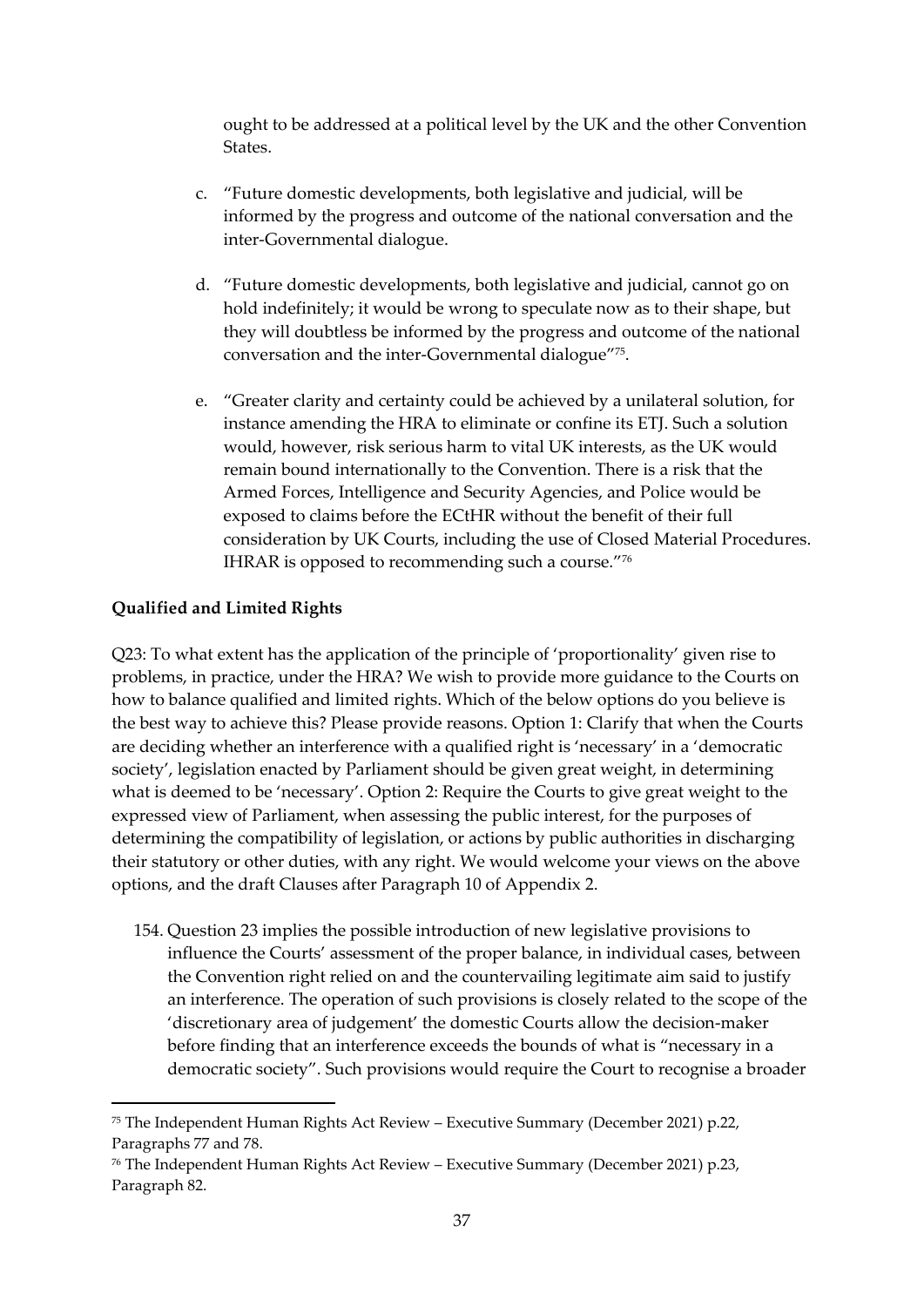area of judgement in specified kinds of case. For example, challenges to immigration deportation, or cases where Parliament has expressed a view through legislation. That may well raise the bar to domestic judicial intervention in decisions in those types of areas. But it may well have precisely the opposite effect at the international level at which the ECtHR operates.

- 155. The concept of discretionary judgement is closely related to the Convention principle of the margin of appreciation. The ECtHR applies that principle to the whole of the domestic process that precedes an application to Strasbourg, including the domestic Courts' examination of the underlying Convention complaint. The very fact that, following commencement of the HRA, the domestic Courts have been entitled and bound to weigh and balance competing rights and interests for themselves has resulted in the ECtHR generally paying greater respect than previously to the domestic Courts' reasoning and conclusions. In other words, the balancing exercise developed by domestic Courts has maximised the benefit the UK obtains from the margin of appreciation. If new legislative constraints were imposed on the scope or outcome of the domestic balancing exercise, there is an obvious risk that the value of the resulting conclusions would be diminished in the ECtHR's eyes, and the UK would enjoy a less generous margin of appreciation as a result.
- 156. The Bar Council is not aware of any problems to which the application of the principle of proportionality has given rise in practice. The four-stage proportionality test is well-established.
- 157. In any event, the Bar Council is concerned that both options<sup>77</sup> fail to recognise the legal basis on which most decisions of public authorities are taken. The vast majority of public authorities' decisions involve the exercise of a power, usually involving the exercise of a discretion. In such cases, the relevant legislation affords the public authority a choice between potentially a very wide range of decisions; it does not prescribe the choice that the public authority must make. In such cases, it is entirely unclear how one would identify what is "Parliament's view of what is necessary in a democratic society", because generally Parliament does not express any view as to what is necessary in a particular case. On the contrary, Parliament leaves it to the relevant public authority to take a view as to what is necessary or appropriate in individual cases. Furthermore, it adds nothing to say that "the legislation is necessary in a democratic society" or that that "Parliament was acting in the public interest in passing the legislation", because that does not help answer the question of whether a particular exercise of discretion under the relevant legislation is necessary in a democratic society.
- 158. Accordingly, the Bar Council considers that neither option 1 nor option 2 is likely to have any real practical impact on the proportionality exercise in cases involving challenges to particular decisions. As such, the Bar Council considers that they

<sup>77</sup> Options 1 and 2 below Paragraph 10 of appendix 2 of the Human Rights Act Reform: A Modern Bill Of Rights.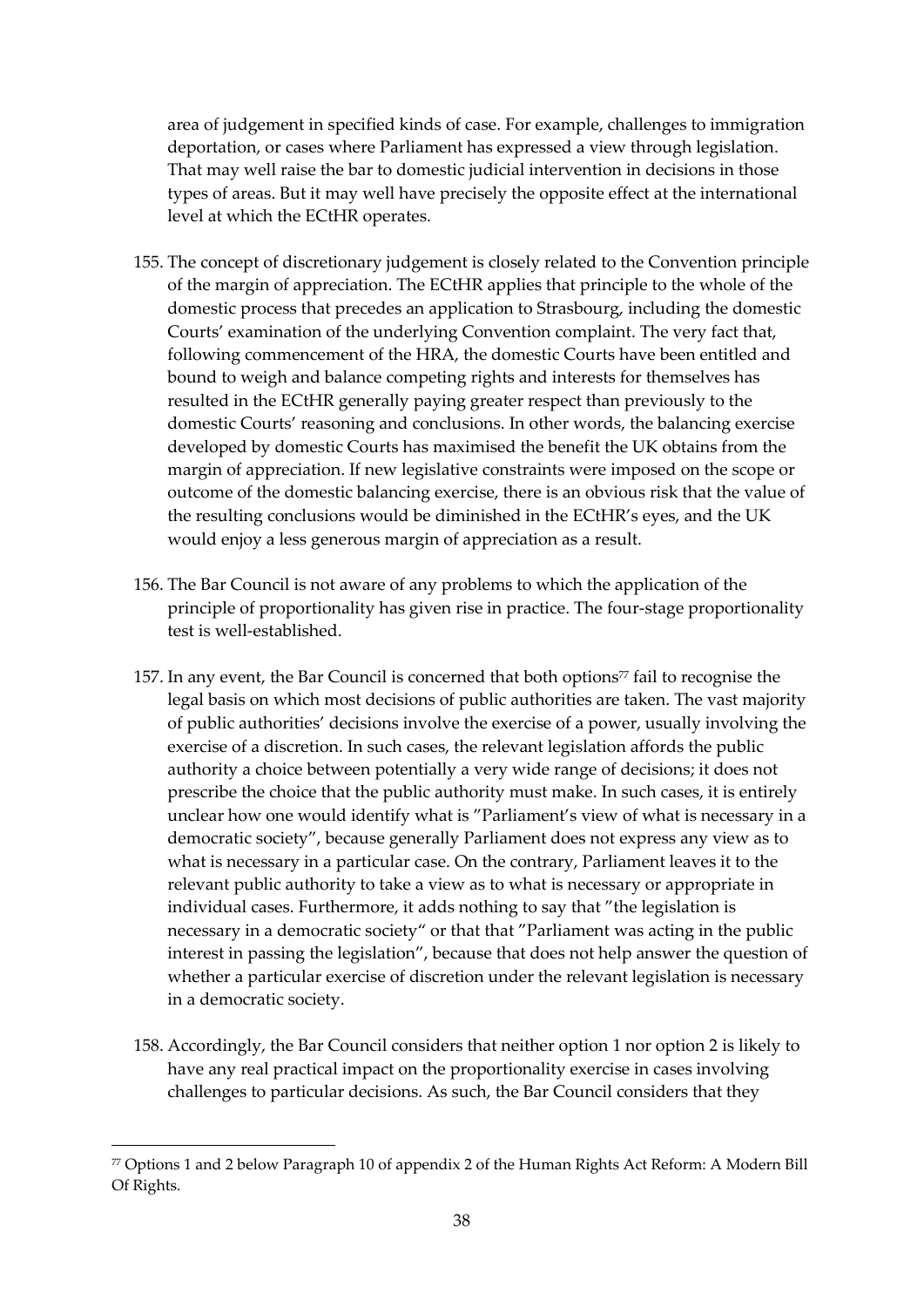would merely introduce unnecessary complexity, giving rise to uncertainty, litigation, and the risk of undesirable unintended consequences.

- 159. It appears to be implicit<sup>78</sup> that Parliament might express a view as to what is necessary in a democratic society other than by way of the enactment of legislation. The Consultation document does not explain what is envisaged in this respect, but the Bar Council observes that it would appear to be inconsistent with the important principle that the will of Parliament finds expression solely in the legislation which it enacts<sup>79</sup>. Such a provision is likely to give rise to satellite litigation as to whether Parliament has in fact expressed a view and/or as to the weight that should be attributed to it, potentially raising difficult issues under Article 9 of the Bill of Rights 1689.
- 160. It is unclear as to what basis it could be appropriate to characterise subordinate legislation which has been approved by only one House of Parliament as somehow representing the view of Parliament as a whole. It plainly would not be. It would (at best) represent the view of only one House. The proposed approach would in relevant cases create an inherent inconsistency<sup>80</sup> which would create uncertainty and require litigation to clarify.

#### **Deportations in the Public Interest**

Q24: How can we make sure deportations that are in the public interest are not frustrated by human rights claims? Which of the options, below, do you believe would be the best way to achieve this objective? Please provide reasons. Option 1: Provide that certain rights in the Bill of Rights cannot prevent the deportation of a certain category of individual, for example, based on a certain threshold such as length of imprisonment. Option 2: Provide that certain rights can only prevent deportation where provided for in a legislative scheme expressly designed to balance the strong public interest in deportation against such rights. Option 3: Provide that a deportation decision cannot be overturned, unless it is obviously flawed, preventing the Courts from substituting their view for that of the Secretary of State.

- 161. Question 24 asks respondents to consider three options directed to "making sure deportations that are in the public interest are not frustrated by human rights claims". Given the commitment of the UK to remaining a party to the Convention, the Bar Council does not accept that the premise of the question is valid.
- 162. The Bar Council also observes that it is, at least, incongruous for questions about the detail of immigration policy to be included within a Consultation on a matter of broad constitutional significance.
- 163. Article 1 of the Convention requires that the contracting parties secure the rights in the Convention to "everyone within their jurisdiction". This includes those subjected

<sup>78</sup> In subclause (2) of option 1.

<sup>79</sup> See *R (SC) v Secretary of State for Work and Pensions* [2021] 3 WLR 428, Paragraph 167 per Lord Reed.

<sup>80</sup> Between subclauses (2) and (3) in each of options 1 and 2.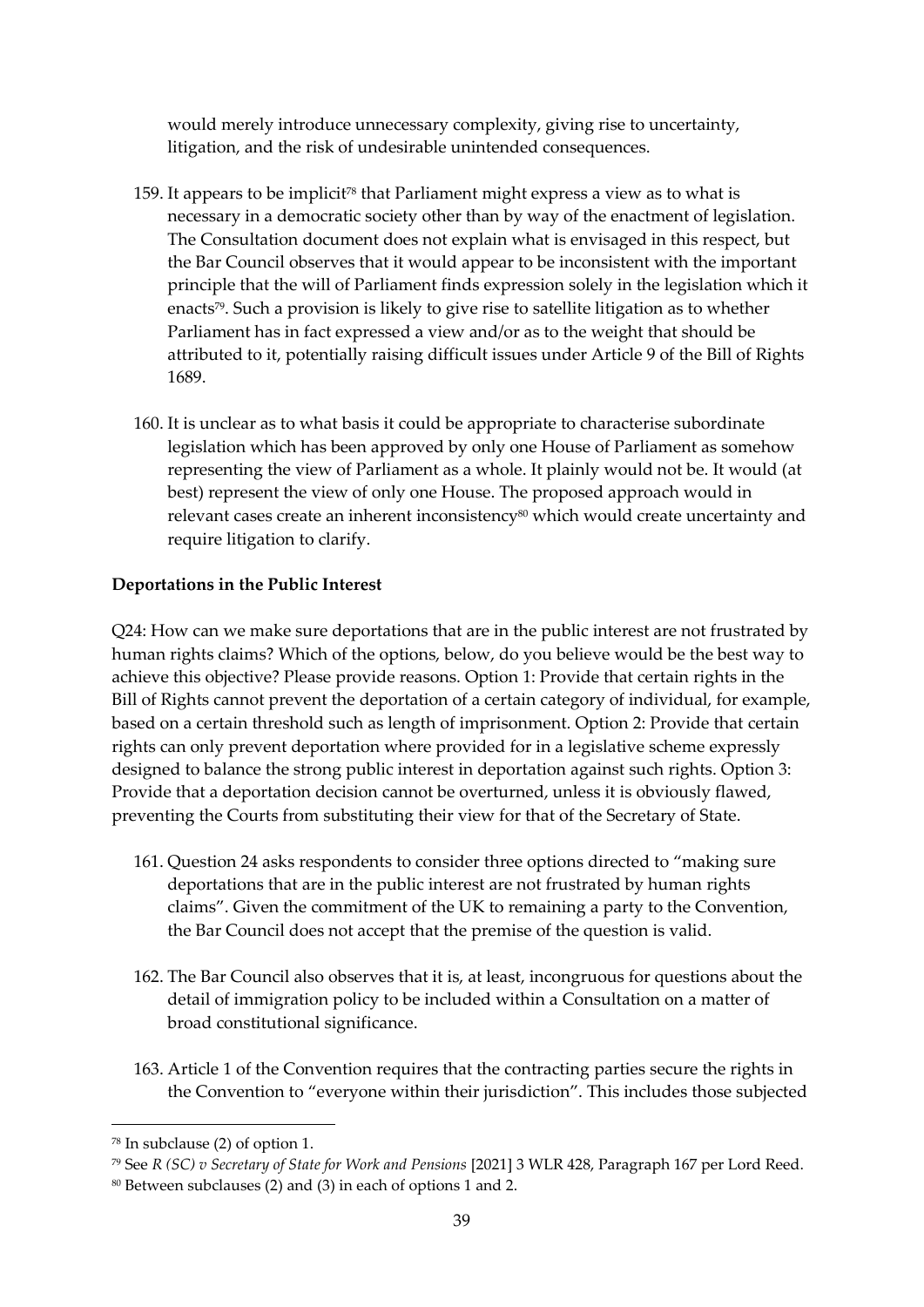to expulsion and, necessarily, it includes ensuring that expulsion decisions do not breach Convention rights, both those of the individual facing expulsion and those of others, including children and other family members of that person, impacted by the decision.

- 164. In practice, the Convention rights relied upon by those seeking to resist deportation are Articles 3 and 881. The Consultation document does not appear to contemplate any change in relation to the approach to Article 3 but envisages restrictions in the ability of those facing deportation to rely on other Convention rights, including Article 8<sup>82</sup> .
- 165. Article 8 protects "the right to respect for … private and family life". It is a qualified right: interference with a person's Article 8 rights will be permissible where it is "in accordance with the law and is necessary in a democratic society" in the interests of one of the legitimate aims identified in Article  $8(2)^{83}$ . Any interference with the rights protected by Article 8 must be proportionate to the legitimate aim pursued. The interests of the individual must be balanced against the wider interests at play including, in particular, the strong public interest in deporting serious offenders.
- 166. The Immigration Act 2014 amended the Nationality, Immigration and Asylum Act 2002 inter alia by inserting a new Part 5a, which sets out the approach a Court or Tribunal is required to take when considering whether a removal or deportation decision breaches Article 8. Section 117b identifies a number of factors to be taken into account in all such cases. Section 117c identifies additional factors to be taken into account in cases concerning the deportation of "foreign criminals"84. Section 117c stipulates that "the deportation of foreign criminals is in the public interest" and that "the more serious the offence committed by a foreign criminal, the greater is the public interest in deportation of the criminal". Where a foreign criminal has been sentenced to less than four years' imprisonment the public interest requires their deportation unless one of two exceptions applies. Where a foreign criminal has been sentenced to imprisonment of at least four years, the public interest will require deportation unless there are "very compelling circumstances, over and above those described in Exceptions 1 and 2". The 2014 Act amendments to the 2002 Act narrow the scope of the Tribunal's exercise of independent judgement when allowing an appeal on Article 8 grounds. It does so essentially by mandating that certain

<sup>&</sup>lt;sup>81</sup> Other rights can, in principle, be relied upon to resist expulsion, but where the allegation is of a potential breach in the receiving state, a particularly high threshold applies.

<sup>82</sup> Human Rights Act Reform: A Modern Bill Of Rights, p.79, Paragraph 292.

<sup>83</sup> As outlined by Article 8(2) of the ECHR:

<sup>&</sup>quot;...in the interests of national security, public safety or the economic well-being of the country, for the prevention of disorder or crime, for the protection of health or morals, or for the protection of the rights and freedoms of others."

<sup>&</sup>lt;sup>84</sup> A 'foreign criminal' is defined in Section 117d of the Immigration Act as a person as a foreign national convicted in the UK of an offence, and "who (i) has been sentenced to a period of imprisonment of at least 12 months, (ii) has been convicted of an offence that has caused serious harm, or (iii) is a persistent offender."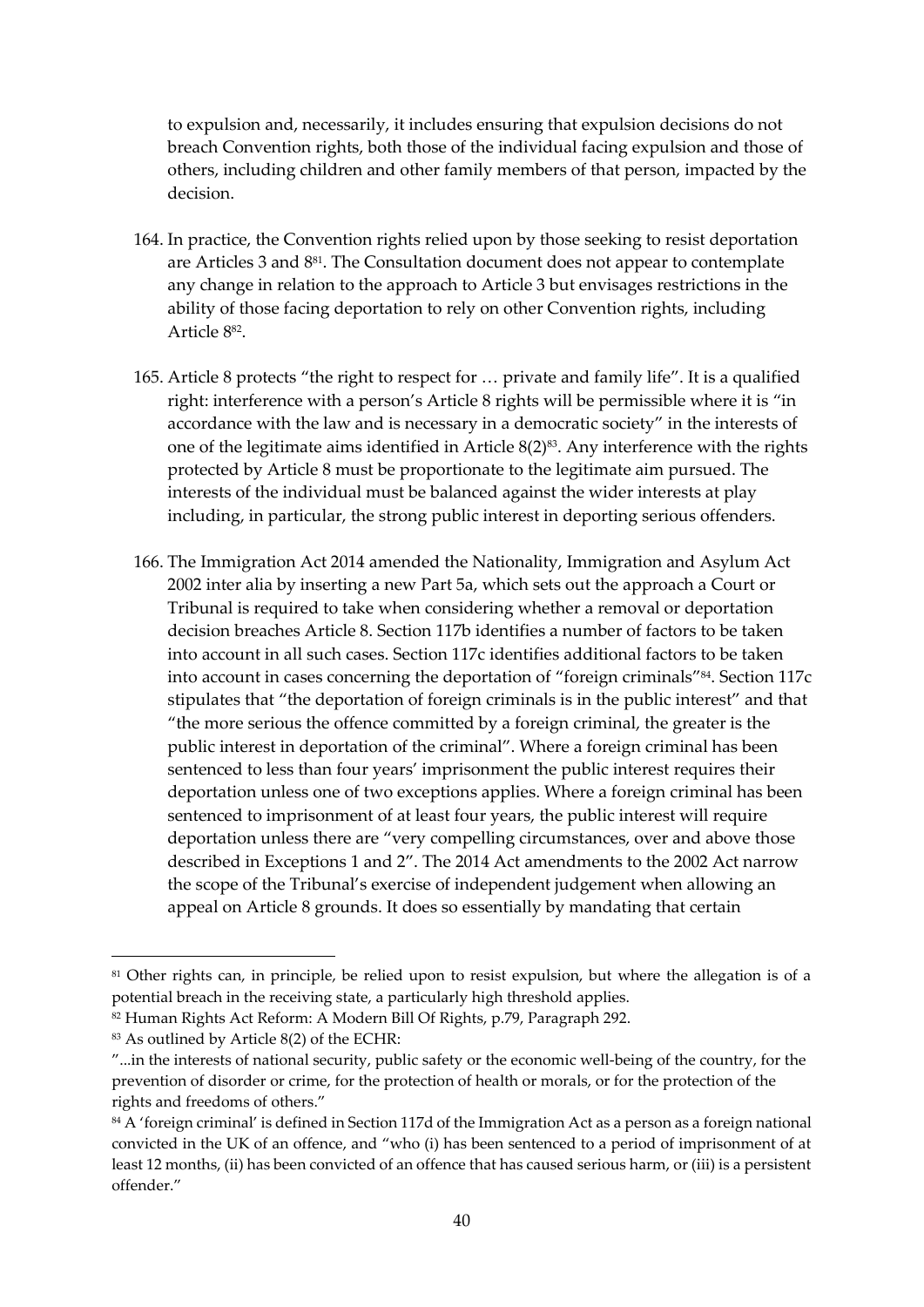statutory criteria are properly considered and permitting an appeal to succeed if the Immigration Rules are not satisfied only where a compelling case is established.

- 167. The Consultation suggests that the HRA has been "used to dilute the intended impact"85 of the 2014 Act, "namely to deport Foreign National Offenders who have shown little or no regard for the rights of others by committing crimes in the UK"<sup>86</sup>. Two cases, both unreported decisions of the Upper Tribunal, are mentioned to illustrate this point<sup>87</sup>. This claim is incorrect, and the cases cited do not support it. The following points are made in this regard:
	- a. The operation of the HRA in the context of deportation was not an issue that the Gross Review was asked to address, nor was it asked to consider the impact of the 2014 Act. This is an area of considerable complexity where careful, evidence-based policy making is critical. The opportunity to have the Gross Review panel examine and address these issues was not taken. To make radical changes to the existing legislative framework without the sort of careful analysis that Sir Peter Gross and his panel could have brought to bear would be unwise.
	- b. The two cases highted in the Consultation provide no support for the position taken. Lord Carnwath<sup>88</sup> has described the brief summary in the Consultation paper of the *AD (Turkey)* Appeal HU/0512/2019(V) decision as "a travesty of the careful reasoning of the experienced Upper Tribunal judge". He went on to say: "[The judgment] reads as an entirely faithful application of the complex statutory formulation of 'exceptions' to the normal presumption that deportation is in the public interest... As the judge said this was one of those 'rare and exceptional cases' where the appellant was able to show a disproportionate interference with his Article 8 rights. If the authors of the Consultation paper thought that it was a misapplication of the statute, it would have been helpful to know why. Rather it illustrates the very challenging task facing the specialist judges of that Tribunal, on a daily basis, of balancing public policy with human realities."
	- c. The brief summary of the decision in *OO (Nigeria)* Appeal HU/24047/2016 casts no light on the First-tier Tribunal's reasons for allowing the appeal or the Upper Tribunal's reasons for upholding that decision, nor does it attempt any explanation of why it was a misapplication of the statute. A full reading

<sup>85</sup> Human Rights Act Reform: A Modern Bill Of Rights, p.38.

<sup>86</sup> Human Rights Act Reform: A Modern Bill Of Rights, p.38.

 $87$  The consultation refers (p.37) to a third case, "Case X", but this is understood to refer to a Court of Appeal decision from 2011 in which the ultimate issue was whether a decision taken by the First-tier Tribunal in 2009 had been in error of law.

<sup>88</sup> In his Constitutional Law Matters lecture at the University of Cambridge on 10 February 2022 Former Justice of the UK Supreme Court and a Yorke Distinguished Visiting Fellow at the University of Cambridge. Transcript: [https://constitutionallawmatters.org/2022/02/lord-carnwath-lecture-on](https://constitutionallawmatters.org/2022/02/lord-carnwath-lecture-on-human-rights-act-reform-is-it-time-for-a-new-british-bill-of-rights/)[human-rights-act-reform-is-it-time-for-a-new-british-bill-of-rights/](https://constitutionallawmatters.org/2022/02/lord-carnwath-lecture-on-human-rights-act-reform-is-it-time-for-a-new-british-bill-of-rights/)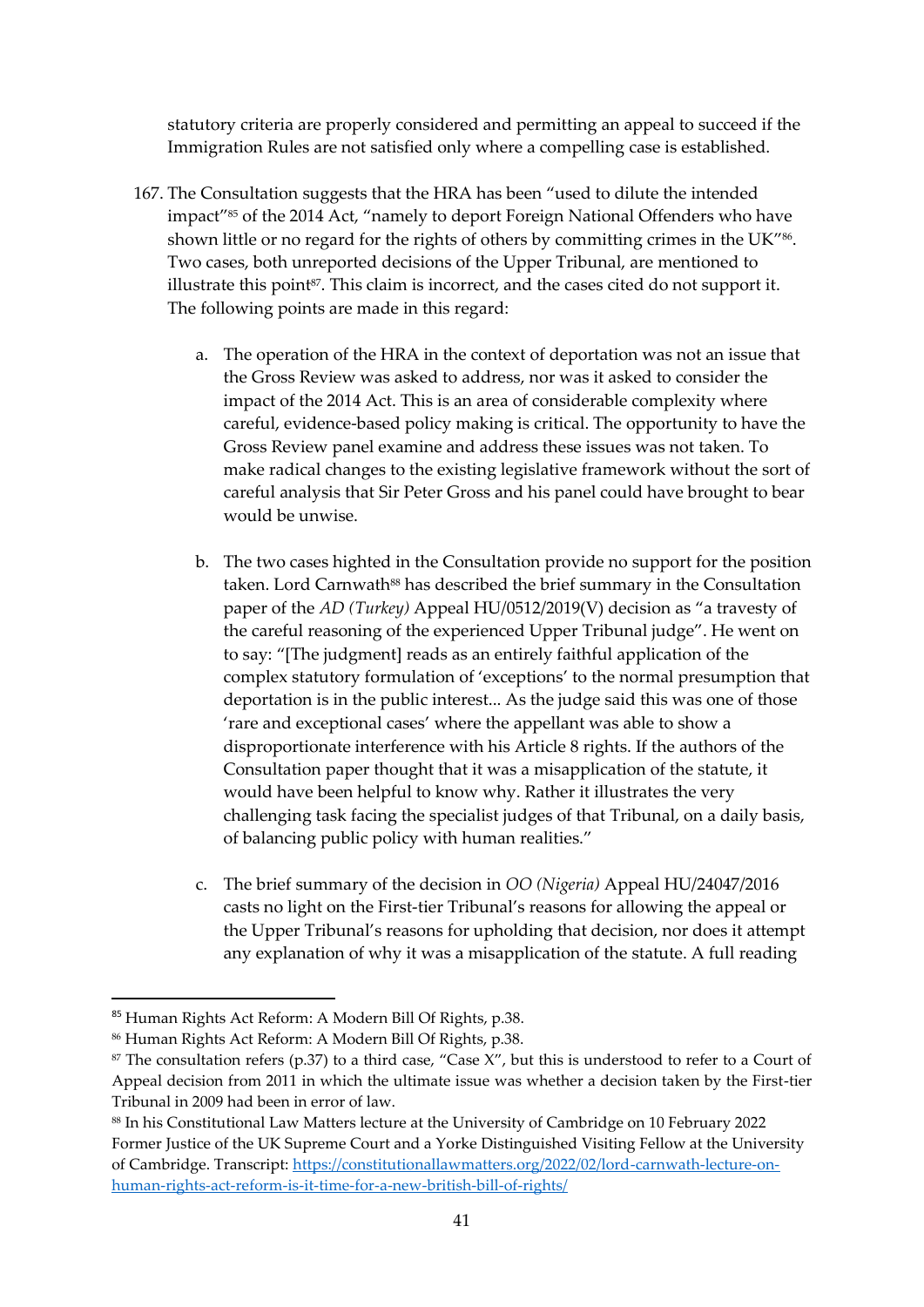of the decision discloses a careful application of the statutory tests to exceptional facts, including that the 30-year-old Appellant was born in the UK and had lived here permanently since the age of nine, and that his rehabilitation had been positive.

- 168. The references to certain headline figures from internal Home Office data<sup>89</sup> cast no light on the issues at hand. The number of appeals is not placed in the context of the number of deportation decisions. Critically, there is no analysis of the factors arising in the individual cases that led to the appeals being allowed on human rights grounds. The figures presented (in the third Paragraph) relate to a shorter period, April 2016 to November 2021, during which 1,011 appeals against deportation were allowed. Conclusions about the proportion of successful human rights appeals that are allowed on Article 8 grounds are drawn from a random sample of 296 of those cases but, again, no detail is provided of the factors arising in those cases, so the figures do not elucidate the issues raised.
- 169. As to the specific proposals set out in Question 24, the Bar Council responds as follows:
	- a. Option 1: Provide that certain rights in the Bill of Rights cannot prevent the deportation of a certain category of individual, for example, based on a certain threshold such as length of imprisonment.

The Bar Council strongly opposes statutory measures intended to exclude entire classes of individual from relying on their Convention rights in expulsion cases. We agree with the view expressed in the JCHR report<sup>90</sup> that states:

"Any efforts to exclude or limit certain subject-matters or categories of people from the scope of the HRA would risk putting the UK in breach of its obligations under Article 13 ECHR, as well as being a retrograde step for compliance with human rights and the Rule of Law in the UK."<sup>91</sup>

In assessing the proportionality of a proposed expulsion under Article 8, all relevant factors must be taken into account. The legislative framework and the relevant authorities make clear that, in a deportation appeal involving a foreign criminal the public interest in deportation attracts great weight. However, that does not remove the need for a fact sensitive determination

<sup>89</sup> Foreign national offenders appeals on human rights grounds: 2008 to 2021 (24 February 2022) [https://www.gov.uk/government/publications/foreign-national-offenders-appeals-on-human-rights](https://www.gov.uk/government/publications/foreign-national-offenders-appeals-on-human-rights-grounds-2008-to-2021)[grounds-2008-to-2021](https://www.gov.uk/government/publications/foreign-national-offenders-appeals-on-human-rights-grounds-2008-to-2021) p.45

<sup>90</sup> Joint Committee on Human Rights, *The Government's Independent Review of the Human Rights Act*, Third Report of Session 2021–22, HC 89, HL Paper 31, 8 July 2021.

<sup>91</sup> JCHR report at Paragraph 152.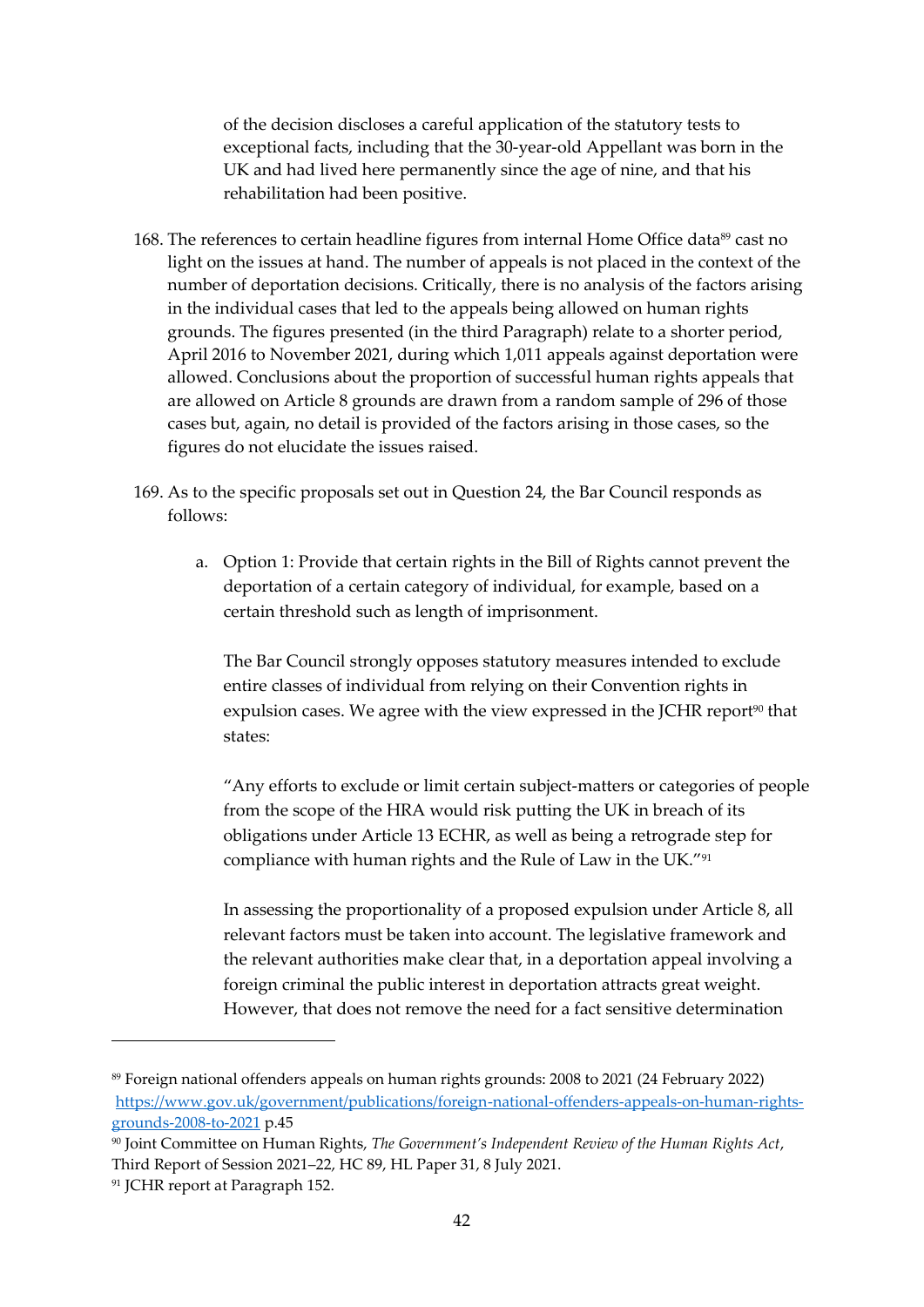which, as Lord Carnwath put it, balances public policy with human realities and which, in exceptional cases, may result in deportation being held to breach Article 8.

Preventing certain categories of person from relying on Article 8 grounds at all impermissibly assumes that other factors, such as the best interests of children impacted by the decision, could never be sufficient to outweigh the public interest. There is no warrant for such an approach as it would likely result in significantly increased applications to Strasbourg and would risk the UK being held in breach of Article 13 as well as Article 8.

b. Option 2: Provide that certain rights can only prevent deportation where provided for in a legislative scheme expressly designed to balance the strong public interest in deportation against such rights.

Save that the current statutory scheme in Part 5a of the 2002 Act applies solely to decisions of Courts and Tribunals, it is not immediately apparent how this differs from what is already in place. If it is intended that a new scheme would remove the discretionary elements present in the current legislation in certain categories of cases, the proposal would be opposed for the same reasons as the reasons given in relation to Option 1.

c. Option 3: Provide that a deportation decision cannot be overturned, unless it is obviously flawed, preventing the Courts from substituting their view for that of the Secretary of State.

The proposal to limit the scope of challenge to a deportation decision in the manner suggested would, if implemented, likely place the UK in breach of its obligations under Article 13 ECHR, which provides for "an effective remedy before a national authority".

The ability to challenge an expulsion decision on Article 8 grounds must include the "effective possibility … of having the relevant issues examined with sufficient procedural safeguards and thoroughness by an appropriate domestic forum offering adequate guarantees of independence and impartiality"92. Limiting appeal rights in the way suggested would not meet this test. Where the scope of the domestic remedy excludes consideration of

<sup>92</sup> *De Souza Ribeiro v France* (2014) 59 EHRR 454 at Paragraph 83, considered by the Supreme Court in *Kiarie and Byndloss v Secretary of State for the Home Department* [2017] UKSC 42; [2017] 1 WLR 2380.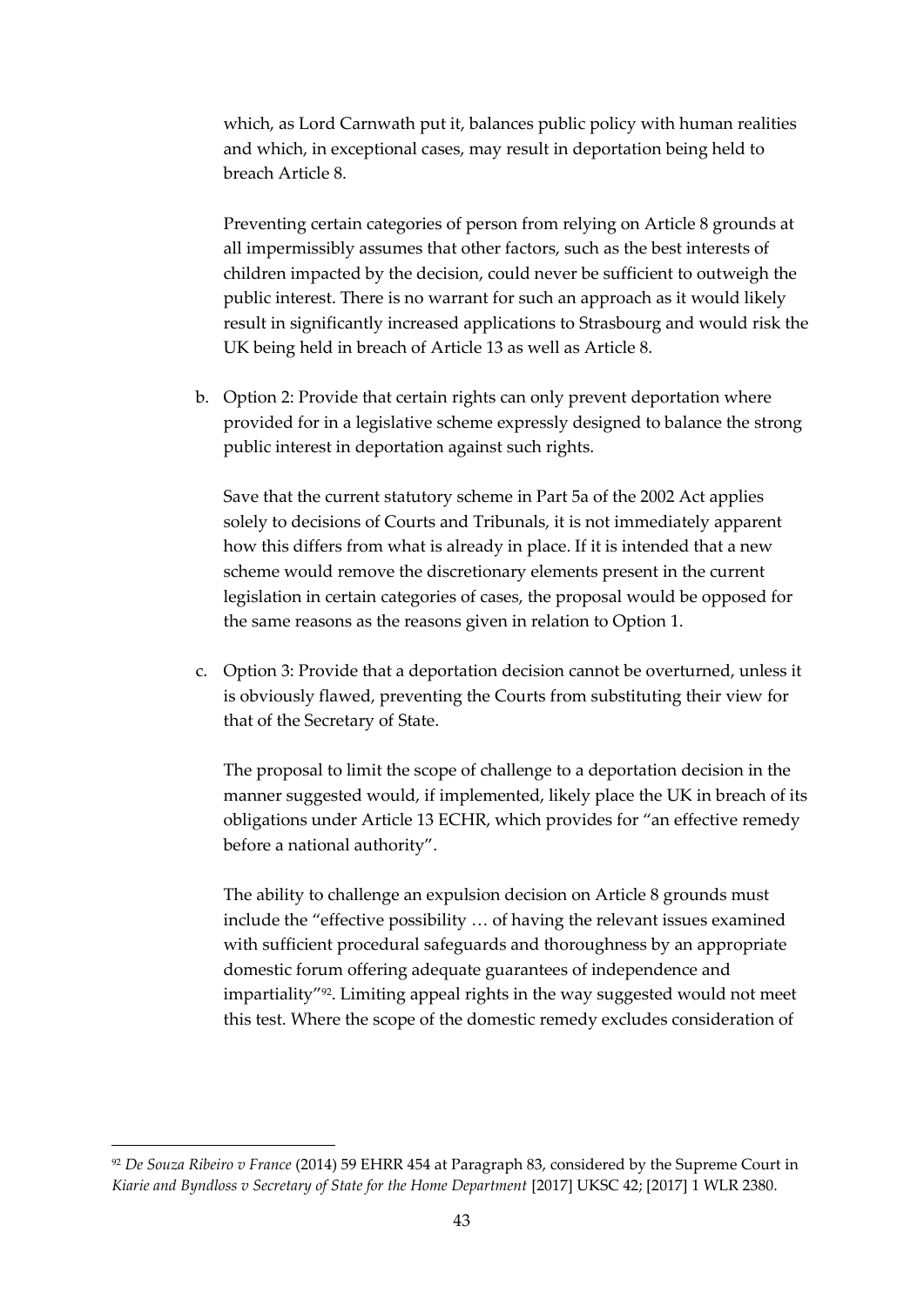whether an interference with a person's Article 8 rights is proportionate to the aims pursued, there is likely to be a breach of Article 13<sup>93</sup> .

#### **Illegal and irregular migration**

Q25: While respecting our international obligations, how could we more effectively address, at both the domestic and international levels, the impediments arising from the Convention and the Human Rights Act to tackling the challenges posed by illegal and irregular migration?

- 170. Question 25 asks respondents to consider how, while respecting international obligations, the UK could effectively address "impediments" arising from the Convention and the HRA, to tackling the challenges posed by "illegal and irregular migration". The Bar Council does not accept that the premise of the question is valid.
- 171. As with Question 24, it is, at least, incongruous for questions about the detail of immigration policy to be included within a Consultation relating to a matter of broad constitutional significance. Such substantive matters are best considered in the context of a Bill on immigration matters, such as the Nationality and Borders Bill presently before Parliament.
- 172. The premise that human rights present "impediments" to tackling illegal and irregular migration is not accepted. Article 1 of the Convention requires that the contracting parties secure the rights in the Convention to "everyone within their jurisdiction".
- 173. Two areas of controversy are advanced in the Consultation as bearing upon the issue. Both contain muddled thinking:
	- a. First, it is said that elements of these proposals advanced in consideration of deportation could be applied also to the removal of 'failed asylum seekers', and those who enter the UK through safe and legal routes but 'overstay their right to remain'. This confuses two categories of persons. Refused asylum seekers may be lawfully present in the UK. They may have applied for asylum on arrival at port prior to entering the UK, or while present in the UK with lawful leave on some other basis. Such persons are not, without more, the same as those who are illegal entrants as defined in Section 33 of the Immigration Act 1971. Correspondingly, an illegal entrant may never have claimed (and been refused) asylum. Even if they had claimed asylum, they may have had a valid reason for doing so, albeit their claim was not accepted as well-founded in the final analysis. The conflation of refused asylum

<sup>93</sup> See *Smith and Grady v United Kingdom* (1999) 29 EHRR 493 at Paragraph 138; *C.G. and Others v Bulgaria* (2008) 47 EHRR 51 at Paragraphs 59-64; *M. and Others v. Bulgaria* (2014) 58 EHRR 20 at Paragraph 125.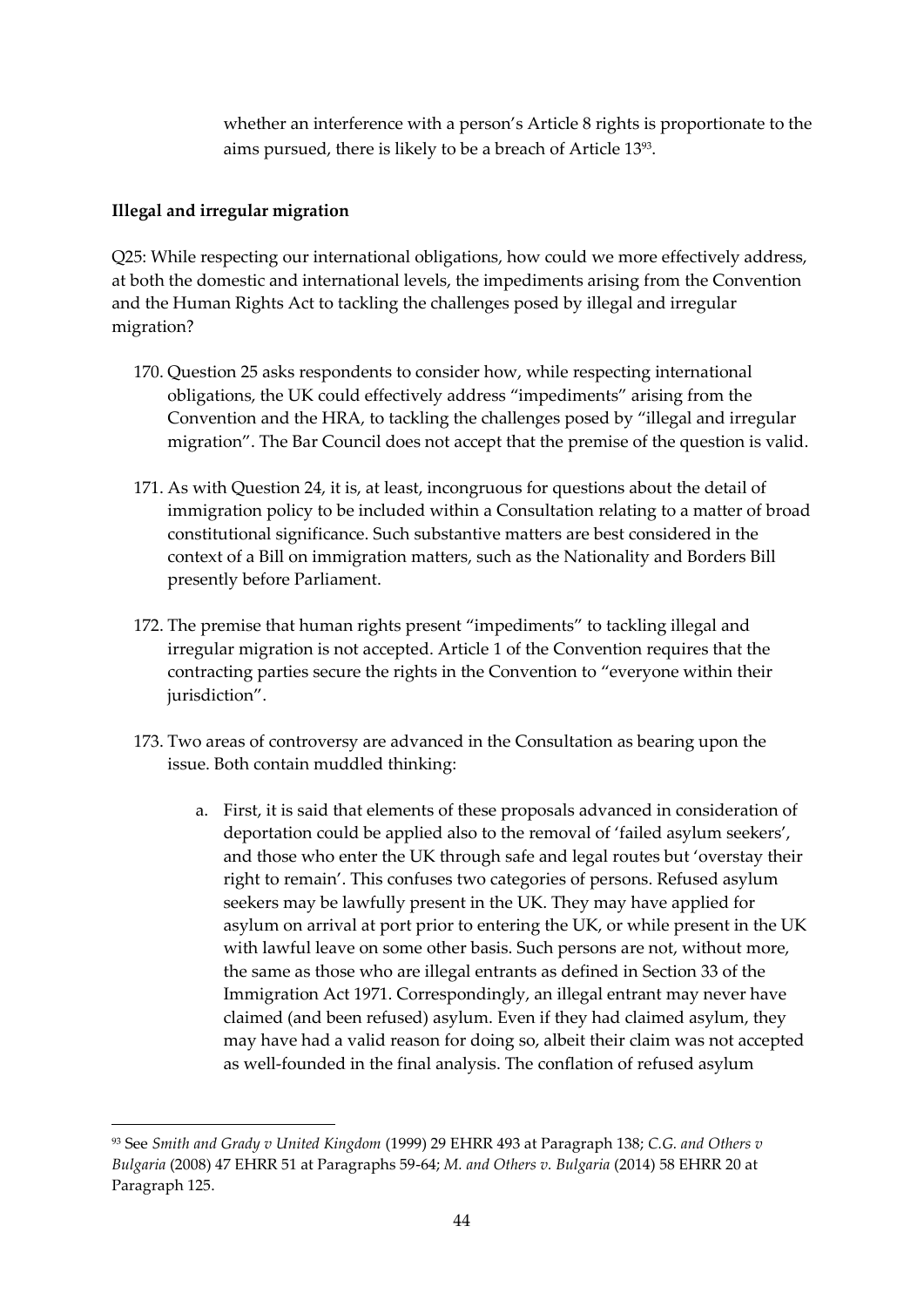seekers with illegal entrants, when the two are distinct classes that overlap only in part, does not inspire confidence.

- b. Furthermore, refused asylum seekers present a discrete set of issues quite separate from those who overstay any form of leave and who may never have sought asylum. In neither case is there a basis for asserting that the use of human rights under the current dispensation in the HRA presents an impediment to tackling the issues made out. Nor are there any antecedent policy reviews on the shoulders of which such an assertion may stand.
- 174. Considering the absence of any justification for defining the problem posed, the lack of any prior antecedent policy review on which to rest, and the shortage of evidence to support the assertions made, there is no basis to suppose that the matter of tackling illegal and irregular migration requires amendments to or adjustment of the current human rights provisions.
- 175. It is said that the second and third options advanced in Question 24 could be applied to 'asylum removals'94. Such a course of action would be unwise as there is no prior determination that removal is conducive to the public good. In other words, the public interest may not favour expulsion even when human rights considerations are not considered; the position in individual cases is likely to be more nuanced.
- 176. Equally, the first option advanced in Question 24 is inapposite. The notion that those who are not to be deported as foreign national offenders would nonetheless be subject to sentence length thresholds has not been properly thought through.
- 177. All this suggests that substantive policy areas, such as migration, ought not to be considered in a Consultation about a constitutional Bill designed to regulate all areas of public life. Up to now, the consideration of human rights in the field of immigration policy has taken place within the Immigration Acts. For example, the provision presently made in Part 5a of the Nationality, Immigration and Asylum Act 2002. That approach integrates the impact of human rights into the wider field of immigration legal policy. Whatever the view taken about the particular provisions made in that Act, Immigration Bills and Acts provide a better setting for establishing the connections between human rights policy and migration.
- 178. In addition, there are a number of other challenges to the Government's ability to tackle illegal migration, particularly via small boats in the English Channel. These are said to include the operation of the non-refoulement principle of international law and wider international legal instruments, such as the 1951 Refugee Convention which outlines the rights of refugees and the legal obligations of States Parties to protect them. Again, there is no justification for defining the problem posed, no prior antecedent policy review on which to rest, and no evidence advanced in support. This is not a sound basis on which to limit the ambit of human rights.

<sup>&</sup>lt;sup>94</sup> Presuming this means the enforced removal of refused asylum seekers who refuse to depart voluntarily.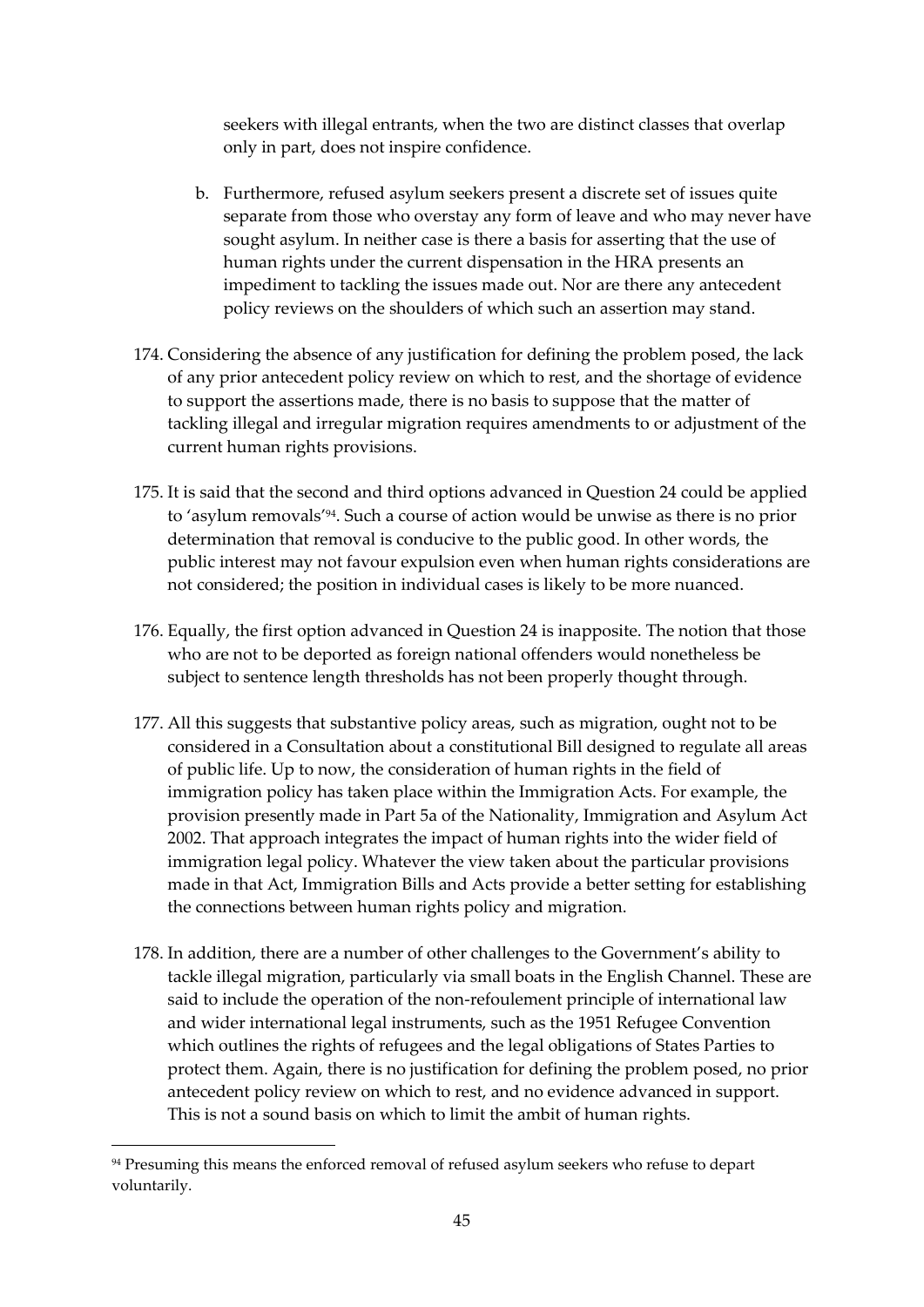- 179. People who cross the Channel to seek asylum are protected from being sent back to places where they risk persecution, other forms of ill-treatment, or torture. Such protection arises not only under the Convention but also under the Refugee Convention and other international instruments by which the UK is bound. In the Convention it engages Article 3, from which it is not possible to derogate. There is no proposal which could or should interfere with such provision.
- 180. It may be that the addition of this part of the Consultation has been motivated by the inclusion in the Nationality and Borders Bill of new maritime enforcement provisions to permit the Home Office to take action against boats in international waters and foreign waters, as well as in UK territorial waters (as regards the latter there is already some provision). Be that as it may. It serves only to highlight the wisdom of considering the application of human rights as they bear on the field of immigration policy within a Consultation to reform the Immigration Acts and not in a general Bill of Rights or Consultation on the same.
- 181. In any consideration of the applicability of human rights in the field of migration via amendments to the Immigration Acts, there would also be the possibility of considering how potential reforms would sit alongside human rights instruments such as the Refugee Convention, as well as the duty of rescue (at sea) which applies to UK vessels and is contained within the 1982 UN Convention on the Law of the Sea, to which the UK is a Party.
- 182. The issues raised by Questions 24 and 25 have their proper place in a Consultation regarding any further amendments to the Immigration Acts.

# **Remedies and the Public Interest**

Q26: We think the Bill of Rights could set out a number of factors in considering when damages are awarded and how much. These include: the impact on the provision of public services; the extent to which the statutory obligation had been discharged; the extent of the breach; and where the public authority was trying to give effect to the express provisions, or clear purpose, of legislation. Which of the above considerations do you think should be included? Please provide reasons.

183. Question 26 appears to proceed on a number of premises:

- a. That the Court's current powers or discretion following a successful claim to consider whether to make an award of damages and the extent of that award are limited or rather do not encompass the factors listed at (a) to (e); and/or
- b. That there is currently the potential for a public authority to be in effect unfairly penalised by an award of damages when its actions are found to be in breach of human rights when there are mitigating circumstances surrounding that act,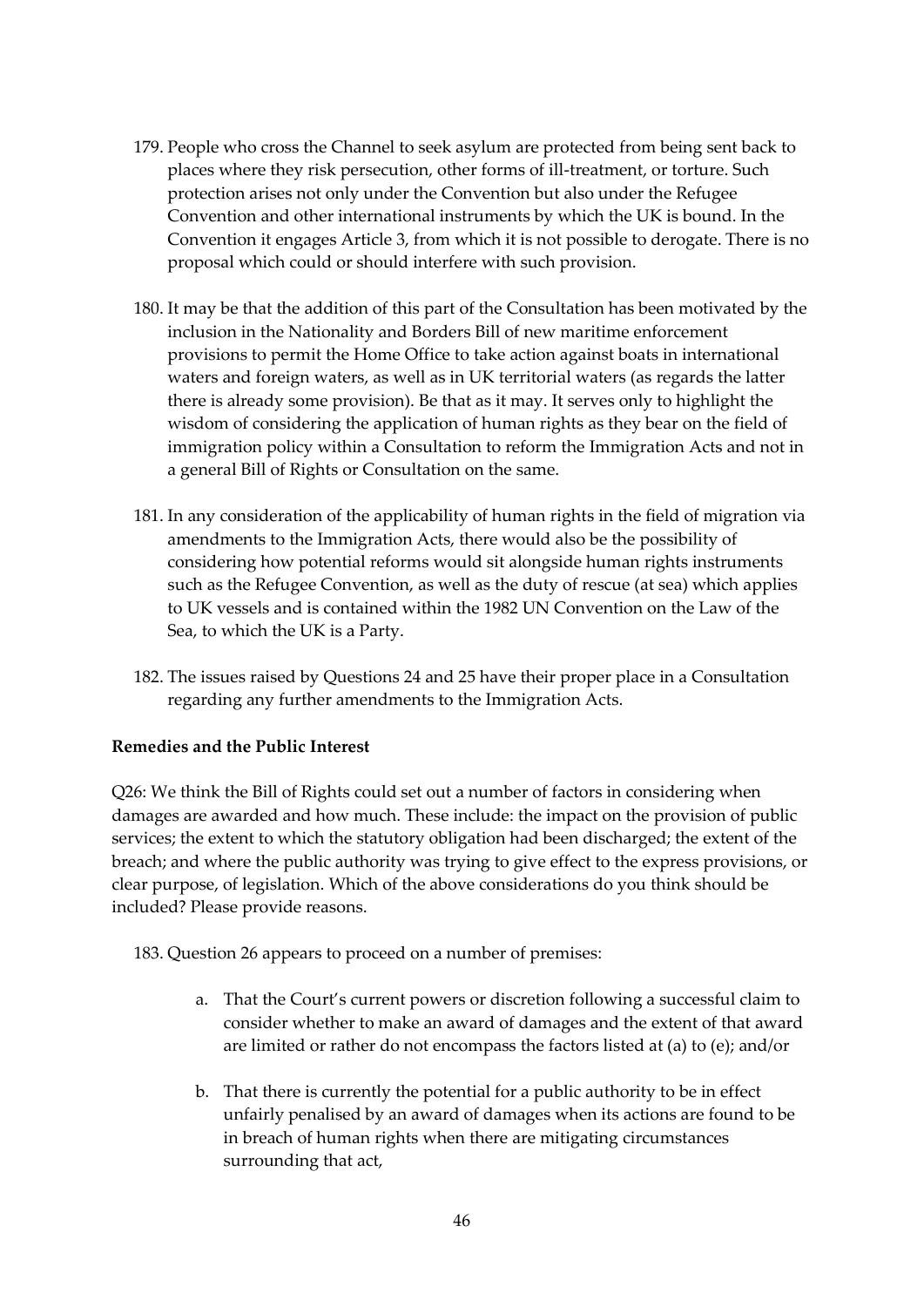- c. That the resources of a public authority should be relevant to an award of damages,
- d. That such matters need to be brought within the Courts purview or to its attention by way of legislative provisions.
- 184. The Bar Council is not aware of any evidence or data that shows that Government bodies and local authorities have been penalised or consider themselves or their powers to act properly (in accordance with the law) to have been compromised as a consequence of any award of damages in this (or any) context.
- 185. Where a Judicial Act under Section 9 of the HRA is not performed in good faith, Section 8 applies, and in an appropriate case, damages should be awarded.
- 186. Section 8(1) and (2) of the HRA provide a general remedial discretion to any Court or Tribunal which finds that a public authority has committed an act which is unlawful under Section 6 because it is incompatible with the Convention. This discretion is subject to two limitations namely any remedy granted must be "within [the court's] powers" which confers power upon Courts and Tribunals to use their remedial powers in support of Convention rights and secondly, Ministers have a power to extend the remedial jurisdiction of a particular Tribunal where it is necessary to do so under Section 7(11).
- 187. With regard to Section 8(3) this was described recently in *MA, R (On the Application Of) v Secretary of State for Justice & Others* [2021] EWHC 1266 (Admin).

"Section 8(3) provides that no award of damages is to be made 'unless, taking account of all the circumstances of the case … the Court is satisfied that the award is necessary to afford just satisfaction to the person in whose favour it is made'. By Section 8(4), in determining whether to award damages or the amount of an award, the Court must take into account the principles applied by the ECtHR in relation to the award of compensation under Article 41 ECHR"<sup>95</sup> .

"In *R (on the application of Faulkner) v Parole Board* [2013] UKSC 23 [2013] 2 AC 254 Lord Reed considered in detail the principles relevant to the remedy of damages under Section 8 of the HRA. While that case concerned damages for breach of Article 5.4 ECHR in the context of detention arising from delayed parole reviews, Lord Reed drew on guidance from the case of *Greenfield* [ <sup>96</sup>] as being of general application. Lord Reed summarised his conclusions at §13. From that summary, the position is as follows: Damages under Section 8 should reflect levels of awards made by the European Court in comparable cases. Damages may be awarded for feelings of frustration and anxiety, being

<sup>95</sup> See Paragraph 15 of *MA, R v Sec of State for Justice & Other*s.

<sup>96</sup> *R v Secretary of State for the Home Department (Respondent) ex parte Greenfield (FC) (Appellant)* [2005] UKHL 14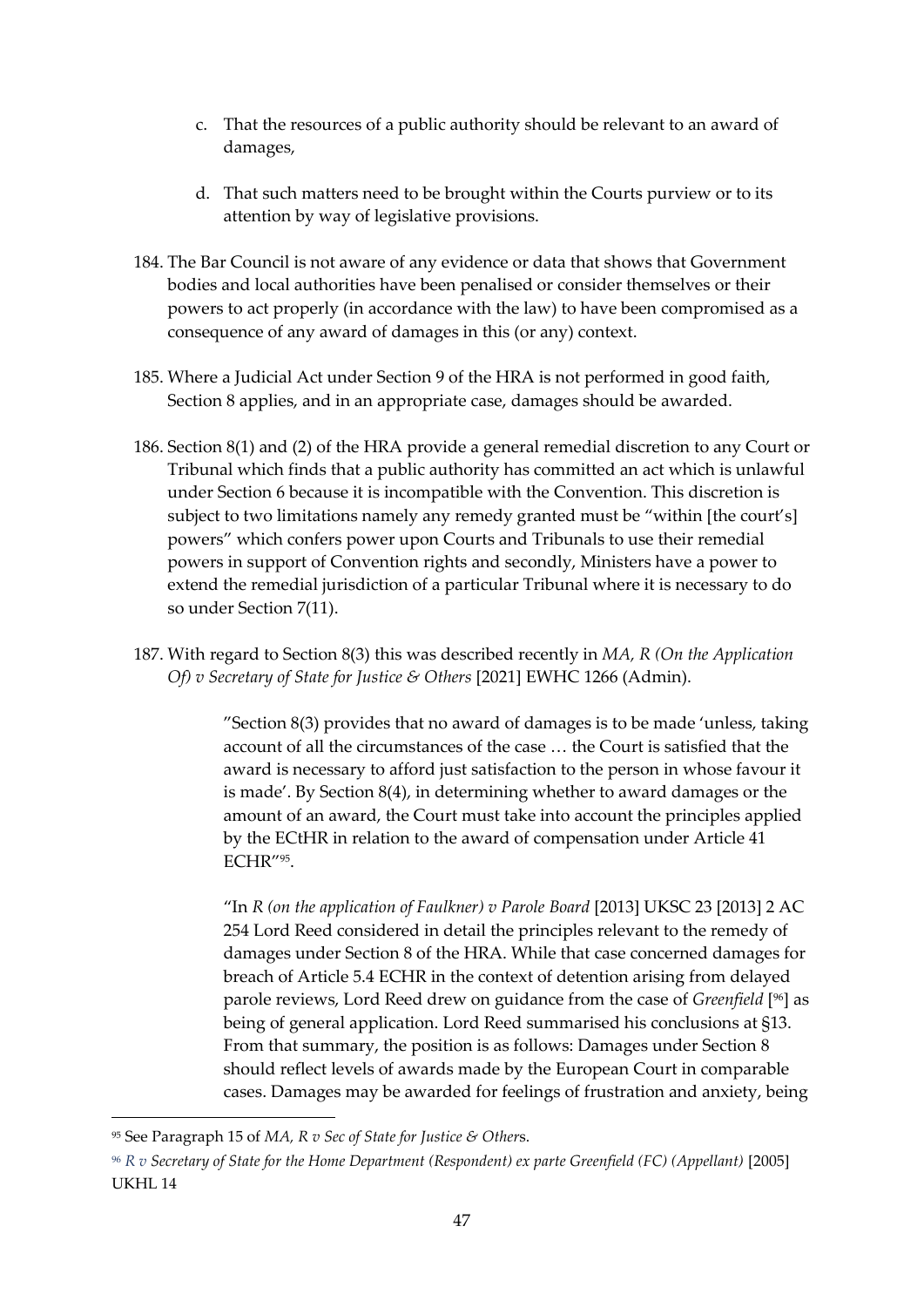non-pecuniary loss. Where such feelings can be presumed or shown to have been suffered, a mere finding of violation of the relevant Article of the ECHR will not ordinarily constitute sufficient just satisfaction. An award of damages should also be made, but on a modest scale. On the other hand, where feelings of frustration and anxiety are 'insufficiently severe', no award should be made"<sup>97</sup> .

- 188. Equally in *(R. (on the application of SXC) v Secretary of State for Work and Pensions* [2019] EWHC 2774 (Admin), the Court's powers under Section 8 give rise to two matters which: "emerge in particular: first whether compensation is necessary at all in order to afford just satisfaction for the breach of Convention rights that has been found to have occurred; and second if compensation is necessary for the purpose of just satisfaction, whether the breach of Convention rights that has been found to have occurred was the cause of the loss and damage claimed … In some circumstances a claim under the HRA is the vehicle to vindicate rights equivalent to those recognised in private law … In such instances, compensation may be the primary if not sole way in which just satisfaction can be afforded for the breach of Convention rights."<sup>98</sup>
- 189. The Gross Review's own conclusions and recommendation in respect of the Court's power to award a financial remedy<sup>99</sup> reference Irish law and the introduction of "a system of ex gratia payments, payable by the Government, where a declaration of incompatibility is issued. This would introduce a form of individual relief, albeit not a remedy"<sup>100</sup> and which would have the 'attraction' of reducing any "time and cost of a matter of this nature needing to proceed to the ECtHR simply because of the absence of such a procedure domestically."<sup>101</sup>
- 190. The Bar Council does not consider that there would be any benefit to public authorities or claimants by setting out specific factors which the Courts should consider if and when to make an award of damages but that the discretion should remain as it currently stands: the two factors 'necessity' and 'causation' appear to be sufficiently wide to encompass the concerns the Government raises but also are well understood and applied. There is merit in the Gross Review's proposal but that is not a matter the Government has commented upon.

#### **IV. Emphasising the role of responsibilities within the human rights framework**

Q27: We believe that the Bill of Rights should include some mention of responsibilities and/or the conduct of claimants, and that the remedies system could be used in this respect. Which of the following options could best achieve this? Please provide reasons. Option 1: Provide that damages may be reduced or removed on account of the applicant's conduct specifically confined to the circumstances of the claim; or option 2: Provide that damages

<sup>97</sup> See Paragraph 16 of *MA, R v Sec of State for Justice & Other*s.

<sup>98</sup> Paragraph 8 per Swift J.

<sup>99</sup> The Gross Review, pp.204 and 205.

<sup>100</sup> The Gross Review, p.257.

<sup>101</sup> The Gross Review, p.257.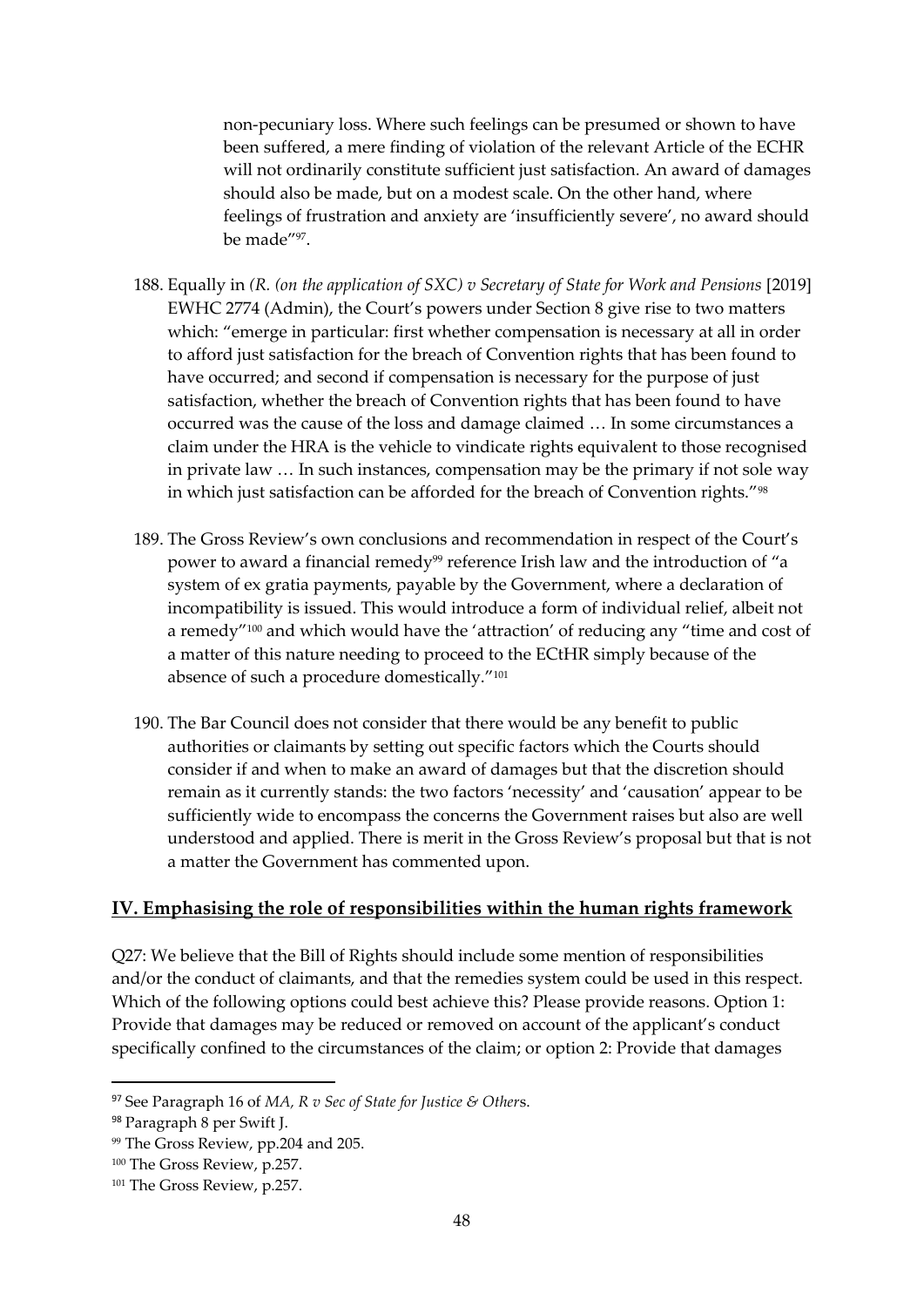may be reduced in part or in full on account of the applicant's wider conduct, and whether there should be any limits, temporal or otherwise, as to the conduct to be considered.

- 191. The Bar Council urges caution before the Government considers such a step.
- 192. Human rights are universal. There is no qualification as to that entitlement. 'Bad' or 'undeserving' people are just as entitled to benefit from rights as 'good' or 'deserving' people. Indeed, the mid-20th century atrocities that the ECHR was developed to prevent occurred because States began sorting their populations into specific groups because the authorities perceived them to be more or less 'deserving' or, indeed, more or less human than others.
- 193. To deny or limit a remedy is to, in practice, deny or limit the right itself. Any restriction of remedies to those who are "deserving" (which is what option 2 seems to imply) would be wrong.
- 194. The Bar Council is unaware of any evidence that would demonstrate that this is a real problem. If the Government wishes to pursue this aspect of possible reform, then the basis for the concerns should be made public. As matters stand, the Bar Council does not support either option. However, if evidence is supplied that suggest, for example, that reform consistent with option 1 is soundly based then we would consider those proposals.
- 195. It is not clear from the question whether the Government has in mind the principles of contributory negligence. Insofar as this may be so, we consider that there are substantive differences that should be carefully considered. First, human rights are conceptually different from rights deriving from negligence, in that they flow from a recognition of the humanity of the individual. They are, in this sense, prior to and apart from tort. Secondly, contributory negligence depends on the claimant's role in causing or failing to prevent the specific harm complained of. But option 1 is put more broadly, relating generally to the "circumstances of the claim". This language appears to go well beyond contributory negligence because it does not appear to be tied to causation.
- 196. Article 1 of the Convention requires that the UK secure the rights and freedoms guaranteed by the Convention to "everyone" within its jurisdiction.
- 197. Article 13 entitles "everyone whose rights and freedoms are set forth in this Convention" to an effective remedy. A remedy cannot be "effective" unless it is, inter alia, capable of "directly remedying the impugned decision"102. A remedy is not "effective" where excessive restrictions are placed on the ability to access to it.<sup>103</sup>
- 198. Article 14 requires that Convention rights are secured without discrimination. While the right gives a number of examples of grounds on which discrimination is not

<sup>102</sup> *Pine Valley Developments Ltd and Ors v Ireland* [1991] ECHR 55

<sup>103</sup> *Camenzind v Switzerland* (136/1996/755/954) (1997) 28 EHRR 458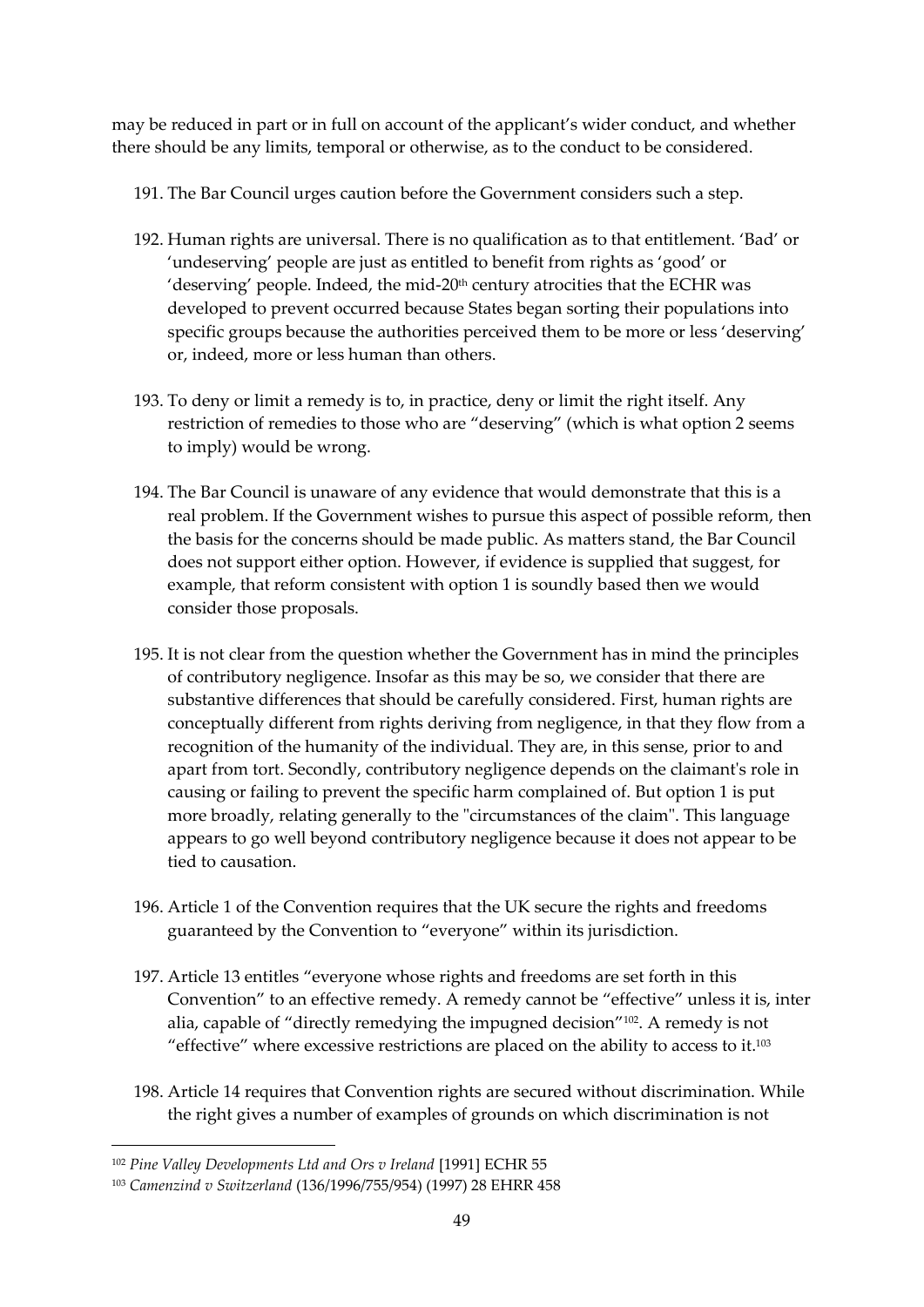permitted, it is clear this is an open-ended list because it concludes with the words "or any other status".

- 199. While there is a margin of appreciation afforded to States as to how to secure an effective remedy for claimants, this margin is unlikely to extend to discrimination as to who can access a remedy. It should be noted that neither Articles 13 nor 14 are qualified rights. It is not, therefore, open to the UK to depart from them, even if doing so could be justified in a democratic society.
- 200. Any criteria imposed to restrict access to a remedy would put the UK in breach of Articles 13 and 14 because it would require discriminating between claimants on the basis of an "other status", regardless of what that may be. Any such criteria would likely, therefore, put the UK in breach of its Convention obligations (particularly, but not limited to, Article 1). Any implementing decision would likely see the UK ruled in breach by the Strasbourg Court.
- 201. This proposal will, therefore, not only do the UK's international reputation real harm but will likely lead to substantial litigation before the Strasbourg Court which will serve no purpose other than to see the decisions of UK Courts ruled unlawful.

# **V. Facilitating consideration of and dialogue with Strasbourg, while guaranteeing Parliament its proper role**

Q28: We would welcome comments on the options, above, for responding to adverse Strasbourg judgments, in light of the illustrative draft Clause at Paragraph 11 of Appendix 2.

202. This proposal addresses the relationship between the Government and Parliament, and therefore the Bar Council does not express any view on it, save to note that Sub-Clause 1 of the Clause set out after Paragraph 11 of Appendix 2 merely restates the current position (as appears to be recognised by the use of the verb 'affirms'), and therefore the Bar Council questions its utility.

#### **Impacts**

Q29: We would like your views and any evidence or data you might hold on any potential impacts that could arise as a result of the proposed Bill of Rights. In particular: What do you consider to be the likely costs and benefits of the proposed Bill of Rights? Please give reasons and supply evidence as appropriate. What do you consider to be the equalities impacts on individuals with particular protected characteristics of each of the proposed options for reform? Please give reasons and supply evidence as appropriate; and how might any negative impacts be mitigated? Please give reasons and supply evidence as appropriate.

203. The Bar Council considers that the proposals will not provide greater legal certainty. On the contrary, the proposals are likely to result in a high degree of uncertainty. In particular, the proposals are likely to give rise to the following practical impacts: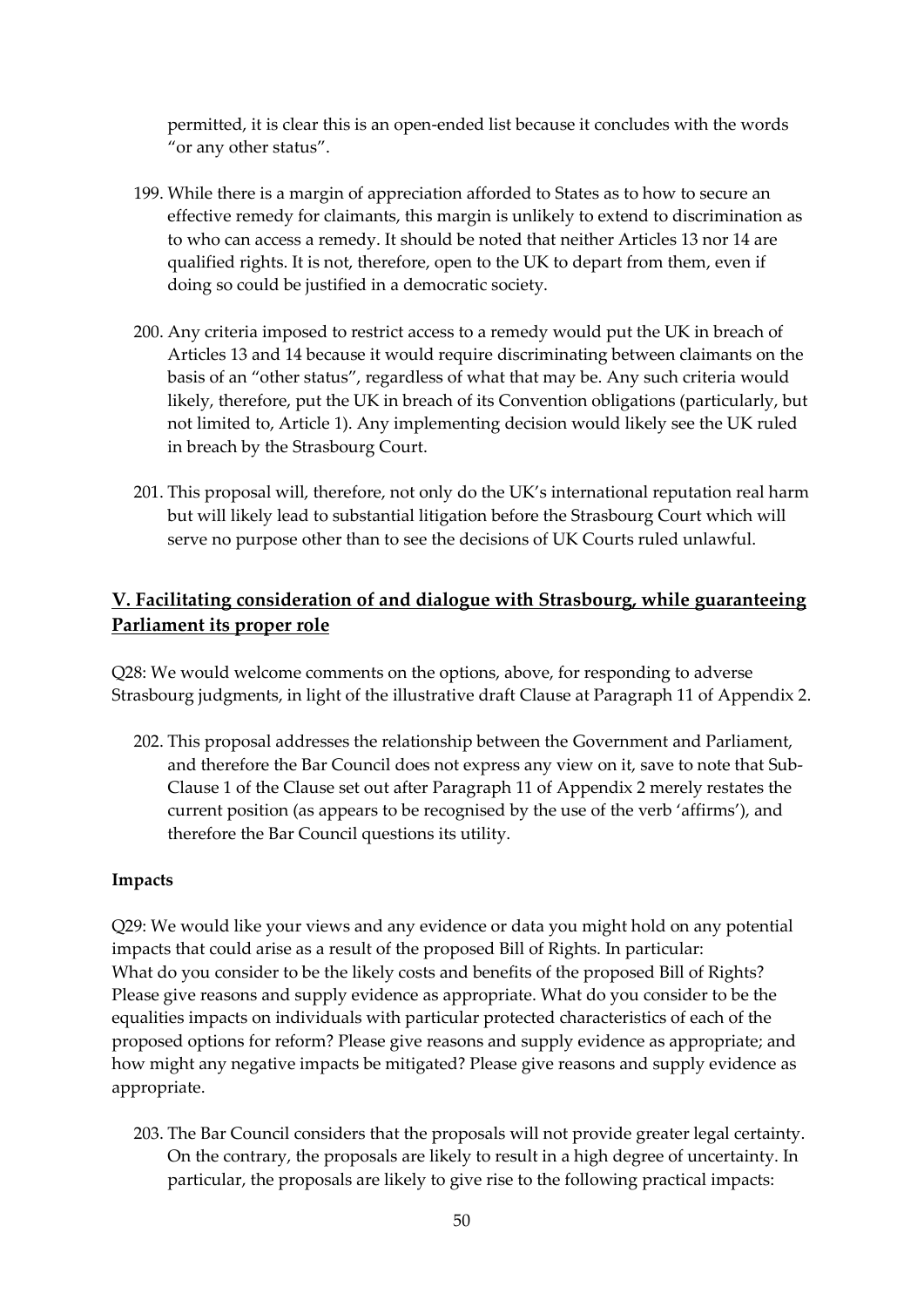- a. A destabilisation of the currently well-established and well-understood framework for the protection of rights in the UK and a high degree of uncertainty for public authorities, individuals and organisations (including commercial organisations).
- b. An increase in human rights litigation involving public authorities, something that is likely to continue for the foreseeable future.
- c. Increased complexity in human rights litigation, resulting in increased legal costs for all parties, including public authorities, and increased demands on the Courts.
- d. An increase in the volume of applications made by individuals to the ECtHR, to which the Government will bear the responsibility for responding, regardless of the identity of the relevant public authority in domestic law, and an increase in the volume of applications that are successful.
- e. A diminution in the ability of the UK Courts to influence the development of the case law of the ECtHR by way of judicial dialogue.

# **Conclusion**

The Bar Council looks forward to engaging further with the Government and other stakeholders in relation to any policy proposals that emerge from this consultation process.

ii See *King v. Cowle* (1759) 97 Eng. Rep. 587 per Lord Mansfield at Paragraph 599:

"to foreign dominions, which belong to a prince who succeeds to the throne of England, this Court has no power to send any writ of any kind. We cannot send a habeas corpus to Scotland".

The fuller Mansfield dictum is quoted in *R (Bancoult) v Foreign Secretary* [2001] QB 1067 (DC) per Laws LJ at 1087 D-F. See, too, the discussion of this issue (within the context of whether habeas corpus could be prayed in aid by Guantanamo detainees) before the UK Supreme Court in *Boumediene v. Bush* 553 US 723 (2008) per Justice Kennedy (giving the majority opinion of the court):

"The [US] Government argues, in turn, that Guantanamo is more closely analogous to Scotland and Hanover, territories that were not part of England but nonetheless controlled by the English monarch (in his separate capacities as King of Scotland and Elector of Hanover). See Cowle 97 Eng. Rep., at 600. Lord Mansfield can be cited for the proposition that, at the time of

i See for example *R. v Manchester Stipendiary Magistrate Ex p. Granada Television Ltd* [2001] 1 AC 300 per Lord Hope of Craighead at Paragraph 304:

<sup>&</sup>quot;The system of criminal law which operates in Scotland has remained entirely separate from that of England … Thus, although there is now much common ground between England and Scotland in the field of civil law, their systems of criminal law are as distinct from each other as if they were two foreign countries."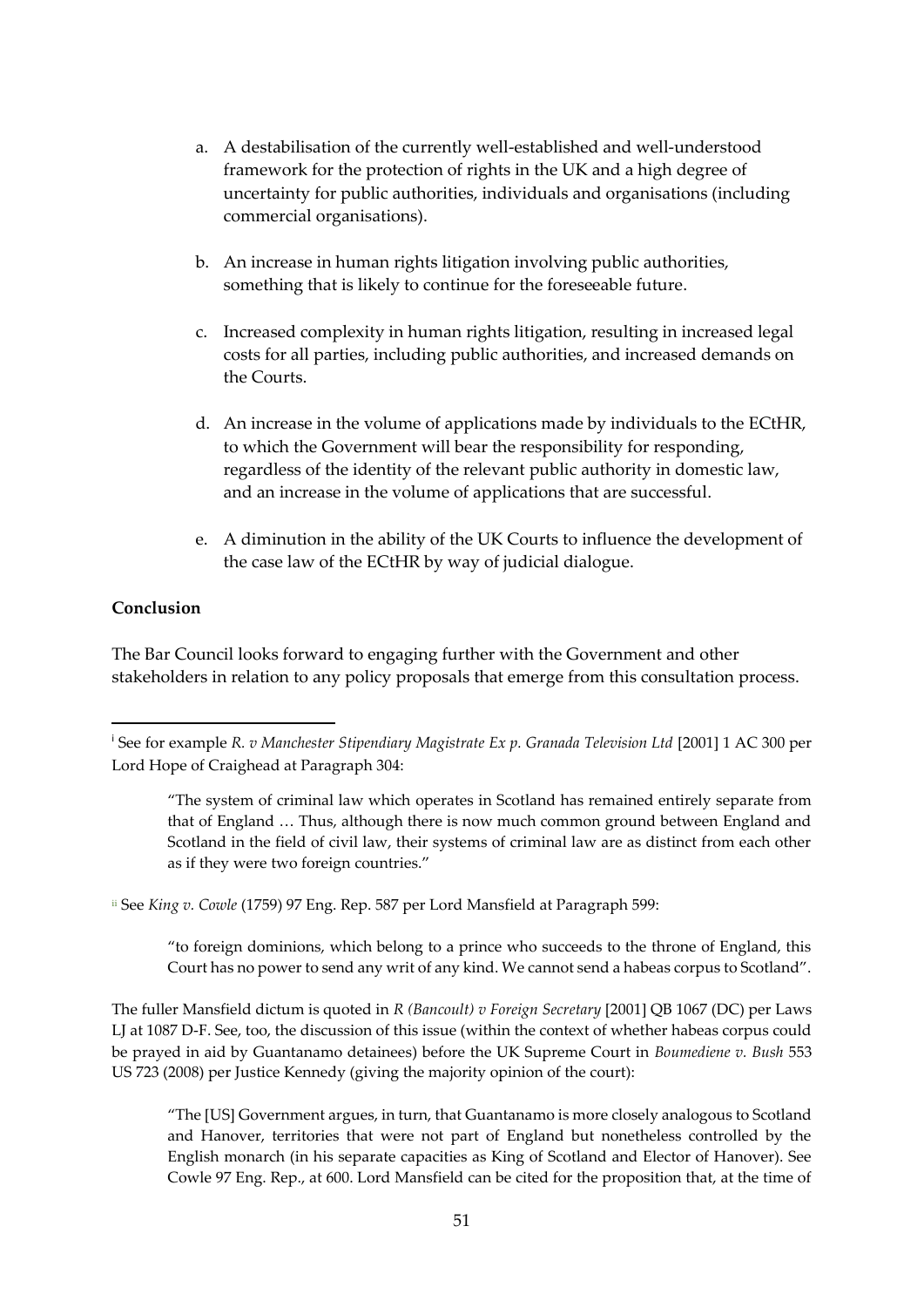the founding, English courts lacked the 'power' to issue the writ to Scotland and Hanover, territories Lord Mansfield referred to as 'foreign'."

And see Justice Scalia in *Boumediene v. Bush* (dissenting on the result) at footnote 7:

"Lord Mansfield's opinion in Cowle plainly understood Ireland to be 'a dominion of the Crown of England,' in contrast to the 'foreign dominio[n]' of Scotland and thought that distinction dispositive of the question of habeas jurisdiction."

iii See the discussion in *Dyer v. Watson* [2002] UKPC D1, [2004] 1 AC 379 per Lord Bingham at Paragraph 24:

"The procedural law of Scotland is distinctive in its inclusion of stringent rules intended to avoid delay in the dispatch of criminal proceedings. Some of these effectively preclude a breach of the reasonable time requirement: for example, the rules that an accused in custody in summary proceedings must be brought to trial within a maximum of 40 days (Criminal Procedure (Scotland) Act 1995, section 147(1)) and that an accused in custody in solemn proceedings must be brought to trial within a maximum of 110 days (1995 Act, section 65(4)). If these time limits are not met, the accused is not merely released; the proceedings come to an end. Other provisions make a breach of the reasonable time requirement unlikely: for example, the rule already mentioned that an accused appearing in court on petition must be brought to trial within 12 months of that appearance (1995 Act, section 65(1)). But the statutory rules do not apply to summary proceedings where an accused is not in custody nor to solemn proceedings where an accused is not in custody and does not appear on petition. In such cases an accused is not without protection under the common law. He may raise a plea in bar of trial … on grounds of delay".

iv For example, Lord Hope of Craighead noted *Montgomery v HM Advocate* [2003] 1 AC 641 at Paragraph 654:

"For almost three hundred years since the Union Agreement of 1707, known as the Treaty of Union, which preserved intact the Scottish legal system and the courts which administered it, the system of criminal justice in Scotland has survived as a self-contained and independent system."

<sup>v</sup> As is explained by Lord Hope in *A and others v. Secretary of State for the Home Department (No 2)* [2005] UKHL 71, [2006] 2 AC 221 at Paragraphs 284-285:

"104. ...When the Act of 16 Charles I, c 10, abolished the Star Chamber the jurisdiction of the Privy Council in all matters affecting the liberty of the subject was transferred to the ordinary courts, which until then in matters of state the executive could by-pass. Torture continued to be used in Scotland on the authority of the Privy Council until the end of the 17th century, but the practice was brought to an end there after the Union by section 5 of the Treason Act 1708.

"107. When the jurisdiction of the Star Chamber was abolished in England prisoners were transferred to Scotland so that they could be forced by the Scots Privy Council which still used torture to provide information to the authorities. This is illustrated by the case of Robert Baillie of Jerviswood whose trial took place in Edinburgh in December 1684. A detailed description of the events of that trial can be found in *Fountainhall's Decisions of the Lords of Council and Session*, vol 1, pp 324-326. For a summary, see 'Torture' 53 *ICLQ* 807, 818-820. Robert Baillie had been named by William Spence, who was suspected of being involved in plotting a rebellion against